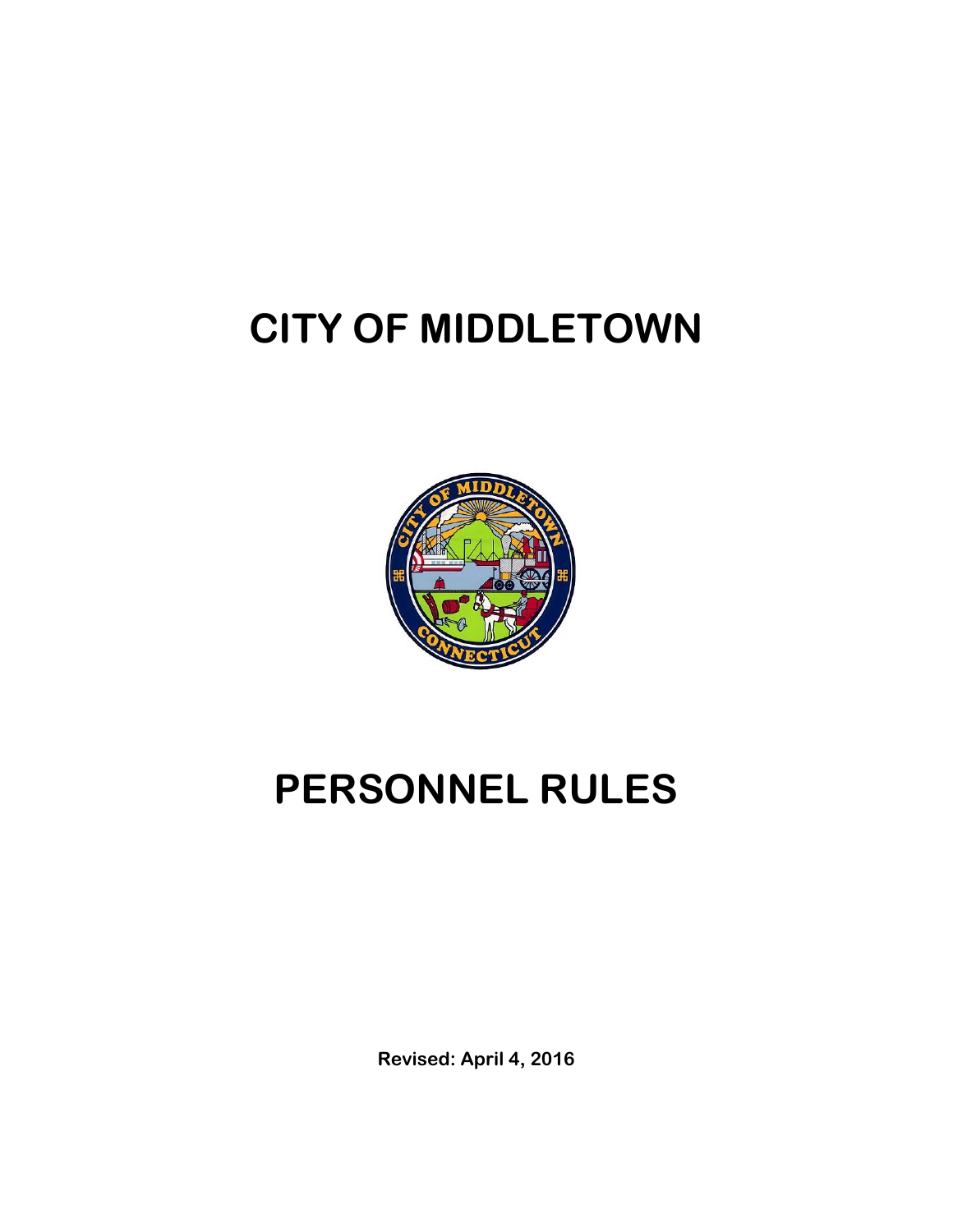# **TABLE OF CONTENTS**

| SEXUAL AND OTHER HARRASSMENT COMPLAINT PROCEDURE  30           |  |
|----------------------------------------------------------------|--|
|                                                                |  |
|                                                                |  |
|                                                                |  |
| FOR DEFINED, NON BARGAINING POSITIONS (SUPPORT STAFF)  47      |  |
| FOR DEFINED, NON BARGAINING POSITION (ADMIN ASST TO MAYOR)  50 |  |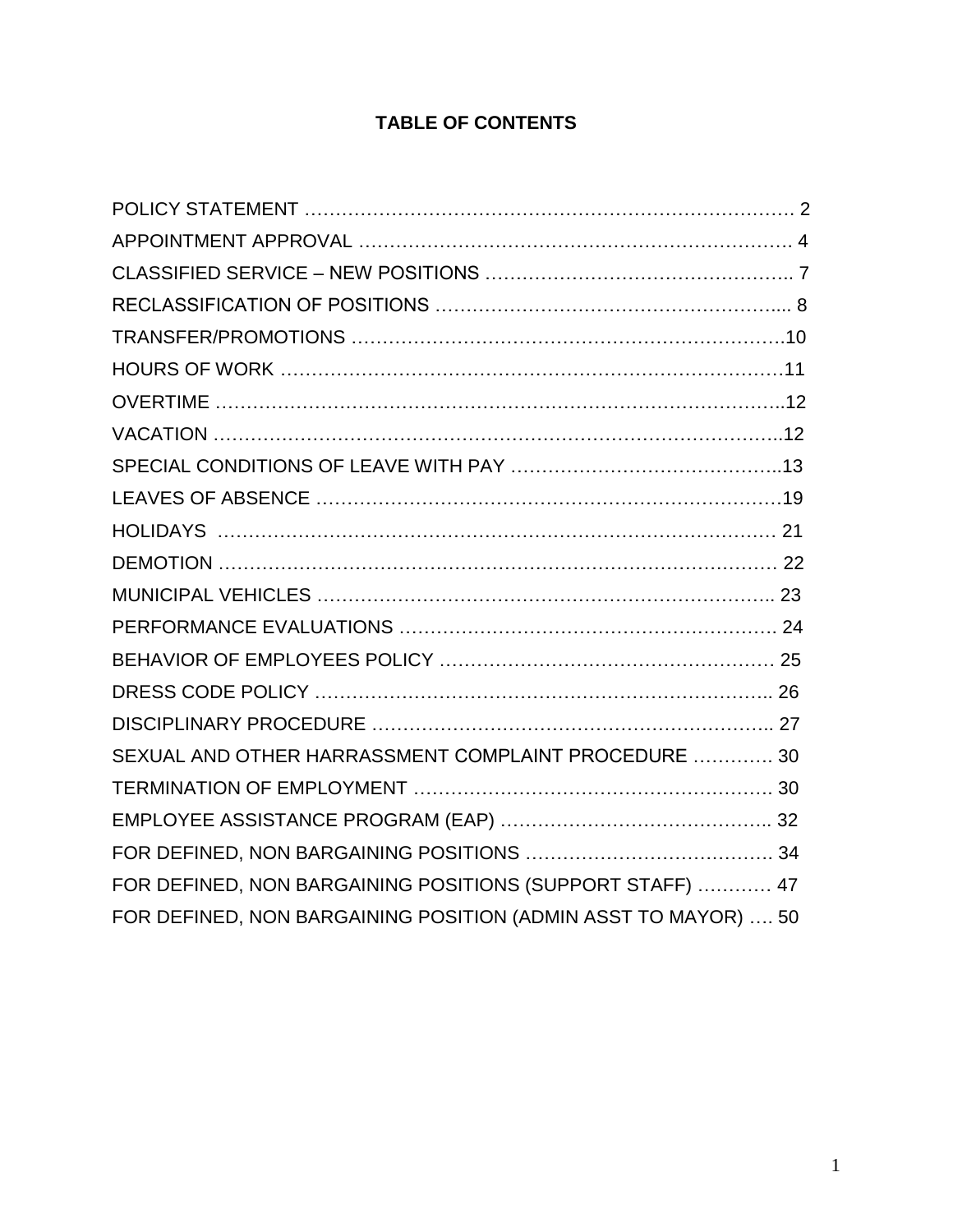# **POLICY STATEMENT**

In every organization it is necessary to establish a framework within which the efforts of employees can be directed in a manner which will advance both the objectives of the organization and the interests of the individual. Simply stated, every employee needs to know the rules and regulations of the organization and what is expected of him/her.

With the growth of the City of Middletown, it has become necessary to provide an outline administering personnel policies. This has been necessitated by the number of people employed, by the number of employee benefits provided by the City, and by the increasing role of government in regulating the personnel function. This manual has been prepared as a guide and reference for all employees at all levels within the City of Middletown public services.

All employees of the City of Middletown shall receive a copy of this manual upon their employment with the City. The Human Resources Division will be responsible for delivering a manual to each new employee.

The City of Middletown attempts to achieve the following goals through publication of this manual:

- A. To provide equal employment opportunity and treatment regardless of race, color, religious creed, sex, age, sexual orientation, transgender status, marital status, ancestry, gender identity or expression, national origin, disability (learning, physical, intellectual), genetic information, political affiliation or belief, criminal record, and military or veteran status;
- B. To provide competitive salaries and employee benefits;
- C. To establish reasonable hours of work based on the City's service needs;
- D. To monitor and comply with applicable Federal and State laws and regulations concerning employee safety;
- E. To provide training consistent with the City's requirements for those whose needs, capabilities, and desires warrant such training;
- F. To accept constructive suggestions which relate to methods, procedures, working conditions and the nature of the work performed; and
- G. To establish appropriate procedures for employees to discuss matters of interests or concern with their immediate supervisors or department heads.

The City of Middletown expects from all employees:

- A. To give a productive day's work;
- B. To arrive at their departments and begin work on time;
- C. To demonstrate a considerate, friendly and constructive attitude toward fellow employees; and
- D. To adhere to the policies adopted by the City of Middletown.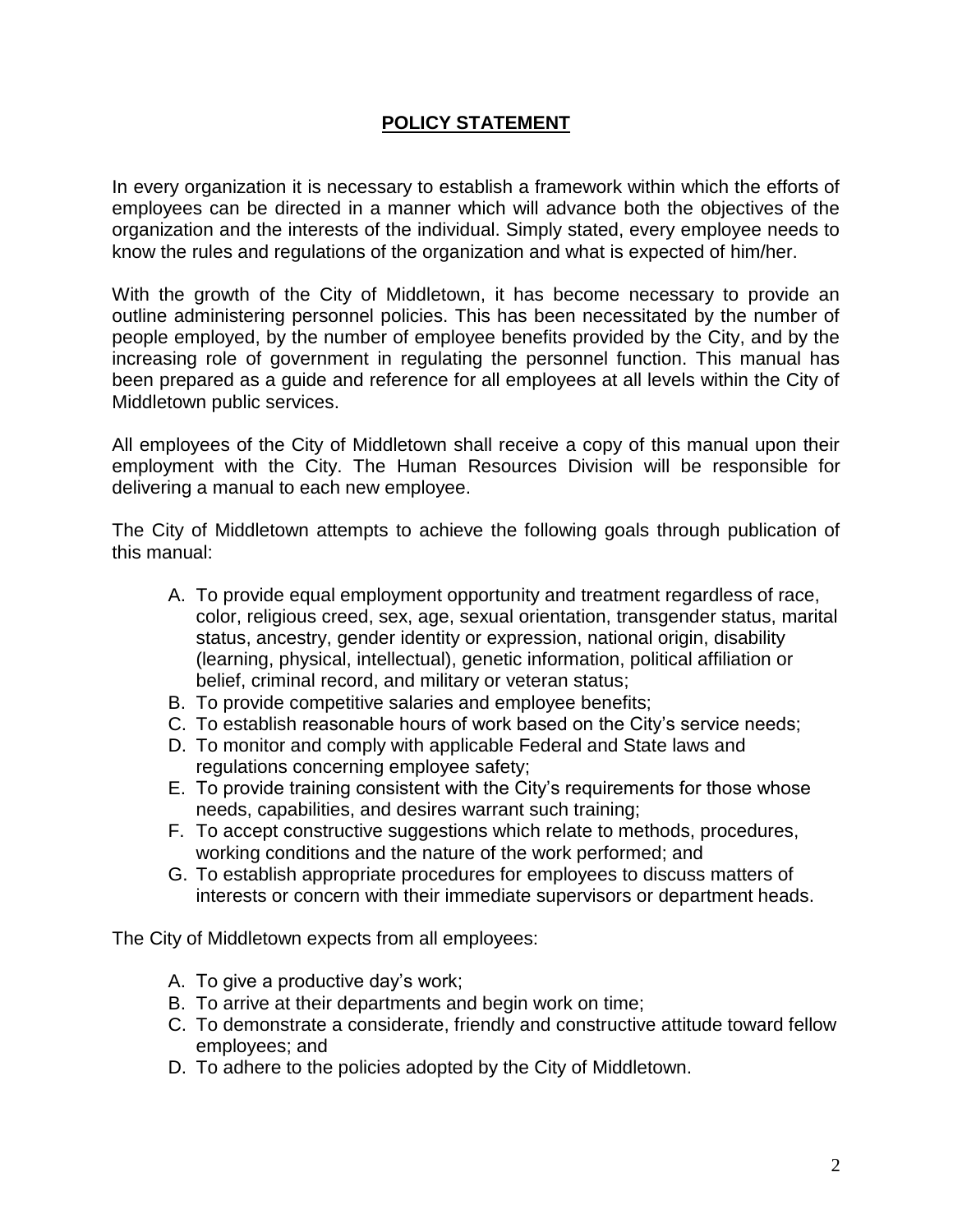The City of Middletown retains the sole right to exercise all managerial functions including, but not limited to, the rights:

- A. To assign, supervise, discipline and dismiss employees;
- B. To determine and change starting time, quitting times, and shifts;
- C. To transfer employees within departments or into other departments and other classifications;
- D. To determine and change the size of and qualifications of the workforce;
- E. To establish, change, and abolish policies, practices, rules, and regulations at will as it sees fit;
- F. To determine and change methods by which its operations are to be carried out; and
- G. To assign duties to employees in accordance with the City's needs and requirements, and to carry out all ordinary administrative and management functions.

This manual, when in direct conflict with a collective bargaining agreement in place between the City of Middletown and a duly recognized union, will be superseded by such contract. To the extent this manual is in conflict with Municipal Code of Ordinances, State statutes or Federal statutes it will be superseded by such law.

No City representative is authorized to modify this manual for any employee or to enter into any agreement, oral or written, contrary to this manual. Supervisory and management personnel are not to make any representations to employees or applicants concerning the terms or conditions of employment with the City which are not consistent with City polices.

This manual will be reviewed periodically at the discretion of the Mayor and/or his/her designee committee, for possible revisions and/or changes.

If any section of the personnel polices shall be held to be invalid for any reason, the remaining sections of this manual shall not be held to be invalid but shall remain in full force and effect.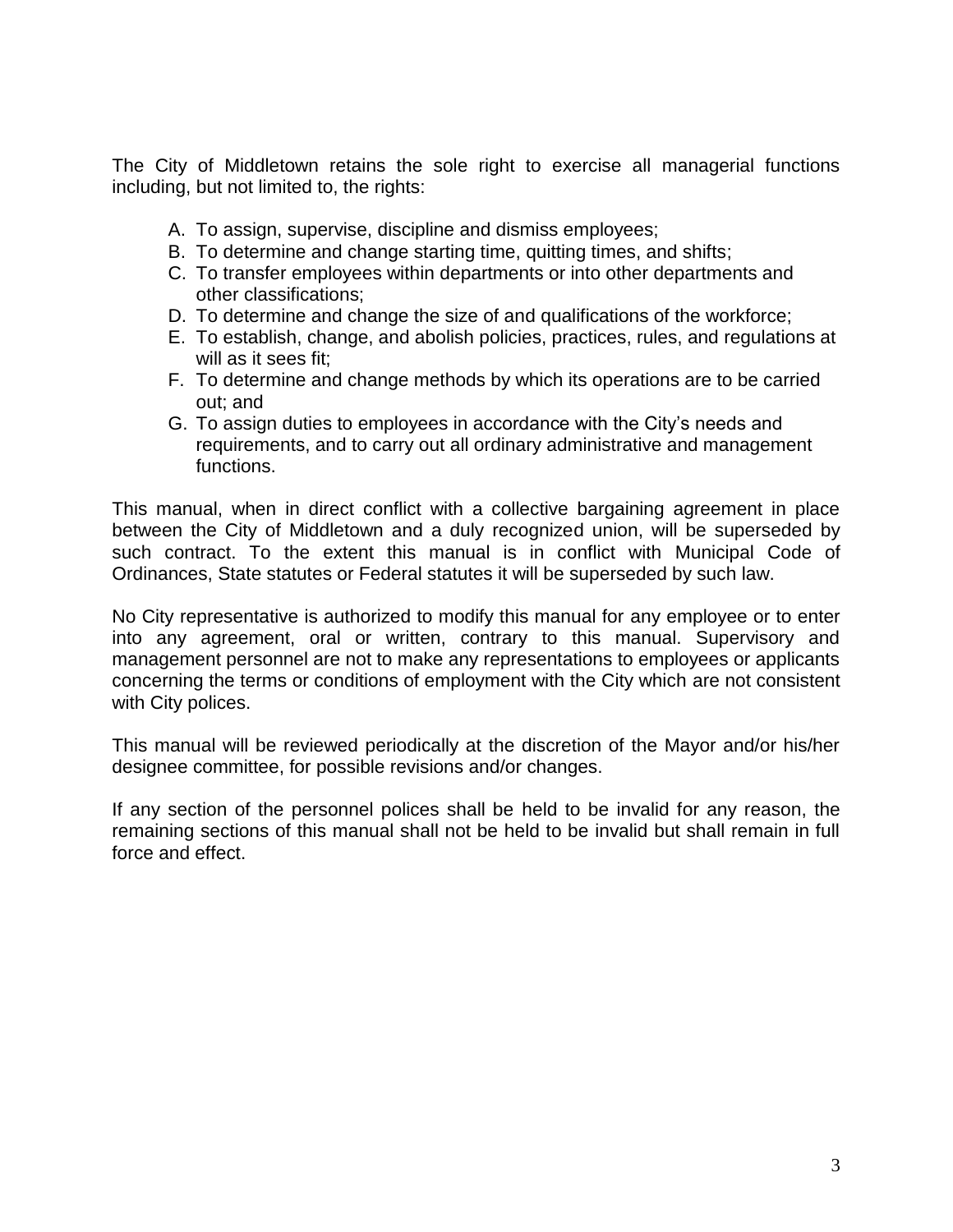# **APPOINTMENT APPROVAL**

# POLICY

It is the Policy of the City of Middletown that the Mayor of the City of Middletown makes the final approval into and within the City service including, but not limited to, promotions, transfers, and new hires.

# Sec. 1 Non-Competitive Positions

- A. Unskilled labor positions/entry level positions do not require formal testing.
- B. Each eligible applicant must complete an application for employment.
- C. Prior to final selection the candidate must be given an oral interview to ensure the applicant has the necessary knowledge to perform the described duties to the satisfaction of the department.
- D. Recommendation will be forwarded to the Mayor for his/her final approval.

#### Sec. 2 Competitive Positions

- A. Professional and semi-skilled positions require an oral and/or written test to be administered by the Human Resources Division.
- B. Clerical positions require a written skills test administered by the Human Resources Division.

#### Sec. 3 Eligibility

Before consideration for competitive testing an applicant must complete an employment application and submit it to the Human Resources Division. The Director of Human Resources or his/her designee will determine whether or not the applicant meets the minimum requirements for the vacant position.

#### Sec. 4 Testing

- A. A professional panel selected by the Human Resources Division will conduct oral interviews with eligible applicants.
- B. The testing procedures in use by the Human Resources Division to select applicants for City employment shall include the following:
	- 1. In the event that a selection panel is utilized to screen new job applicants, each applicant who obtains a passing score and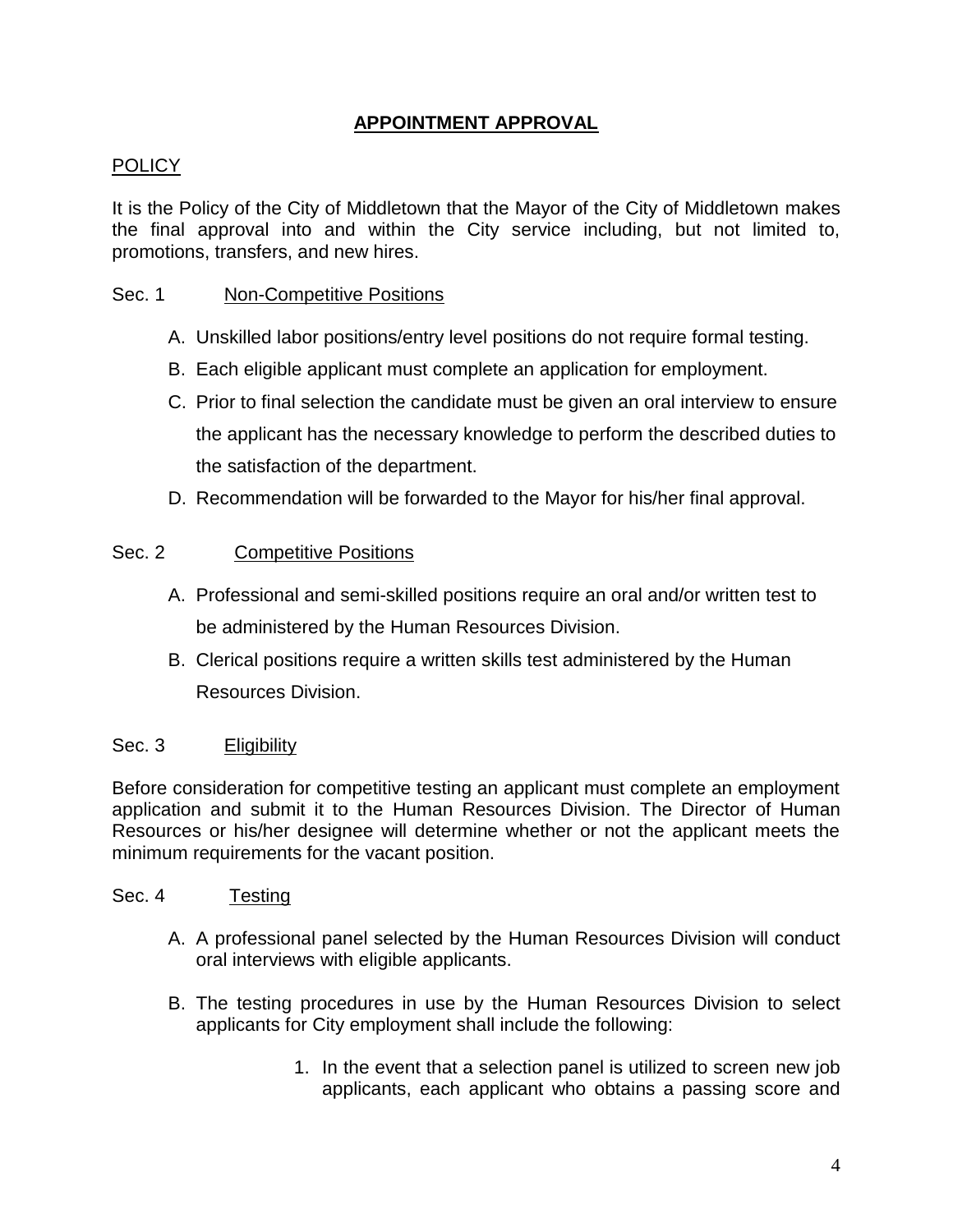who is a resident of the City of Middletown, will have an additional five (5) points added to his final score. This does not include promotional testing for current employees.

- 2. In the event that a written test and a selection panel is used to screen new job applicants, each applicant who receives a passing score from both the written test and the selection panel, and who is a resident of Middletown will have an additional five (5) points added to his composite final score. This does not include promotional testing for current employees.
- C. All applicants that earn a passing score on the oral test will have their applications forwarded to the affected Department for a second oral interview.
- D. Upon completion of the second interview the department head will provide in writing the results of the oral interviews to the Human Resources Division in ranking order.
	- 1. The names of all successful candidates will be placed on an eligibility list.
	- 2. The duration of the list shall be for one (1) calendar year.
	- 3. Prior to the expiration and within the limits of Sec. 4 (D) (2) an employment list may be continued by order of the Mayor. A new expiration date may be established and lists may be extended more than once within the limitations provided in Sec  $4(D)(2)$ .
	- 4. Cancellation of lists may be ordered by the Mayor; provided it has been determined that fraud or illegality of action has taken place in connection with the examination upon which the test was based, or in the interest of implementing affirmative action hiring guidelines.
	- 5. The Mayor may remove from an eligibility list the name of any person who has requested in writing that his or her name be removed from such list.

#### Sec. 5 Starting Date

Upon the Mayor's approval, the Human Resources Division will determine the date of hire and shall notify the hiring department, the Finance Department and the Risk Manager's Office in order to coordinate in processing actions.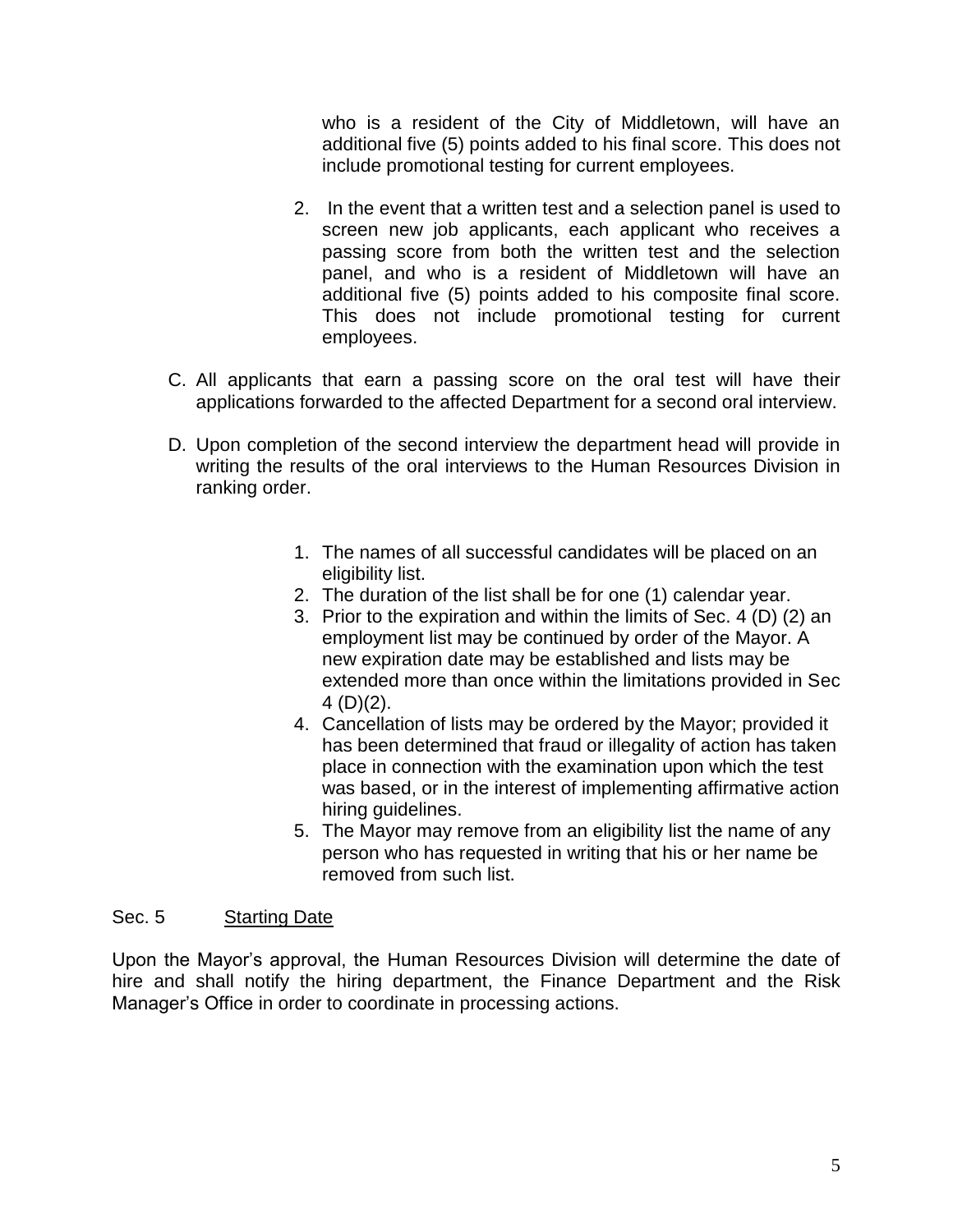# Sec. 6 Formal Appointment

Before any appointment is made by the Mayor, no statement is to be made during recruiting, testing or orientation promising permanent or guaranteed employment, and no document or conversation is considered a contract for employment. Employment is only valid and legal upon the Mayor's official, written appointment of the eligible employees.

A. Any indication of approval to the prospective employee made by any employee prior to approval by the Mayor will result in disciplinary action against such employee.

# Sec. 7 Working Test Period

All new employees to the City of Middletown, beginning with their first day of work, will serve a working test period of four (4) calendar months. Upon consultation with the department head and Human Resources Division, the Mayor may terminate such employee during the working test period for reasons deemed appropriate. Upon the recommendation of the Department Head and the Director of Human Resources, the Mayor may extend the working test period for a period of up to four (4) additional calendar months.

# Sec. 8 Equal Employment Opportunity

The City of Middletown will provide equal opportunity employment to all employees and applicants for employment. No person working for the City of Middletown is to be discriminated against in employment because of race, color, religious creed, sex, age, sexual orientation, marital status, ancestry, transgender status, gender identity or expression, national origin, disability (learning, physical, intellectual), genetic information, political belief, criminal record, and military or veteran status. The City will strive to achieve prompt and full utilization of minorities, people with disabilities, veterans and women at all levels and segments of the work force.

# Sec. 9 Veterans Preference

Veterans who served in time of war as defined in the General Statutes Sec. 27-103 (2), or their wives or their widows until remarriage, who earn a passing grade shall have, if claimed, preference in open competitive examinations as follows:

- A. A credit of five (5) points shall be added to the final earned rating of any such veteran or until remarriage, the widow of any such deceased veteran or the wife of any such veteran who is unable to pursue gainful employment because of disability.
- B. A credit of ten (10) points shall be added to the final earned rating of any such veteran who is eligible for disability compensation or pension from the United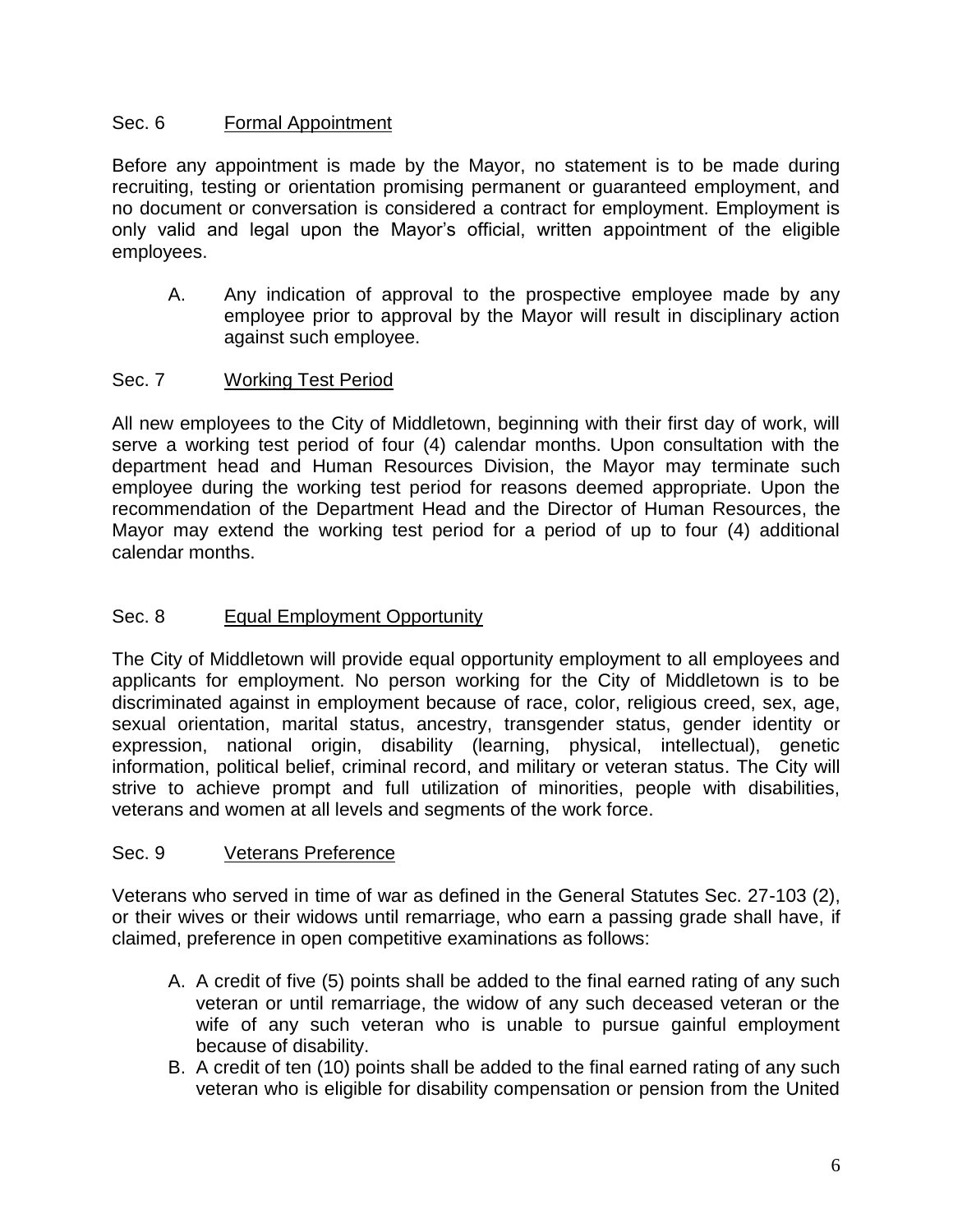States through the Veterans Administration or, until remarriage, the widow of any such deceased veteran who at the time of his death was eligible for such compensation or pension or the wife of such veteran who is eligible for such compensation or pension and whose husband is unable to pursue gainful employment because of disability.

- C. Credits as provided in this subsection shall be allowed only if proof of status claimed is filed with the Human Resources Division prior to the promulgation date of the employment list and is found to be valid and acceptable.
- D. To establish eligibility due to disability, proof of status claimed must be dated within six (6) months prior to date of submission or the death of the veteran.

# Sec. 10 Protest

- A. If an applicant questions the validity of the basis for the rejection of his or her application or the accuracy of his or her score on any phase of an examination he/she may, in writing, request a review by the Deputy General Counsel or designee.
- B. Such request shall be specific in nature listing in detail the area and character of disagreement or disagreements and setting forth the reasons or authority for his contentions. Applicants must submit their written request for review no later than five (5) business days after the date of City notice.
- C. The Deputy General Counsel or his/her designee, shall make such review as may be necessary to determine the validity of the rejection or scoring and shall within five (5) business days report its findings to the applicant. The decision of the Deputy General Counsel or his/her designee shall be final.

# **CLASSIFIED SERVICE – NEW POSITIONS**

# POLICY

It is the Policy of the City of Middletown to be an equal opportunity employer and to hire all individuals solely on the basis of their qualifications of the job to be filled.

#### Sec. 1 Creation of New Position

In order to create a new position in the classified service and before any appointments are made, the Mayor or his/her designee must submit the following to the Human Resources Division to be presented before the General Counsel Commission:

- A. Job Title;
- B. Department where position will be located;
- C. Salary Grade;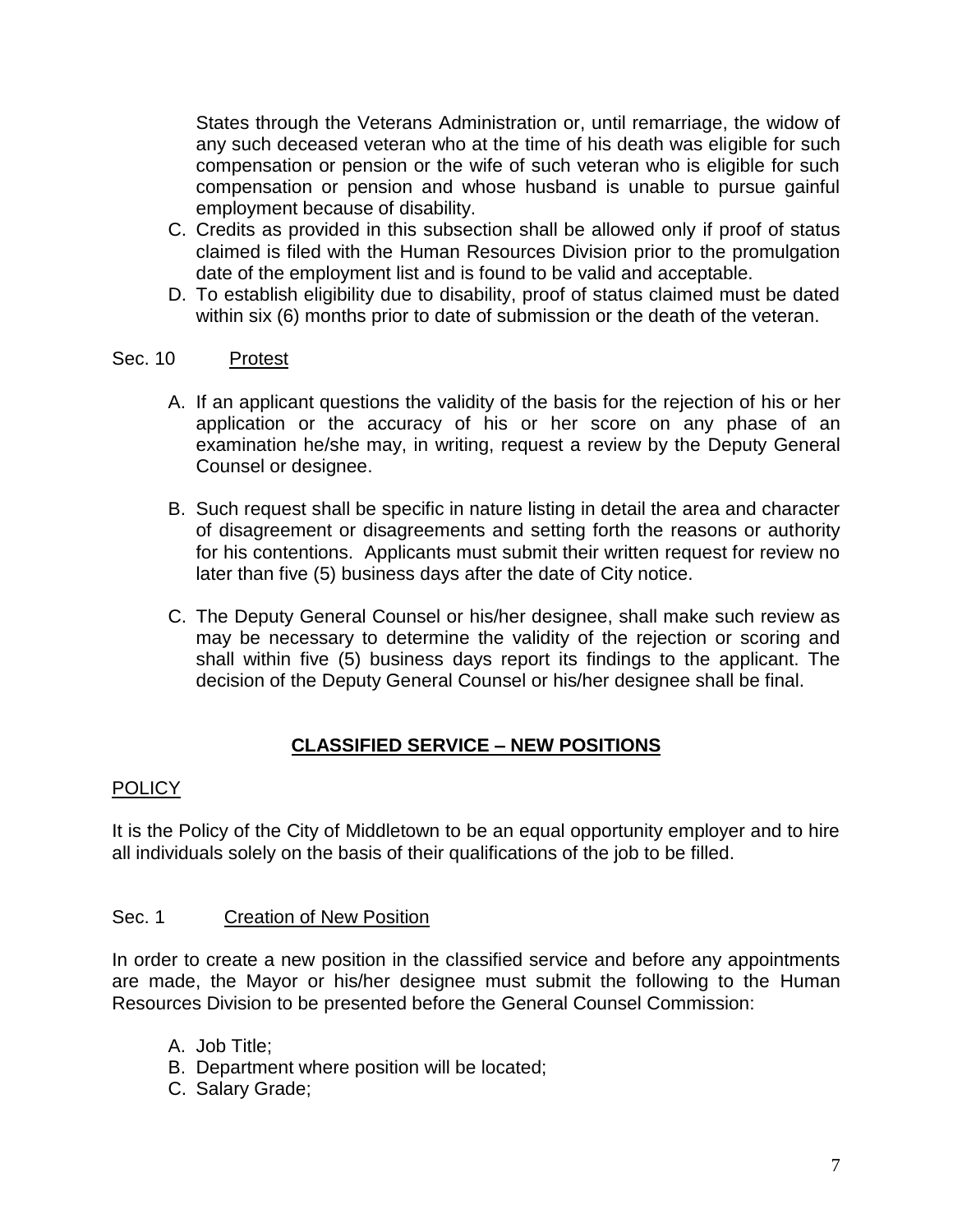- D. Position Definition;
- E. General Duties;
- F. Additional Duties considered necessary for successful employment;
- G. Supervised by;
- H. Qualifications including minimum experience, training, knowledge, skills and abilities;
- I. Licenses or certificates required;
- J. Career possibilities.

#### Sec. 2 Assignment of Class

The Director of Human Resources will recommend to the General Counsel Commission upon consultation with the appropriate collective bargaining units which union the position will be assigned to, if any.

#### Sec. 3 Funds Available

The Department Head, in consultation with the Finance Department, will determine whether or not funds are available to cover adequately the expense of the newly created position.

#### Sec. 4 Final Approval

The complete review and findings of the General Counsel Commission must be submitted to the Common Council for final approval.

#### **RECLASSIFICATION OF POSITION**

#### POLICY

In order to reflect changes in the duties and responsibilities of positions within the classified service the Common Council may enact, either at the request of the Mayor or upon its own initiative, changes in the duties, responsibilities, and qualification requirements for such positions, and in so doing may change the title and description of such positions, and relocate such positions to a new pay grade. Such actions by the Common Council shall be referred to as "reclassification".

#### Sec. 1 Definitions

A. "Class", "class of positions: or position classification" means a position or group of positions in the classified service established by the Common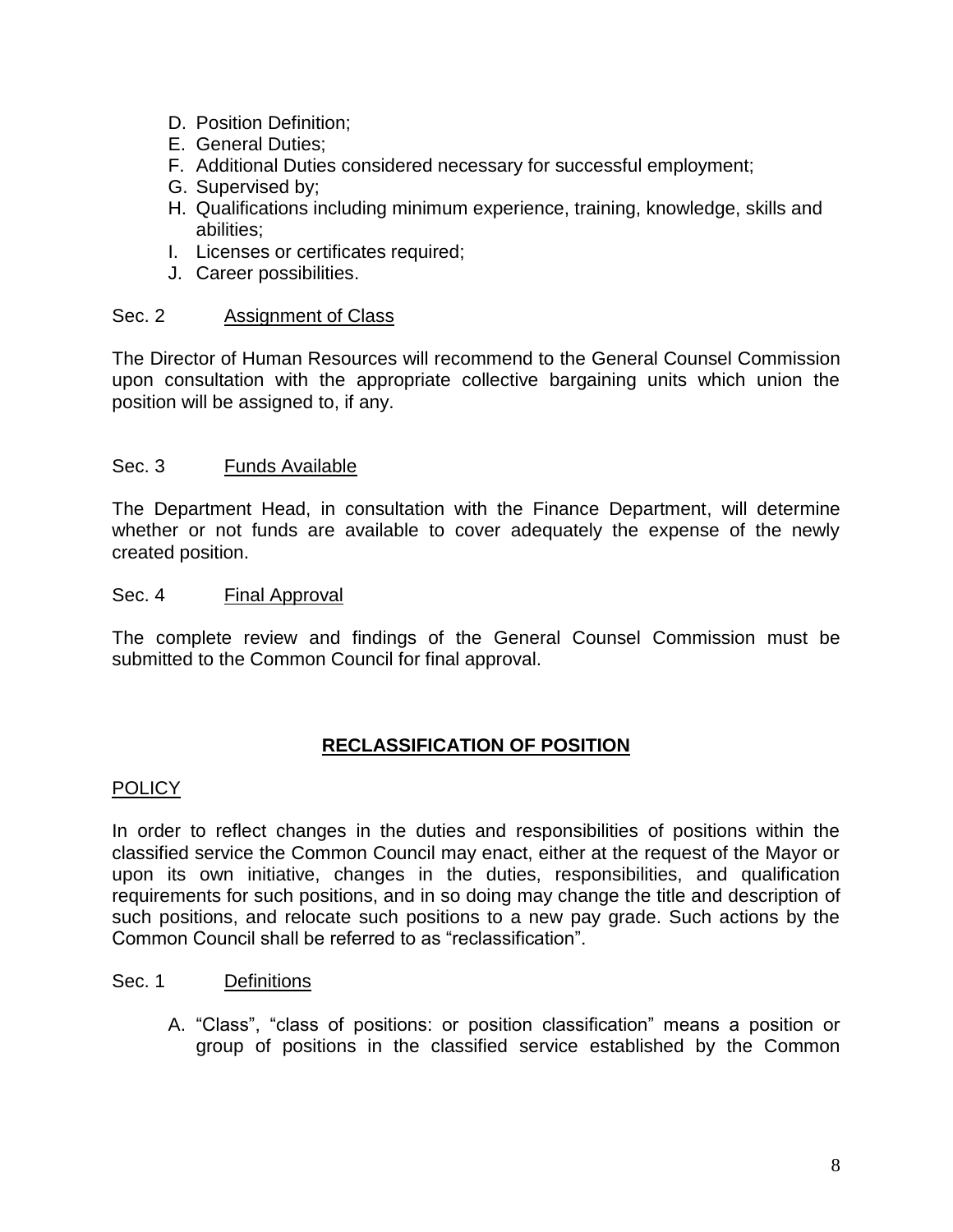Council that share general characteristics and are categorized under a single title for administrative purposes. $<sup>1</sup>$ </sup>

B. "Position" means a group of duties and responsibilities currently assigned or designated by competent authority to require the services of one employee. $2$ 

#### Sec. 2 Review by the Human Resources Division and General Counsel **Commission**

- A. Upon request the Human Resources Division will analyze a position in the Classified Service and make recommendations to the General Counsel Commission concerning whether changes in duties and responsibilities associated with said position warrant reclassification of the position. The General Counsel Commission shall hear the recommendations of the Director of Human Resources, or his/her designee, as well as provide the opportunity for comments by affected employees and/or their bargaining unit representative, and make recommendations to the Common Council.
- B. The complete review and findings of the General Counsel Commission must be submitted to the Common Council for final approval.

#### Sec. 3 Method of Filling Reclassified Positions

- A. No competitive posting or examination for any reclassified position shall be required if:
	- 1. An incumbent employee meets the minimum qualifications established by the Common Council for the reclassified position;
	- 2. The employee has worked at his/her existing level in his/her current position and has maintained an adequate performance record for a minimum period of six months.
- B. The Human Resources Director shall determine if the foregoing criteria are met. If the requirements are met, the incumbent employee shall be assigned to the reclassified position. If the requirements cannot be met, a vacant reclassified position shall be filed through the competitive posting and selection process set forth in these Personnel Rules.
- C. Any incumbent employee affected by the Human Resources Director's determination that the criteria are not met, shall have recourse through the grievance procedure of any applicable collective bargaining agreement for unionized employees.

 $\overline{a}$ 

 $1$  This definition is modeled upon the State Personnel Act 5-196, Connecticut General Statutes

 $2$  This definition is modeled upon the State Personnel Act 5-196, Connecticut General Statutes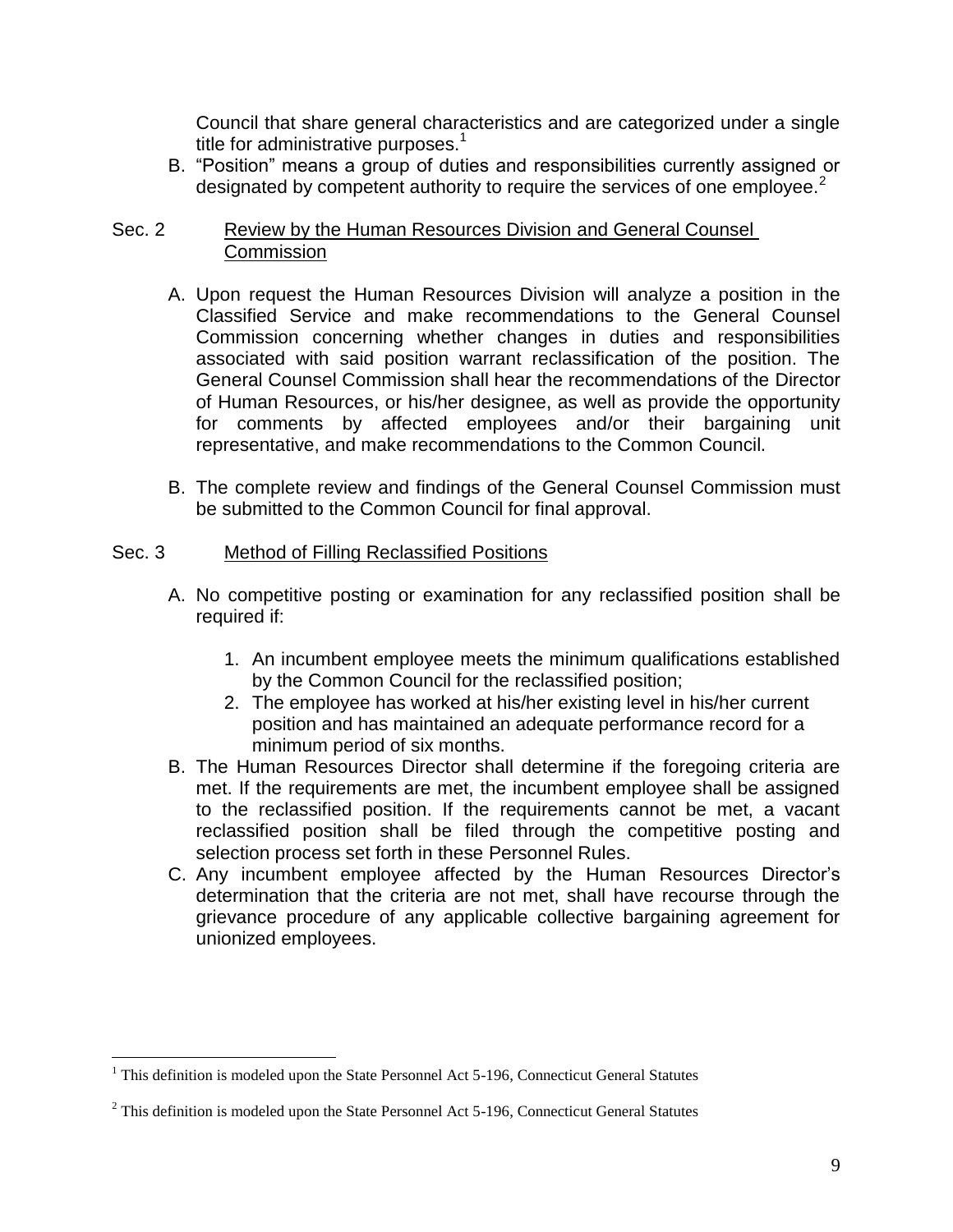# **TRANSFERS/PROMOTIONS**

# **POLICY**

A regular (non-temporary) employee may request a transfer or promotion to a vacant position which has been posted.

#### Sec. 1 Transfer/Promotion Process

Employee request for transfer/promotions will be handled as follows:

A. The employee must submit a completed application to the Human Resources Division during the posting period.

#### Sec. 2 Eligibility

Eligible employees who request a transfer/promotion will be considered in the following order:

- A. Employees in the same department as the job opening. (requesting a transfer or promotion);
- B. All other regular full time employees. (transfer within City first priority and second priority to be promotion within City);
- C. All other regular part-time employees.

#### Sec. 3 Qualifications

Transfer/promotion applicants must meet the same requirements of knowledge, skills and ability, experience and training as that required for the vacant position.

#### Sec. 4 Compensation

Employees transferred/promoted from one position to another position will be compensated at the rate of the new position. Department Heads will not prohibit employees from interviewing for transfers/promotions during the working day.

#### Sec. 5 Working Test Period

All transfer/promotional employees, beginning with the first day of work, will serve a working test period of 45 working days.

A. Immediate Supervisors will prepare, at the end of the first thirty (30) working days of the test period, a preliminary performance appraisal and forward it immediately to the Human Resources Division.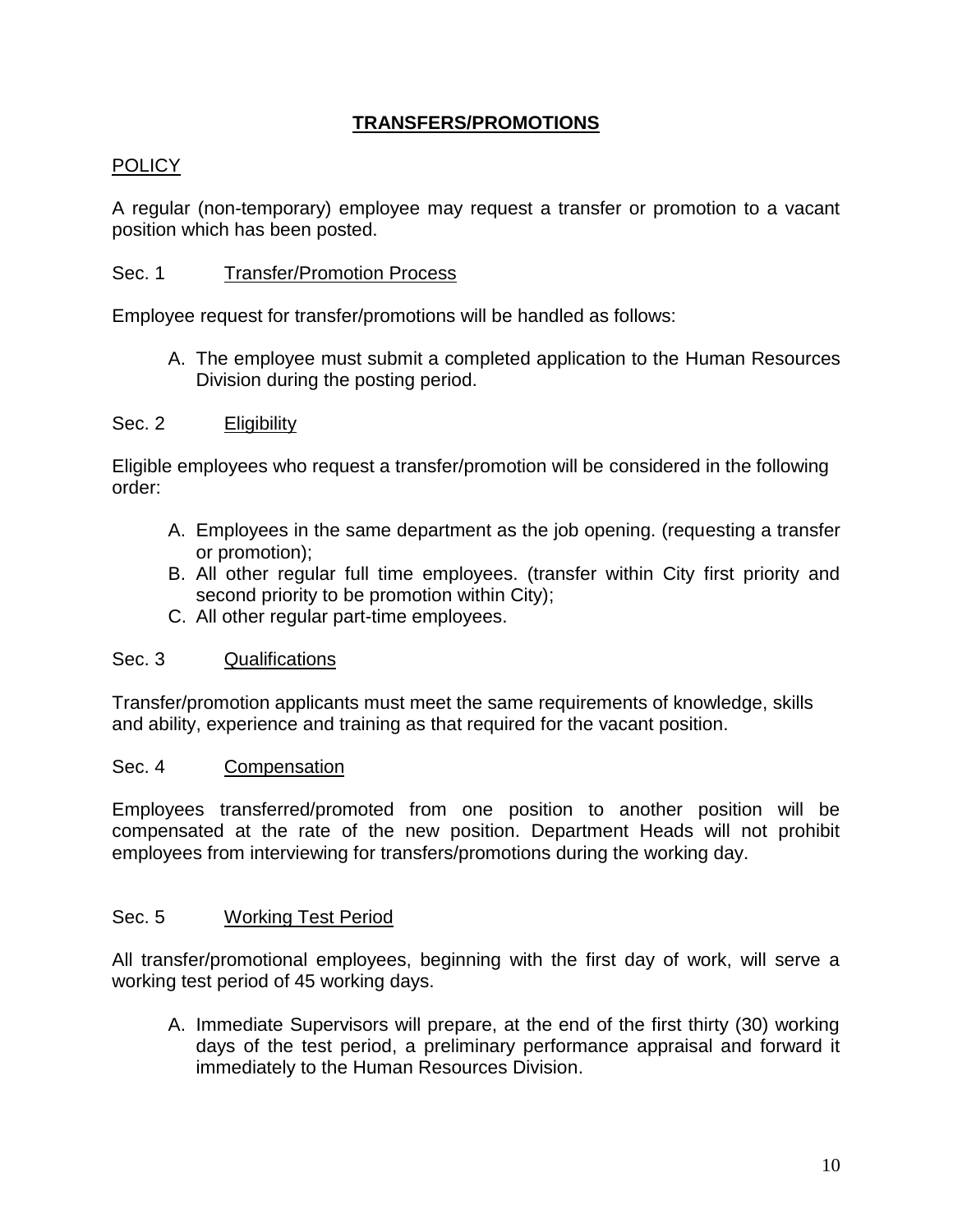- B. If the preliminary performance appraisal indicates unsatisfactory performance, a meeting between the Immediate Supervisor, Department Head and Director of Human Resources, as appropriate, and transferee/promotee will take place to discuss such performance appraisal.
- C. A performance appraisal completed pursuant to this section will state whether the supervisor believes the transferee/promotee satisfactorily or unsatisfactorily is completing the working test period.
- D. Subsequent to the performance appraisal and prior to the completion of the 45 day working test period, the Department Head or Immediate Supervisor and the Director of Human Resources shall meet to make a final determination as to the suitability of the candidate for the new position. The results of such meeting will be reduced to writing and available to the employee.
- E. If as a result of the meeting between the Department Head and the Director of Human Resources a decision is made to retain the employee in the new position, such employee will be notified immediately. In the alternative, the employee will be returned to his/her former position and will be notified as such immediately on a form prescribed by the Human Resources Division.

# **HOURS OF WORK**

# POLICY

It is the policy of the City of Middletown to establish the time and duration of working hours as a required by workload, public service needs, and the efficient management of personnel resources.

#### Sec. 1 Basic Work Week

- A. The normal work week will consist of a forty-hour workweek with a paid or unpaid lunch period.
- B. Deviations from normal work week may be allowed, but must be approved in advance by the Department Head.
- C. Employee attendance at lectures, meetings, and training programs will be considered hours of work if such attendance is requested by management and approved.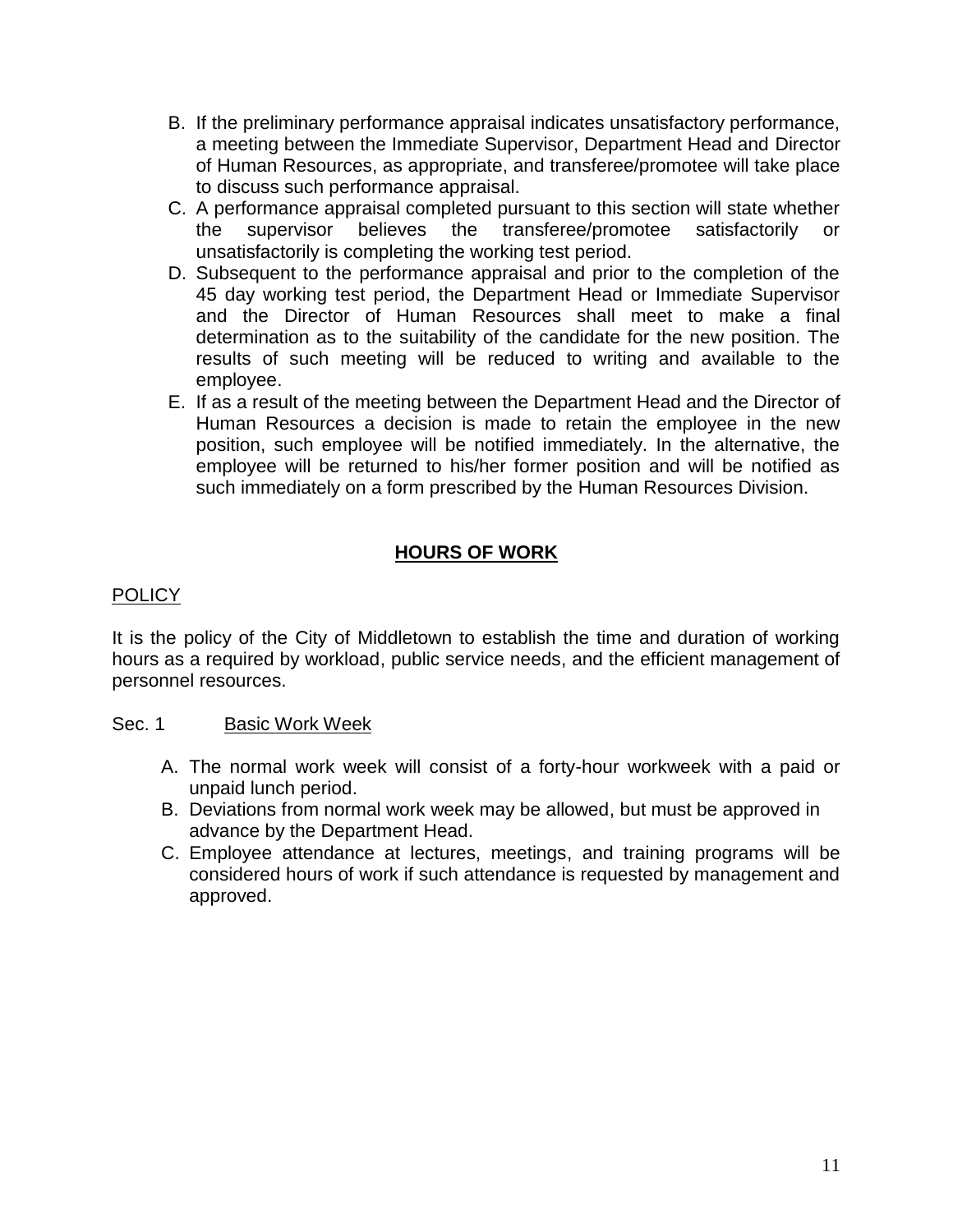# **OVERTIME**

# **POLICY**

It is the policy of the City of Middletown to offer the opportunity for employees to work overtime in limited circumstances.

#### Sec. 1 Eligibility

No overtime shall be available to any Department Head, Deputy Department Head, professional employee or elected official.

#### Sec. 2 Classification "A"

Those employees whose job descriptions states an "A" classification are expected to work up to 40 hours (excluding lunch) per week.

Employees in the category who are not employed in a bonafide professional, executive or administrative capacity as defined in the regulations of the Labor Commissioner will be compensated at time and one-half for work performed in excess of 40 hours per week.

#### Sec. 3 Classification "B"

Those employees whose job description states a "B" classification are expected to work 35 hours (excluding lunch) per week. If required beyond 35 hours per week the employee will be compensated at straight time for work performed up to 40 hours and at time and one-half for work performed in excess of 40 hours per week.

#### **VACATION**

#### POLICY

It is the policy of the City of Middletown to provide eligible employees with time off with pay for vacation.

#### Sec. 1 Eligibility

Each regular full time employee in the classified service shall be granted vacation with pay.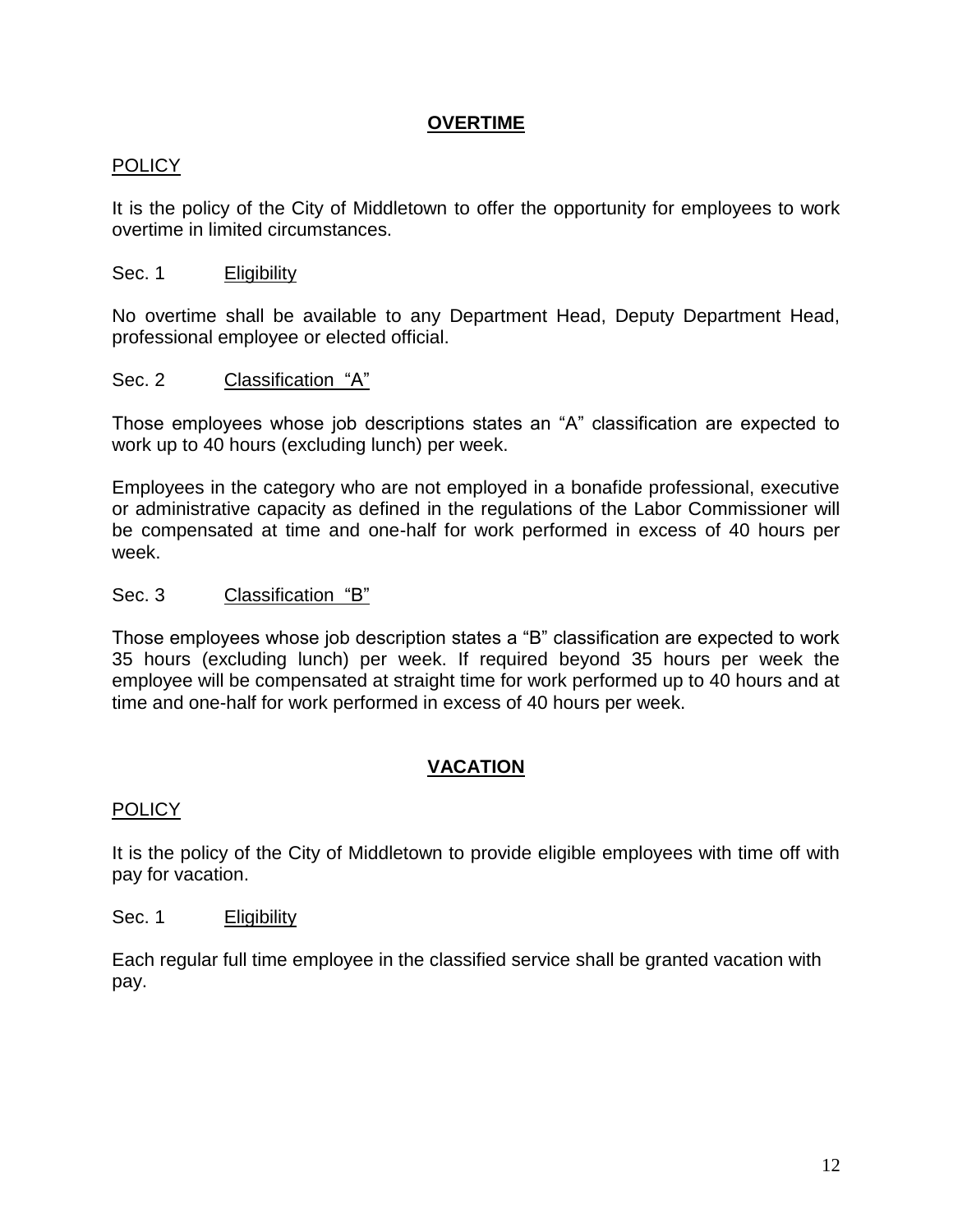#### Sec. 2 Amount

Vacation allowances shall be accrued monthly in accordance with appropriate collective bargaining agreements or, in the case of exempt non-bargaining positions, the Personnel Rules.

# Sec. 3 Part Time Employees

Any regular part time employee in the classified service shall accrue vacation time in accordance with the appropriate collective bargaining agreements, or, in the case of exempt non-bargaining positions, the Personnel Rules.

# Sec. 4 Records

All vacation leave shall be recorded in the time and leave records of the department which shall be maintained in the Department of Finance in accordance with the Charter.

# Sec. 5 Established Work Week

When the term established work week is used in this rule it shall mean the regularly established hours of work for the class in which the employee is assigned.

Vacation accrued under the provisions of this rule shall be taken in the fiscal year following the fiscal year in which it is earned and shall be taken with the approval of the department head. Any conflict of dates will be resolved on the basis of seniority of City service.

# **SPECIAL CONDITIONS OF LEAVE WITH PAY**

#### POLICY

It is the policy of the City of Middletown to permit employees to be absent from work on a short term basis under certain circumstances, including sickness or injury. Eligible employees will receive compensation for authorized short term absences which will be charged to the employee's sick time.

#### Sec. 1 Eligibility

The Department Head or the Mayor may grant a regular eligible employee special leave of absence with pay, and it shall be chargeable to accrued sick leave, for any of the following reasons:

A. For medical, dental, eye examination or treatment for which arrangements cannot be made outside of working hours.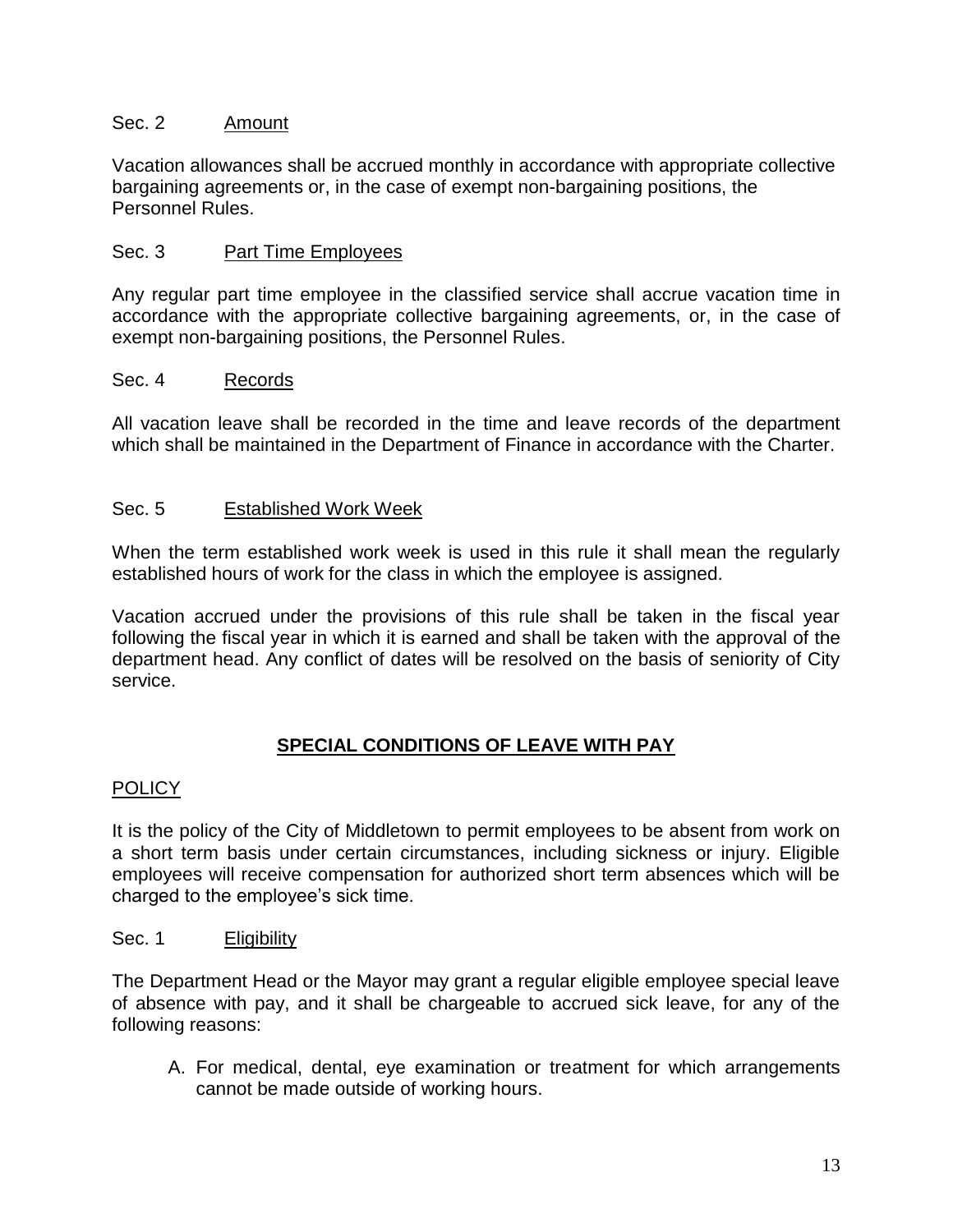- B. When employee's presence at duty will expose others to contagious diseases.
- C. For a critical illness or injury to a member of the immediate family, creating an extreme emergency requiring the aid of the employee.

# Sec. 2 Medical Certificate

All City of Middletown employees will be required to provide their department head and the Human Resources Division with a medical certificate signed by a licensed physician, if an employee is absent from work on sick leave for more than three (3) consecutive working days. All Medical Certificates shall be housed in designated secured files located in the Human Resources Division. NO medical certificates or notes of any kind shall be kept in the department files. Department Heads and Supervisors are required to send all medical documentation to the Human Resources Division once they are in receipt of said documentation.

- A. Medical certificates or signed statements from employees may be required when an abuse of sick leave is suspected by the employee's Department Head or Director of Human Resources. Factors to be considered by the Department Head are as follows:
	- 1. Frequent or habitual absences.
	- 2. When, as a result of the employee's use of sick time, the Director of Human Resources or the Department Head identifies a significant change in job performance.
- B. In cases where an employee is absent for a period of 20 consecutive working days or more, the City may require, in addition to the medical certificates required above, a second opinion from another licensed physician designated by the City.

#### Sec. 3 Advance Notice

Employees should give their supervisors in writing, when possible, as much advance notice of a request for a short term absence.

#### Sec. 4 Eligibility/Status

Those individual employees of the City of Middletown who are classified as regular full time and permanent are eligible to be compensated for regular base wages lost during periods of authorized absence to the extent that they have accumulated days of sick leave.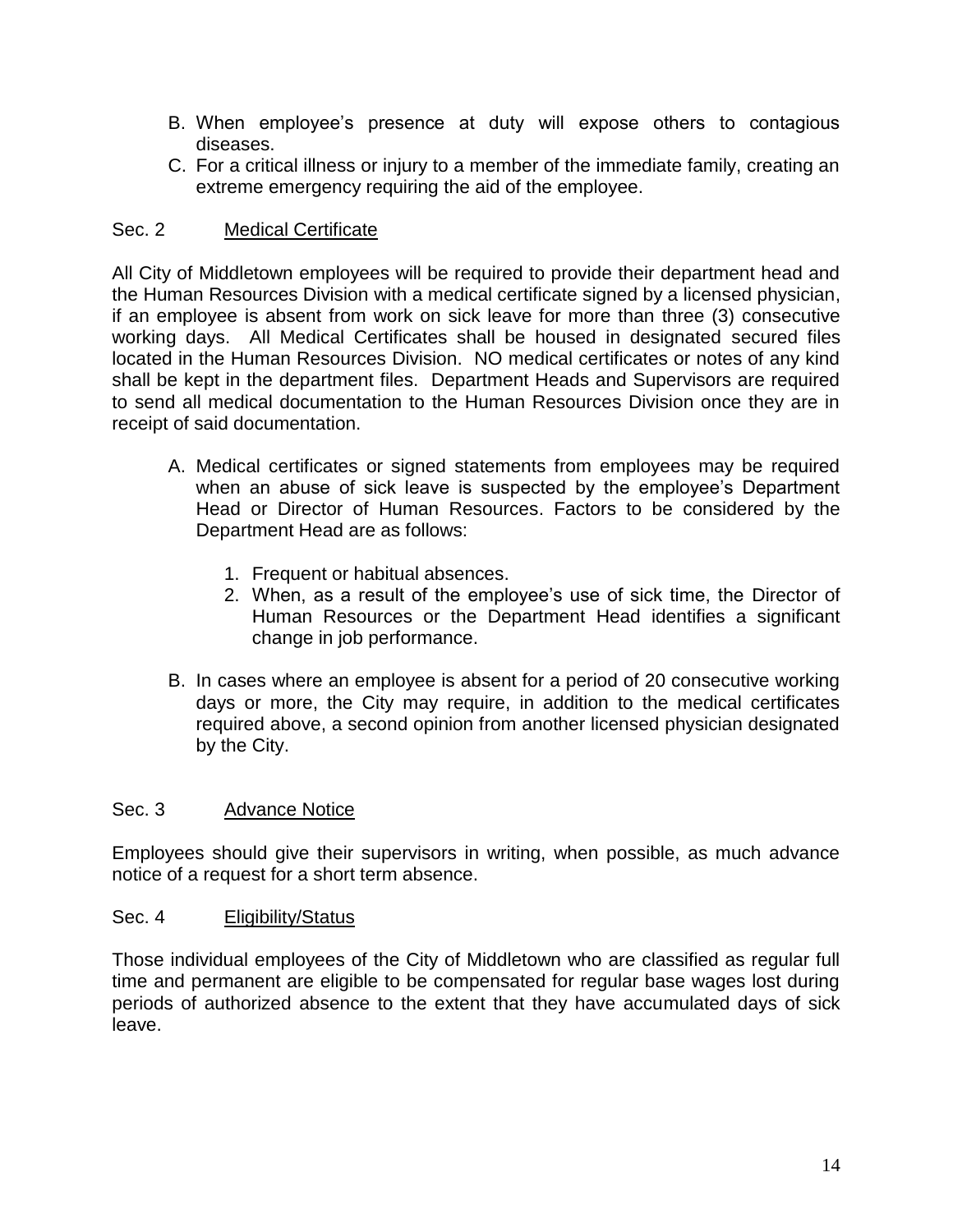#### Sec. 5 Unauthorized Absence

Employees will not be compensated during periods of unauthorized absence. Such absences will be considered grounds for disciplinary action up to and including termination.

#### Sec. 6 Holidays

If, while out of work and while on special leave w/pay an authorized holiday occurs, such employee will not have said day charged against the individual's sick leave. Such day will be recorded on the individual's records as a holiday.

#### Sec. 7 Sick Leave

Any regular employee in the classified service shall accrue sick leave as follows:

- A. Accrual
	- 1. Sick leave shall accrue at the rate of one and one quarter  $(1 \frac{1}{4})$  days scheduled working days for each completed month of continuous full time service including authorized leave with pay provided.
	- 2. Leave starts to accrue only on the first working day of the month and is credited to the employee upon completion of the month.
	- 3. Any new employee in provisional status or serving a working test period shall be eligible to use sick leave only upon permanent appointment into City service.
	- 4. An eligible employee employed on less than a full time basis shall be granted sick leave in proportion to the amount of time worked in his scheduled work day or work week as is recorded in his time and leave records.
	- 5. Rules related to sick time accumulations are set forth in the relevant collective bargaining agreements or in these rules as appropriate.
	- 6. Sick leave shall not accrue for any month the employee is on leave of absence without pay for more than five (5) working days, exclusive of FMLA.
	- 7. Sick leave shall accrue for the first twelve (12) months in which the employee is on Worker's Compensation or other disability compensation and this shall be entered upon the employee's time and leave records.
- B. Granting Time
	- 1. An employee shall be granted earned sick leave if he is incapacitated for duty, and during such leave he shall receive his full pay and shall retain his employment benefits; except no sick or special leave shall be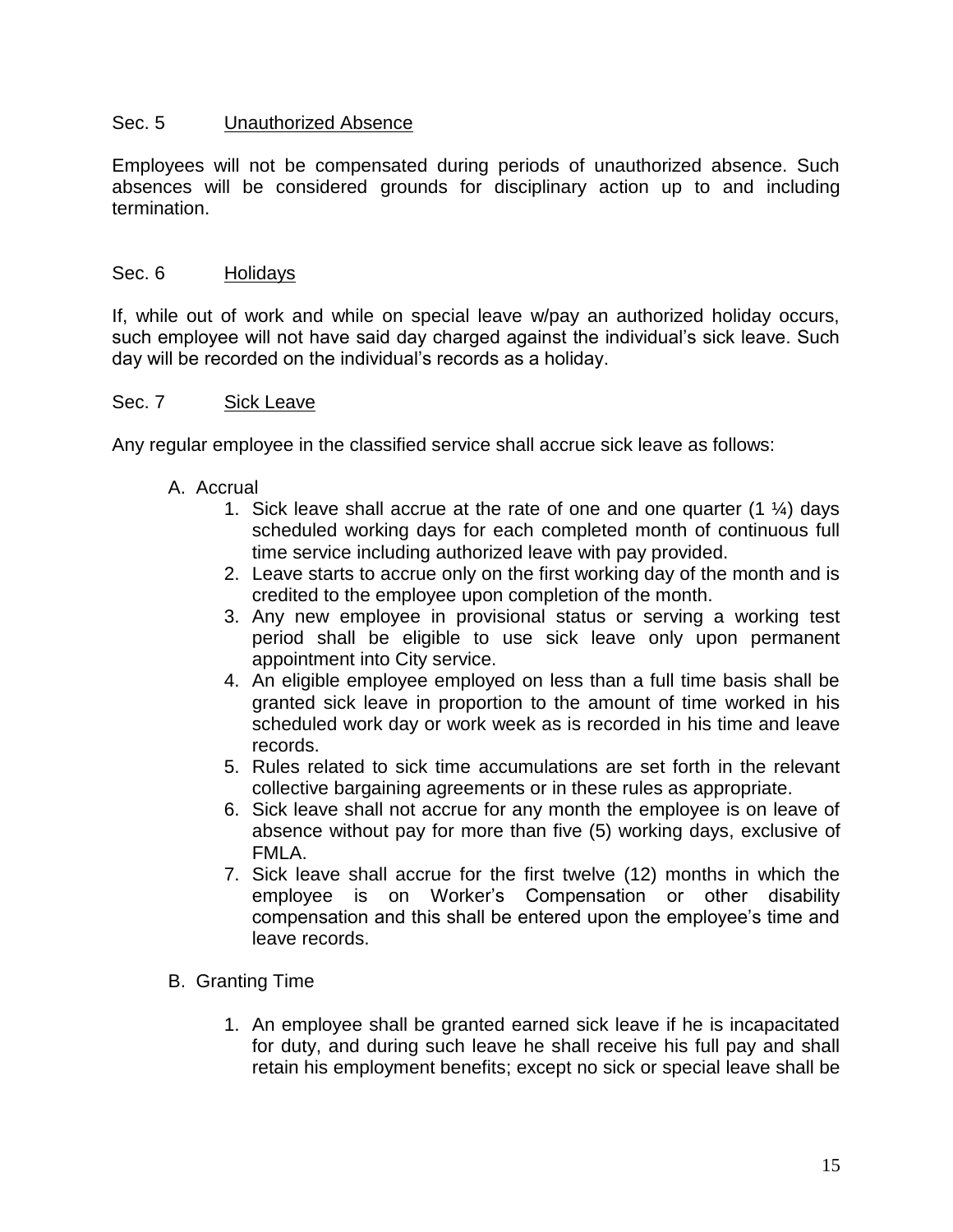granted any eligible employee for any illness or injury directly traceable to employment by an employer other than the City of Middletown.

- 2. No sick or special leave shall be granted any eligible employee for any period of time in which the employee is receiving compensation under the provisions of the state Workman's Compensation Act, except as provided in Section 8A(6) of these rules.
- C. Family and Medical Leave Act (FMLA)

The Family and Medical Leave Act (FMLA) entitles eligible employees to take unpaid, job-protected leave for specified family and medical reasons. While the Act is an unpaid medical leave, the City of Middletown exercises its right under the Act to require eligible employees to substitute accrued paid leave for unpaid leave during this period. Employees of the City of Middletown must use all sick time, vacation time and personal leave before going on unpaid status, with the exception of employees who are on approved FMLA for the birth, adoption or foster care placement of their child. Those employees may reserve up to five days for their use upon the return to work prior to going on unpaid status.

# PROCEDURE:

- 1. Any employee who is expected to be out of work for more than three (3) consecutive work days due to a serious illness, as defined by federal regulations of the Family and Medical Leave Act of 1993, must notify the Human Resources Division.
- 2. The Family and Medical Leave Act (FMLA) entitles eligible employees to take up to 12 workweeks of leave during a 12-month period for certain family and medical reasons; and, up to 26 workweeks of leave during a single 12-month period for military caregiver leave. It is the policy of the City of Middletown to begin the 12-week period on the first day of leave.
- 3. Only eligible employees are entitled to take FMLA leave. To be eligible for FMLA an employee must have worked for the City of Middletown for at least 12 months, and must have worked at least 1, 250 hours of service during the 12-month period immediately preceding the leave (The 12 months of employment does not have to be consecutive).
- 4. Employees generally must request leave 30 days in advance or if unforeseeable, employees must provide notice as soon as possible and practicable under the circumstances. Employees shall notify the Human Resources Division of the need for leave under FMLA. Employees will be given the prescribed medical certification form that must be completed by the appropriate medical provider and returned directly to the Human Resources Division within the prescribed amount of time. Once Human Resources has made the determination that the leave meets all requirements under the Act, the final approval form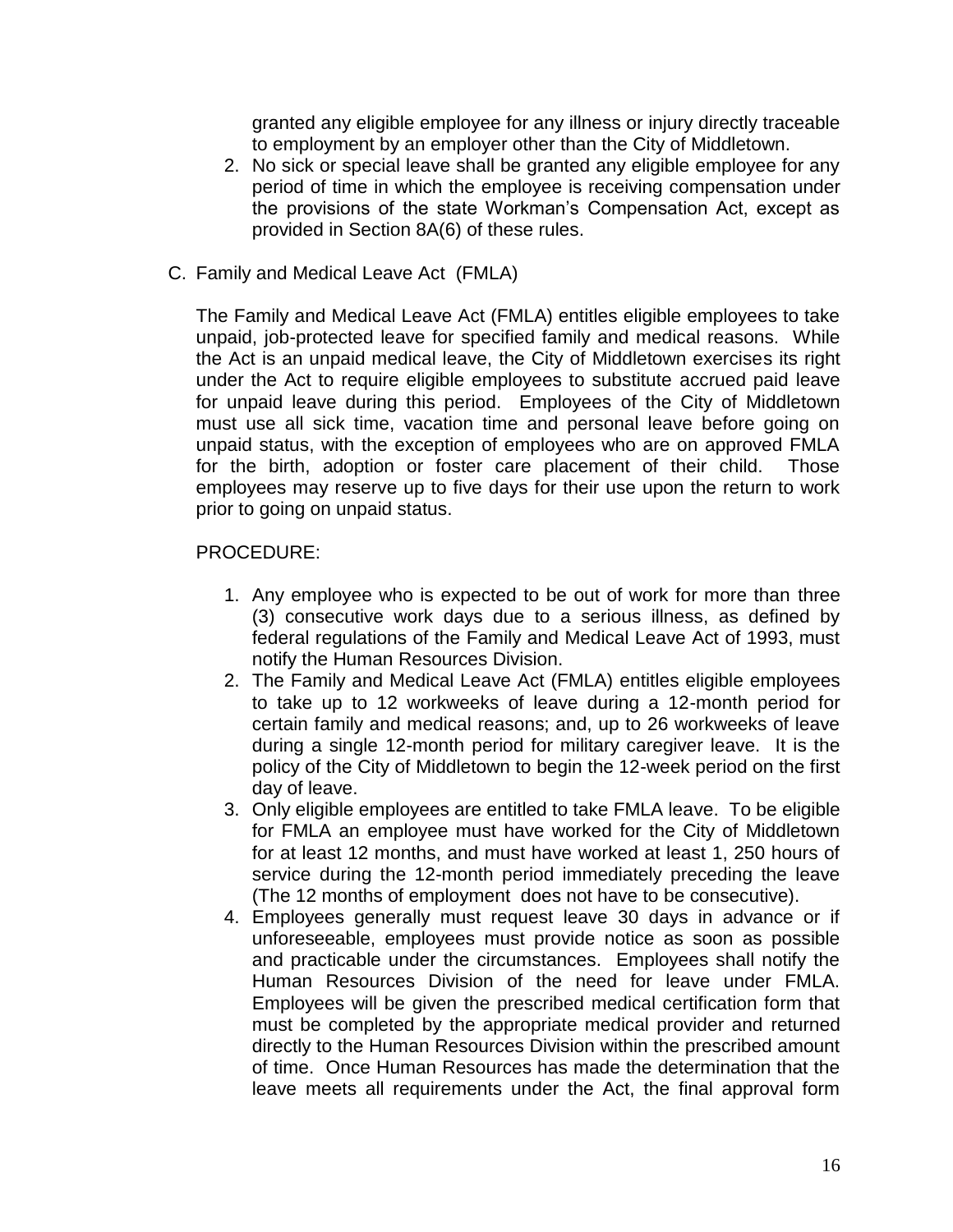shall be completed and signed by the required parties, including the employee. No leave shall be considered granted under these provisions unless and until approved by the Mayor of Middletown.

- 5. Qualifying Reasons for Leave under the Family and Medical Leave Act:
	- The birth of a child or placement of a child with the employee for adoption or foster care;
	- To care for a spouse, son, daughter, or parent who has a serious health condition;
	- For a serious health condition that makes the employee unable to perform the essential functions of his or her job; or
	- For any qualifying exigency arising out of the fact that a spouse, son, daughter, or parent is a military member on covered active duty or call to covered active duty status; and
	- Any other reason allowable under the Family Medical Leave Act, which may be amended from time to time.
- 6. Employees, who are on approved leave under this section, shall have all employment rights and benefits, including the continuation of group health insurance coverage, retained as if there was no absence from duty; and, provided the employee has met all criteria governing FMLA.

# D. Retention of Sick Leave

1. An eligible employee shall retain the accrued sick leave to his credit provided he has been laid off and shall return to City service on a permanent basis within twelve (12) consecutive months from date of the layoff.

# Sec. 8 Lack of Accrued Sick Leave

In such cases where an employee experiences a circumstance enumerated in Sec. 1 of this rule, an individual may request an advance of sick leave when all sick, vacation and personal leave has been exhausted. Such requests must be made in writing, through his/her department head. The Department Head shall forward such request with his/her recommendation to the Director of Human Resources. The Mayor shall have final approval for granting such requests up to thirty (30) sick days. A second extension, up to thirty (30) days, may be approved by the Common Council in accordance with the Code of Ordinance, Chapter 74, §74-3, Advance Sick Leave, paragraph C.

# Sec. 9 Advance Sick Leave

No advance of such leave may be taken by the employee unless approved by the Mayor. Circumstances to be considered by both the Director of Human Resources and the Mayor upon receiving such a request include, but are not limited to, the following: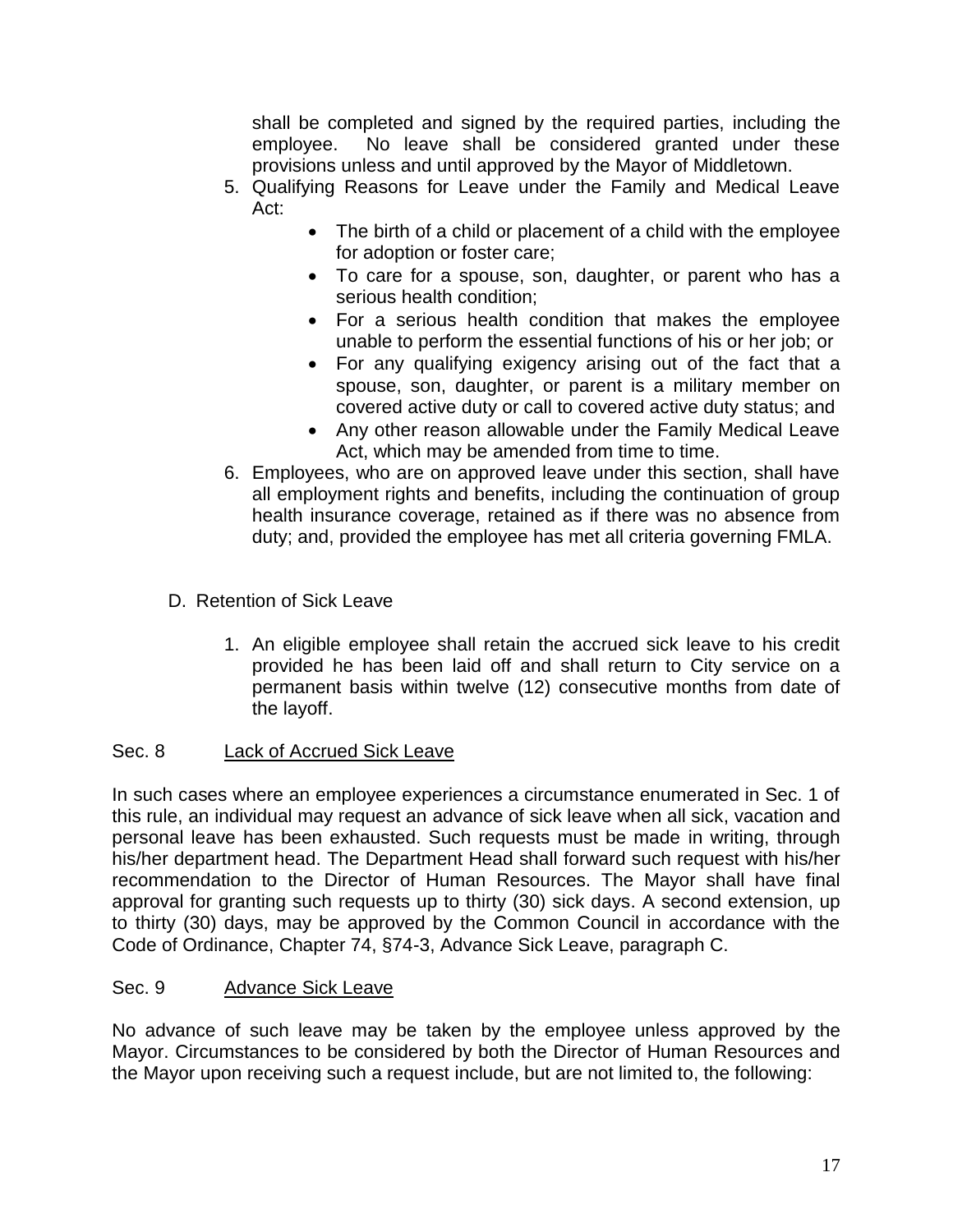- A. Serious illness of the employee, a member of the employee's immediate family, or the employee's household.
- B. The sick leave history of the individual employee requesting the extension, for the prior calendar year.
- C. Whether the employee has exhausted all of his/her accrued sick, vacation and personal leave.
- D. When employee's presence at duty will expose others to a contagious disease.

# Sec. 10 Repayment of Advance Sick Leave

The advance of sick leave, once granted and approved, will be repaid by the employee in accordance with the Middletown Code of Ordinance, Chapter 74, §74-3, Advance Sick Leave. Upon return to work after the use of the advance sick leave is granted, an employee may earn five days of accrued sick leave and, thereafter, shall begin to repay the excess sick leave, using either sick leave or vacation time. If, after 12 months following the return to work, the employee has not fully repaid the advance sick leave, the city may in each fiscal year deducted up to 10 days of accrued but unused vacation time due to the employee until the advance sick leave has been recouped. If any advance sick leave remains unrecouped at the time that the employee terminates employment with the City, the Director of Finance shall recover the monetary value of this time from any non-wage monetary benefits due to the employee. A waiver of this requirement may only be approved by a resolution of the Common Council.

#### Sec. 11 Time Worked Calculation

Authorized days off for short term absences will not be considered as working time for calculating weekly overtime compensation.

#### Sec. 12 Jury Duty

The Mayor, upon receipt of proof that any employee was required to serve on jury duty or to attend court pursuant to subpoena or other court order, shall grant to the employee a leave of absence with pay for the required period of time, in accordance with State Statute.

- A. The employee, if granted such leave of absence with pay, shall remit to the City any fee received for such service exclusive of meals and lodging.
- B. If the employee fails to remit as provided in Sec. A of this subsection, an equivalent amount shall be deducted from the employee's pay for the period involved.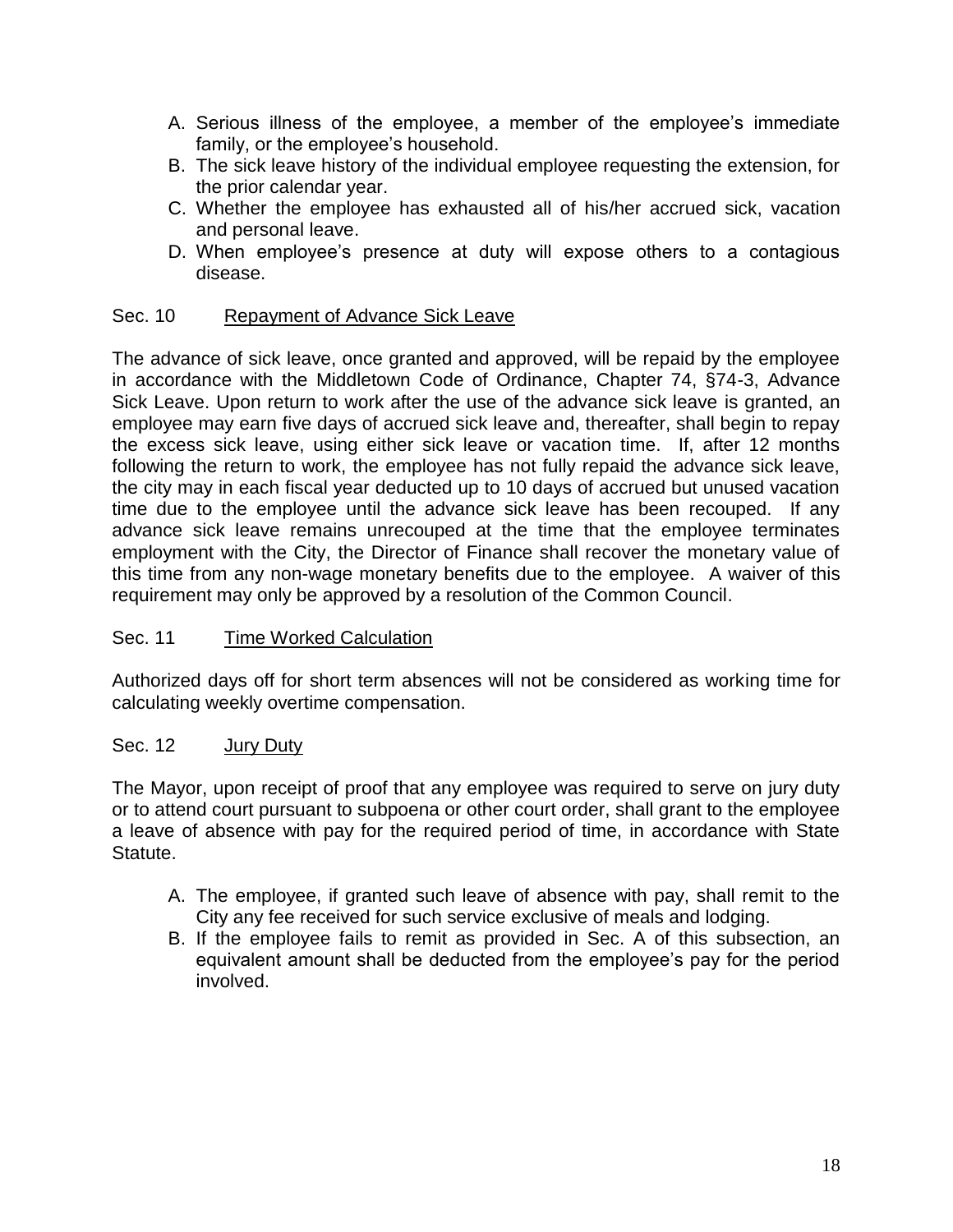# **LEAVE OF ABSENCE**

#### POLICY

It is the policy of the City of Middletown to grant employees extended leaves of absence from the City under certain circumstances. Employees will not receive compensation during an approved leave of absence.

#### Sec. 1 Eligibility

Employees are eligible for leaves of absence under this rule if they have completed at least one year of service with the City of Middletown, or a lesser amount if specifically allowed by law. The duration of each leave of absence shall be determined by the City of Middletown. The following types of leaves will be considered:

#### A. Sick Leave of Absence

Employees who are unable to work because of an illness or disability and whose illness or disability continues beyond the coverage afforded in the City's policies and in accordance with the Family and Medical Leave Act (FMLA), may be granted a sick leave of absence. The City of Middletown may require certification, on a periodic basis, of an employee's continuing illness or disability by the employee's physician.

B. Personal Leave of Absence

Employees may be granted a personal leave of absence to attend to personal matters in cases in which the City of Middletown determines that an extended period of time away from the job will be in the best interest of the employee and the City.

C. Military Leave of Absence

A Military Leave of Absence will be granted if an employee enlists in time of war, is inducted or is recalled to active duty in the Armed Forces of the United States for a period of not more than four years, plus any involuntary extension for not more than one year. Employees who perform extended active duty and return from military service in the armed forces, the military reserves, or the National Guard shall have and retain such rights with respect to reinstatement, seniority, vacation, compensation, and length of service pay increases as made from time to time be provided by applicable Federal or State law. Upon satisfactory completion of military service and timely notice of intent to return to work, an employee will be reinstated to a job comparable to the one the employee left, provided the employee is qualified and the City's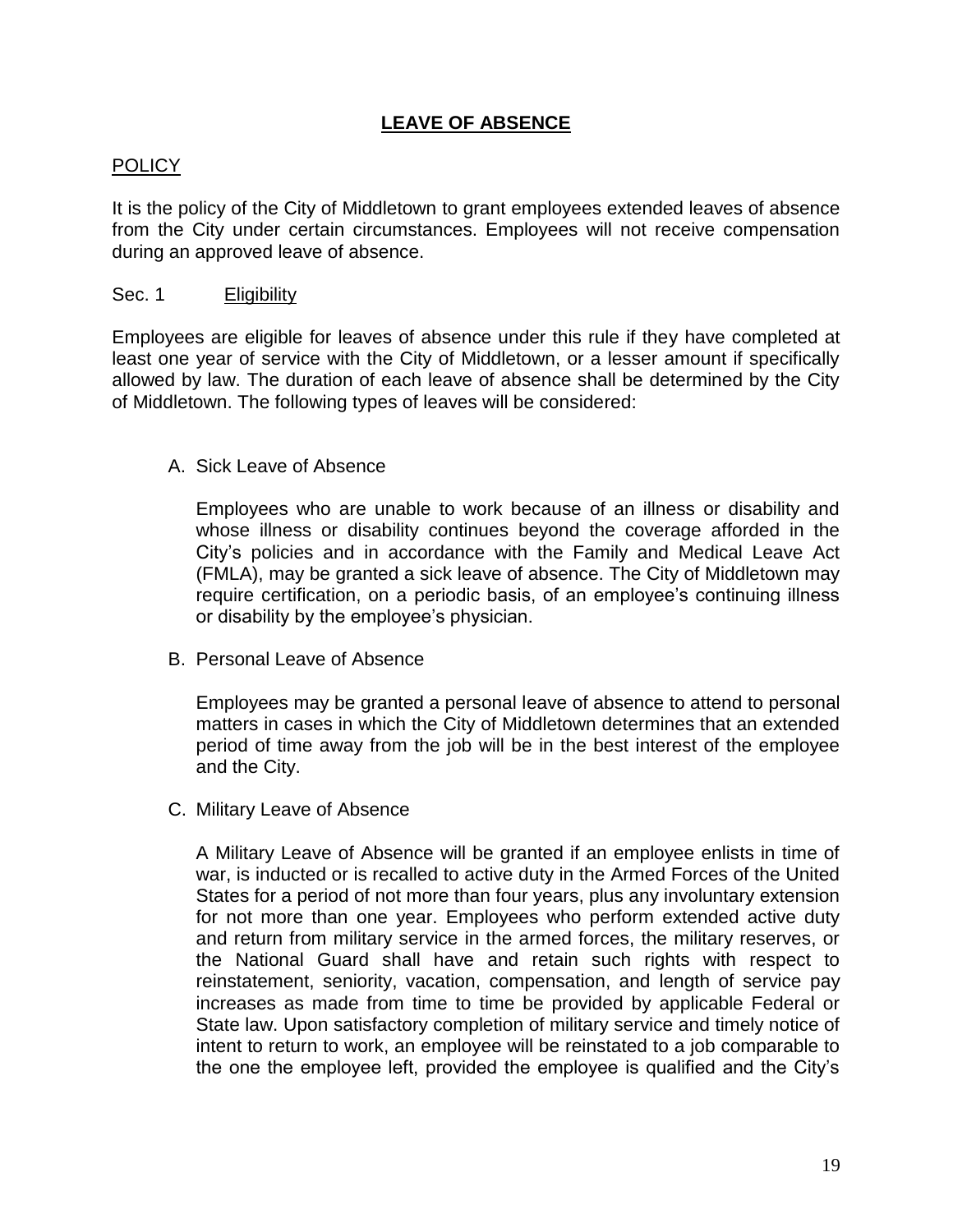circumstances have not changed to the extent that it would be impossible or unreasonable to provide reemployment.

All employees who are granted military leaves of absences will continue to receive the health and life insurance benefits currently available as if he/she were not on leave of absence.

D. Educational Leave of Absence

Employees who desire to continue their education in preparation for added responsibilities with the City of Middletown may be granted an Educational Leave of Absence.

E. Public Service Leave of Absence

Employees who desire to accept temporary employment in Federal or State government or with an organization devoted to community betterment may be granted a public service leave of absence.

#### Sec. 2 Approval

Any employee making a request for a Leave of Absence, or an extension of a Leave of Absence, should deliver such request in writing to the employee's department head at least thirty (30) days prior to commencement of the leave period or extension requested. The department head will then forward such request to the Director of Human Resources either recommending approval or disapproval. The Director of Human Resources will then recommend either approval or disapproval to the Mayor of the City of Middletown. The final decision concerning such a request will be made by the Mayor.

#### Sec. 3 Return to Work

Employees returning from a Leave of Absence will be reinstated to their same job or one of similar status and pay provided the City's circumstances have not changed to the extent that it would be impossible or unreasonable to provide reinstatement. If the same job or one of similar status or pay is not available, reinstatement may be deferred until the position is available and the employee will be granted a preference in recall.

#### Sec. 4 Failure to Return

If an employee granted a Leave of Absence fails to return to work at the conclusion of an approved Leave of Absence, the employee may be terminated from the City of Middletown.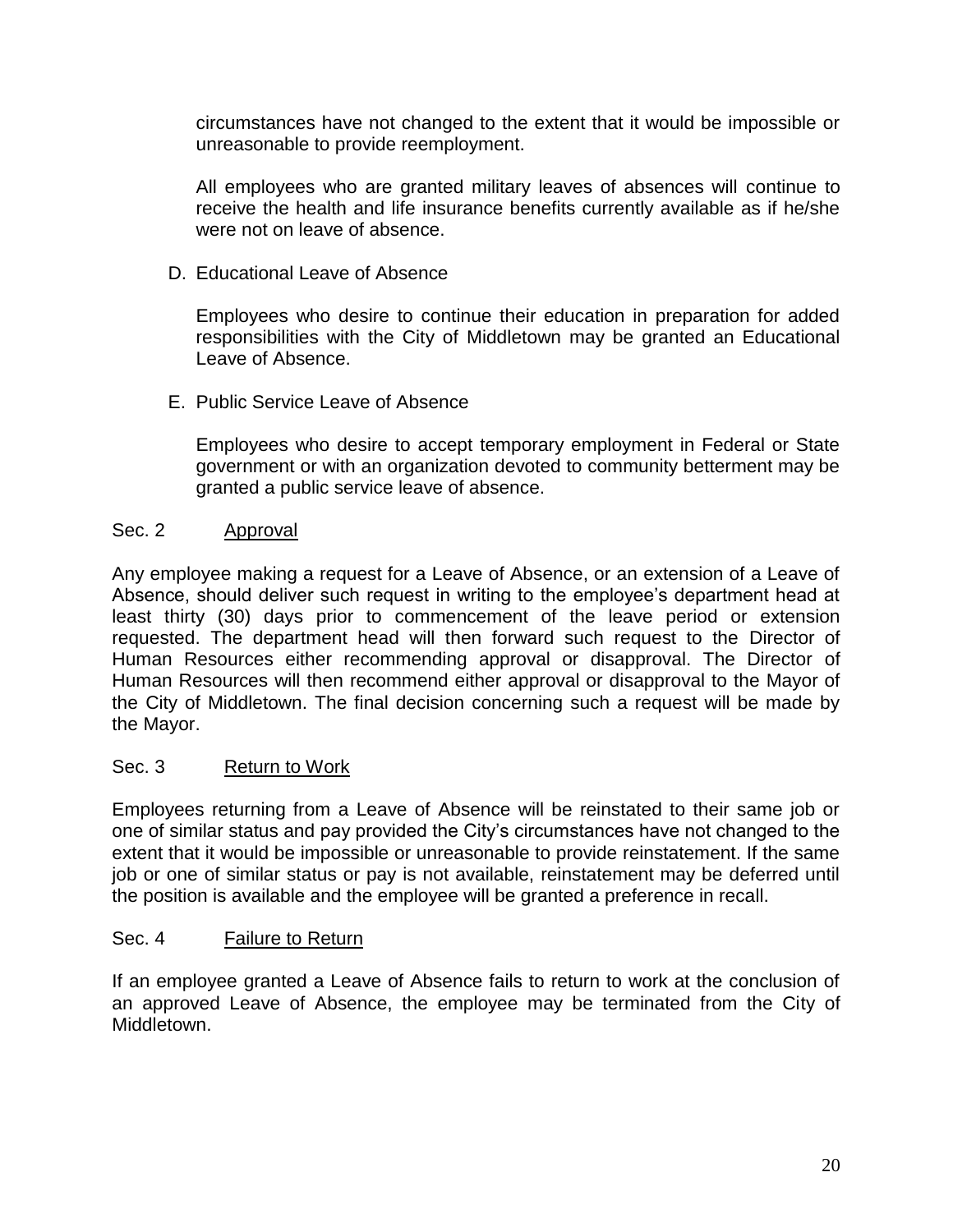#### Sec. 5 Benefits

No sick time, vacation, personal time or seniority will accrue while an employee has been granted a Leave of Absence under this rule. For purposes of medical benefits, employees granted leave under this rule may purchase medical benefits at the employee's expense for the period of the approved leave.

#### **HOLIDAYS**

#### POLICY

It is the policy of the City of Middletown to offer individuals compensation without requiring work to be performed on certain recognized holidays.

#### Sec. 1 Recognized Holidays

The holidays listed below shall be granted to all full time permanent employees:

- A. New Year's Day;
- B. Martin Luther King Jr.'s Birthday;
- C. President's Day;
- D. Good Friday;
- E. Memorial Day;
- F. Independence Day;
- G. Labor Day;
- H. Columbus Day;
- I. Veteran's Day;
- J. Thanksgiving Day;
- K. Day after Thanksgiving Day;
- L. Christmas Day; and
- M. Any other Holiday so declared as a Holiday by the Mayor.

#### Sec. 2 Holiday Pay

To receive Holiday pay an eligible employee must be at work or on authorized absence on the work days immediately preceding and immediately following the day on which the holiday is observed. If an employee is absent on one or both of these days because of an illness or injury the City of Middletown reserves the right to verify the reason for the absence before approving Holiday pay.

#### Sec. 3 Saturday, Sunday

A Holiday that occurs on a Saturday or Sunday may be observed on either the preceding Friday or the following Monday.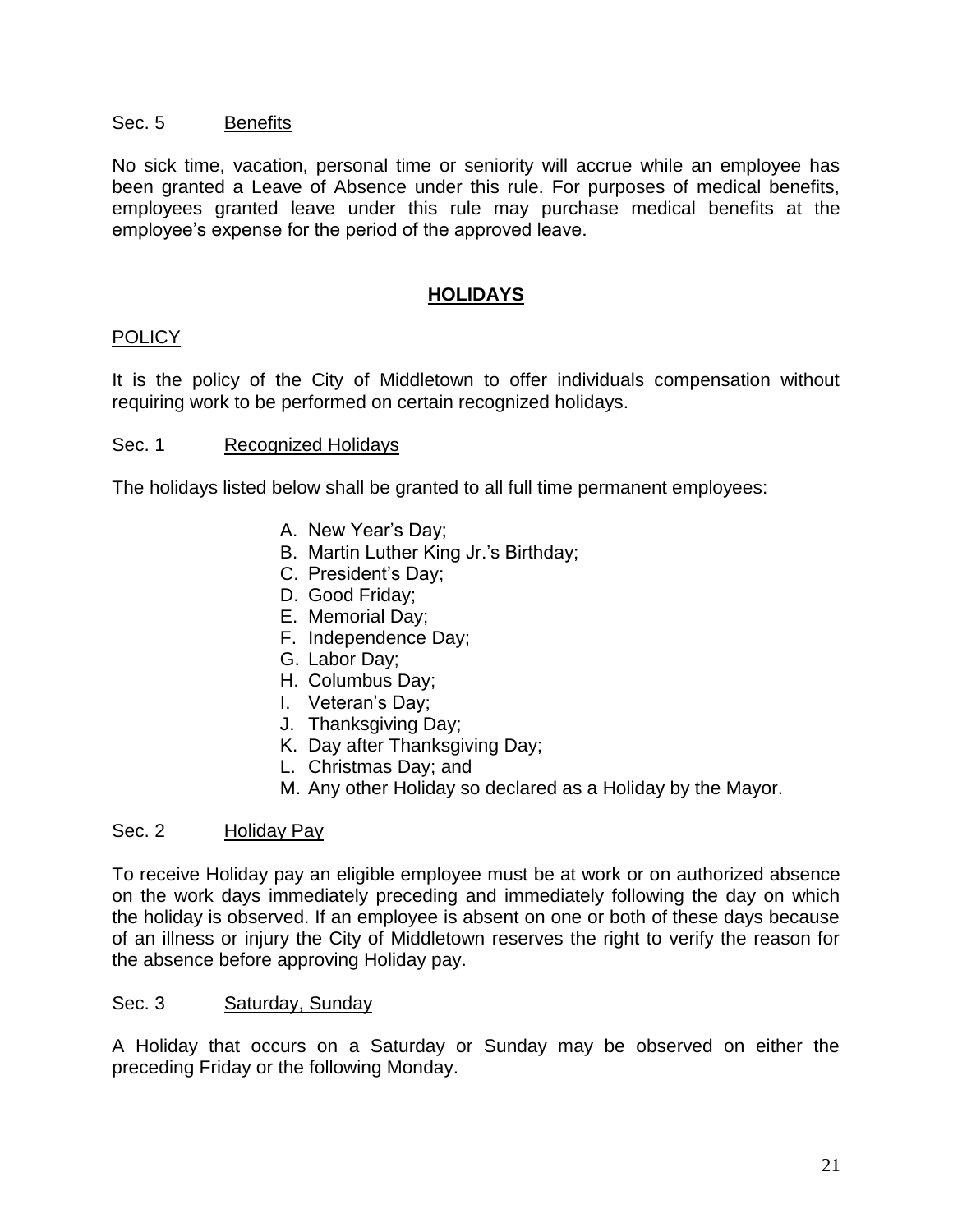#### Sec. 4 Eligibility

Any regular full time employee in the classified service, except for employees of the Police department and the Fire department shall be granted time off with pay for any Holiday listed in Sec 1 of this rule. No emergency or temporary worker shall be granted time off with pay for a Holiday.

# Sec. 5 Part-Time Workers

Any regular part time worker who has been appointed from an eligible list shall be granted time off with pay:

- A. Provided the Holiday falls on a day when he/she would normally have been scheduled to work.
- B. The pay received shall be for the number of hours he/she would have been scheduled to work.
- C. If the employee is on Worker's Compensation or other disability compensation no credit for the Holiday shall be allowed.

# **DEMOTION**

# POLICY

It is the policy of the City of Middletown that demotions of permanent employees to a position of lower grade classification or salary range may occur.

Sec. 1 Cause

Demotion may occur for any one of the following reasons.

- A. Disciplinary purposes
- B. In lieu of layoffs
- C. At the request of the employee
- D. Lack of qualifications or inability to perform work
- E. Any other reason deemed appropriate by the Mayor.

Demotion may not occur in cases where an employee becomes unqualified to perform his/her job (i.e. loss of license or certification, etc.) In such cases where the license, certification, etc. is a condition of employment, the employee may be terminated.

#### Sec. 2 Procedure

Any demotion to take place under this rule will be by the Mayor after consultation with the Department Head and the Director of Human Resources.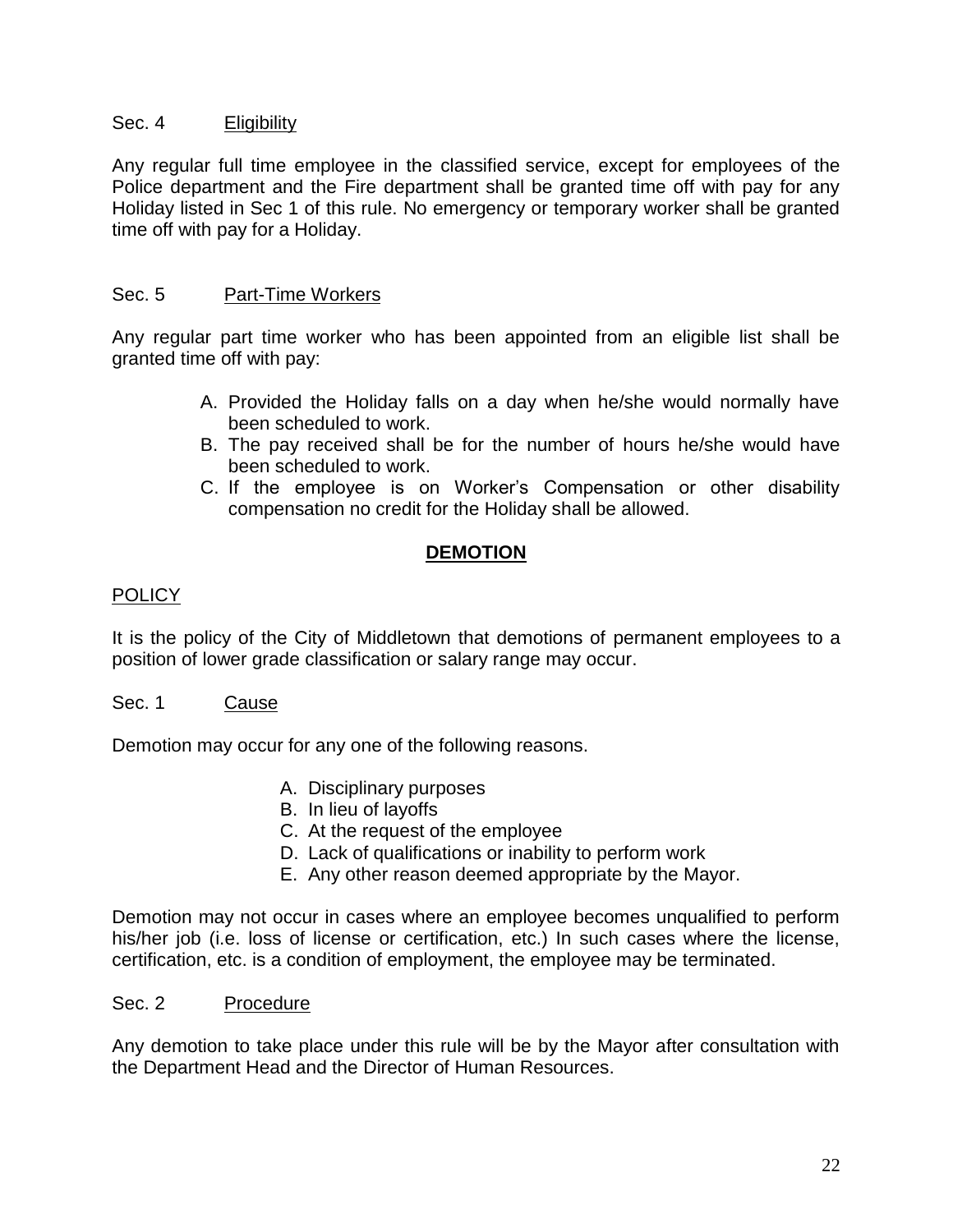- A. The Mayor will state in writing the cause for the demotion and cause such writing to be delivered to the employee no less than two weeks prior to the effective date of the demotion.
- B. The employee will be afforded the opportunity to appear before the Mayor together with the Director of Human Resources or his/her designee, in order that the employee present his/her position regarding the demotion.

#### Sec. 3 Rate of Pay

Any employee who is demoted under this Rule shall be compensated at the salary grade of the new position.

#### **MUNICIPAL VEHICLES**

#### **POLICY**

It is the policy of the City of Middletown that municipal owned vehicles, including passenger automobiles, will be available for certain employees to use for official purposes, and in very limited circumstances for commutation, and such employees must follow City procedures to ensure fairness, economy and safety. Assignment of City vehicles under this policy will be at the discretion of the applicable Department Head.

#### Sec. 1 Use of Vehicle

Employees may use the municipal vehicle assigned to him/her for the following purposes:

- A. Transportation of the employee from his/her residence to and from City Hall (or other City work location).
- B. During the normal work day, exclusively on municipal related business.
- C. During the lunch hour for personal use within the City of Middletown.
- D. Times other than during the normal work day for emergencies.

#### Sec. 2 **Accounting for Personal Use**

Whenever an employee uses his/her municipal vehicle to drive to their employment and home from their employment, and when it is used for personal use during the lunch hour, the employee will be responsible to so note to the Finance Department that the vehicle was used for personal use, so that it can be calculated, as per IRS requirements, as compensation to the employee.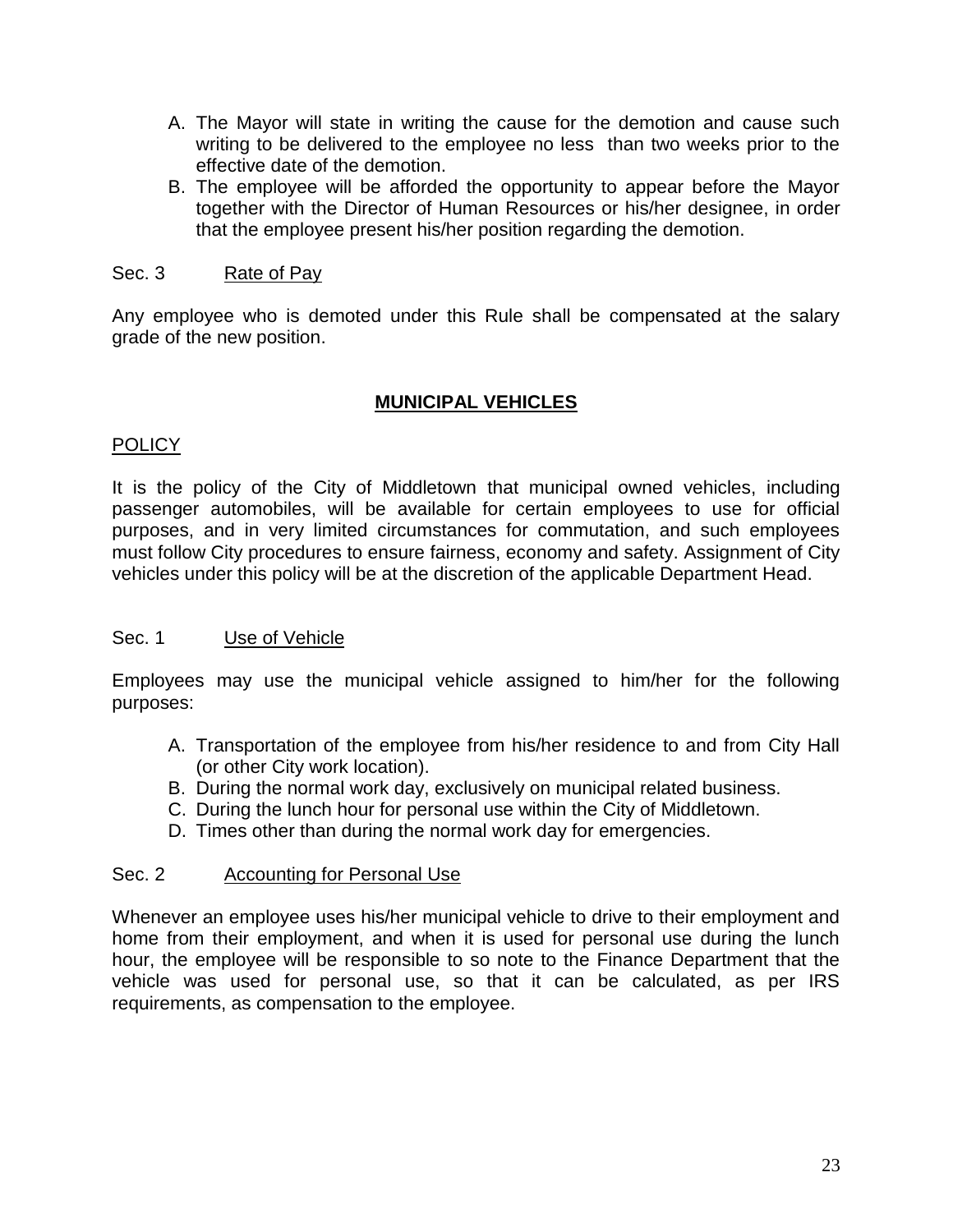#### Sec. 3 Reimbursements

Persons who use personal automobiles for City business may continue to claim reimbursement according to established procedures.

#### Sec. 4 Violations

A violation of this policy or of the City of Middletown safety manual, as it pertains to use of automobiles, may be considered misconduct, dereliction of duty or neglect of duty and subject the employee to discipline, up to and including discharge.

# Sec. 5 At Fault Accidents

Municipal employees who have one or multiple at fault accidents may be subject to progressive discipline, in accordance with the respective Collective Bargaining Agreement, up to and including termination of employment. The above guidelines can be amended should loss of life occur or if damages are at fault and over \$5,000.00 for a total claim. Weather conditions may be given weighted consideration in modifying discipline. The Mayor or his/her designee may set forth the discipline to include a consultation up to a termination of employment. An employee may grieve any discipline imposed in accordance with a grievance procedure as applicable. A quarterly report will be submitted to the General Counsel Commission showing claims.

Middletown Police may be expected to cite municipal employees in accordance with the laws of the State of Connecticut as set forth in the Connecticut General Statutes. Municipal Commercial Driver's License (CDL) employees who receive a written warning are subject to mandatory drug and alcohol testing per U. S. Department of Transportation (DOT) regulations.

Employees will be required to attend re-training at any point during the at fault accident cycle.

All new employees, who as a condition of employment operate a City of Middletown motor vehicle, will be mandated to attend a safe driving class upon hire and availability of class.

#### Sec. 6 Exemptions

The Chiefs and Deputy Chiefs of the Police and Fire Departments are exempt from this policy, but must comply with all applicable IRS requirements.

# **PERFORMANCE EVALUATIONS**

Annually, on a form prescribed by the Mayor's office, each employee of the City of Middletown shall be subject to a job performance evaluation. These evaluations shall be used to enhance performance and goal expectations.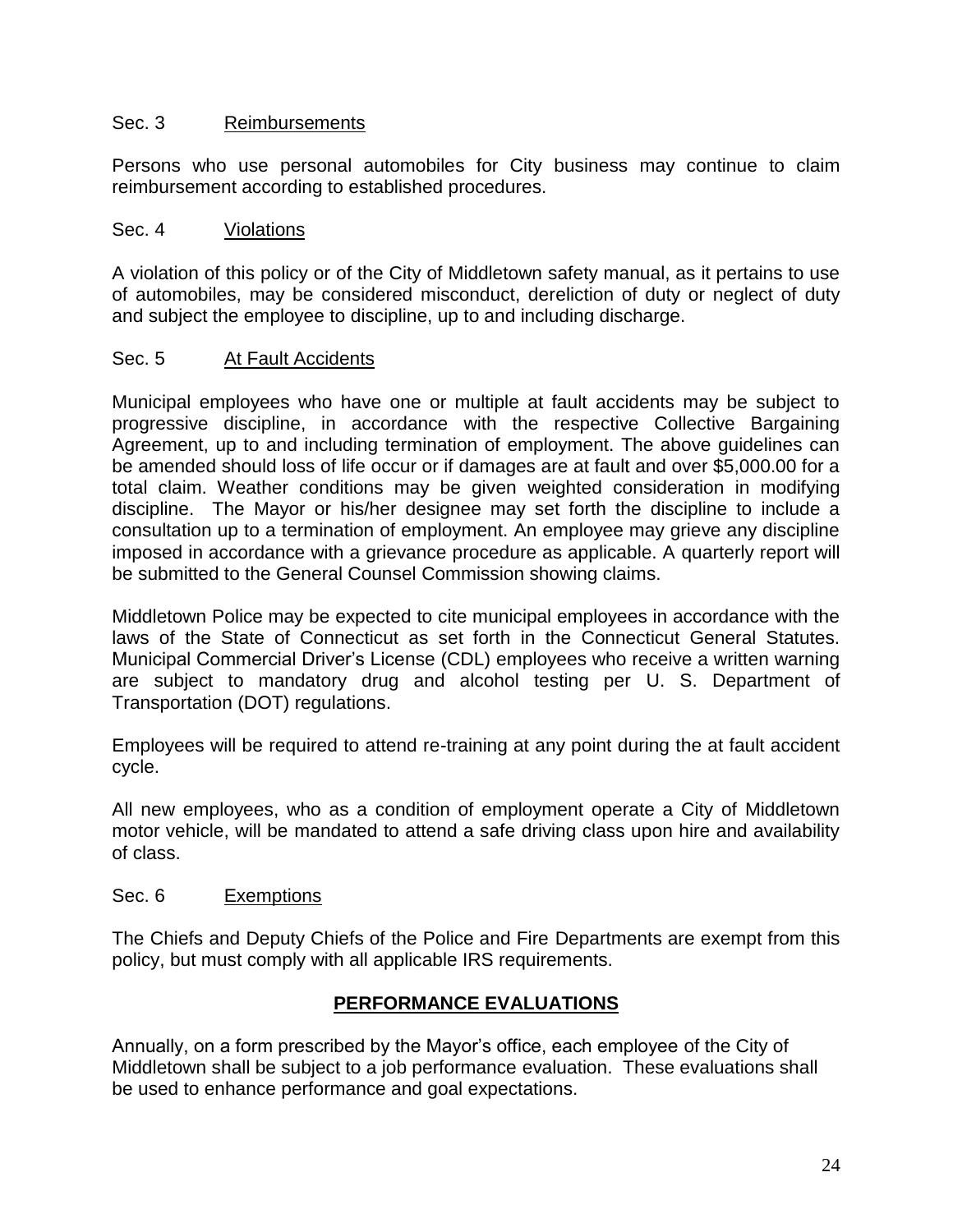# **BEHAVIOR OF EMPLOYEES POLICY**

# **POLICY**

It is the policy of the City of Middletown that certain rules and regulations regarding employee behavior are necessary for the efficient operation of the City and for the benefit and safety of all its employees.

# Sec. 1 Expected Behavior

All employees are expected to conduct themselves in a manner which reflects positively upon the City of Middletown, and which is conducive to the efficient operation of the City. Such conduct includes:

- A. Report to work punctually, as scheduled, and being at the employee's specific place of work, ready for work at the assigned starting time;
- B. Notifying the supervisor in advance when an employee will be absent from work or is unable to report for work on time;
- C. Treating all visitors, fellow employees and all others in a courteous manner;
- D. Performing all assigned tasks and job responsibilities efficiently and in accord with individual job descriptions and established quality standards;
- E. Reporting to proper City authorities' unethical or illegal conduct by fellow employees.

#### Sec. 2 Prohibited Behavior

The following conduct is prohibited and will subject the individual involved to disciplinary action up to and including termination;

- A. the reporting to work under the influence of alcoholic beverages and/or illegal drugs and narcotics or the use, sale, dispensing or possession of alcoholic beverages and /or illegal drugs and narcotics on City of Middletown premises;
- B. the possession of firearms or other weapons on City of Middletown property, excluding those individuals who are required to carry such firearms as a result of direct job responsibilities;
- C. insubordination, or the refusal by an employee to follow a supervisor's instruction concerning a job related matter;
- D. fighting with either a fellow employee or visitor to the City of Middletown while on work time;
- E. theft, destruction, defacement or misuse of City of Middletown property; or of another employee's property;
- F. gambling on City of Middletown property;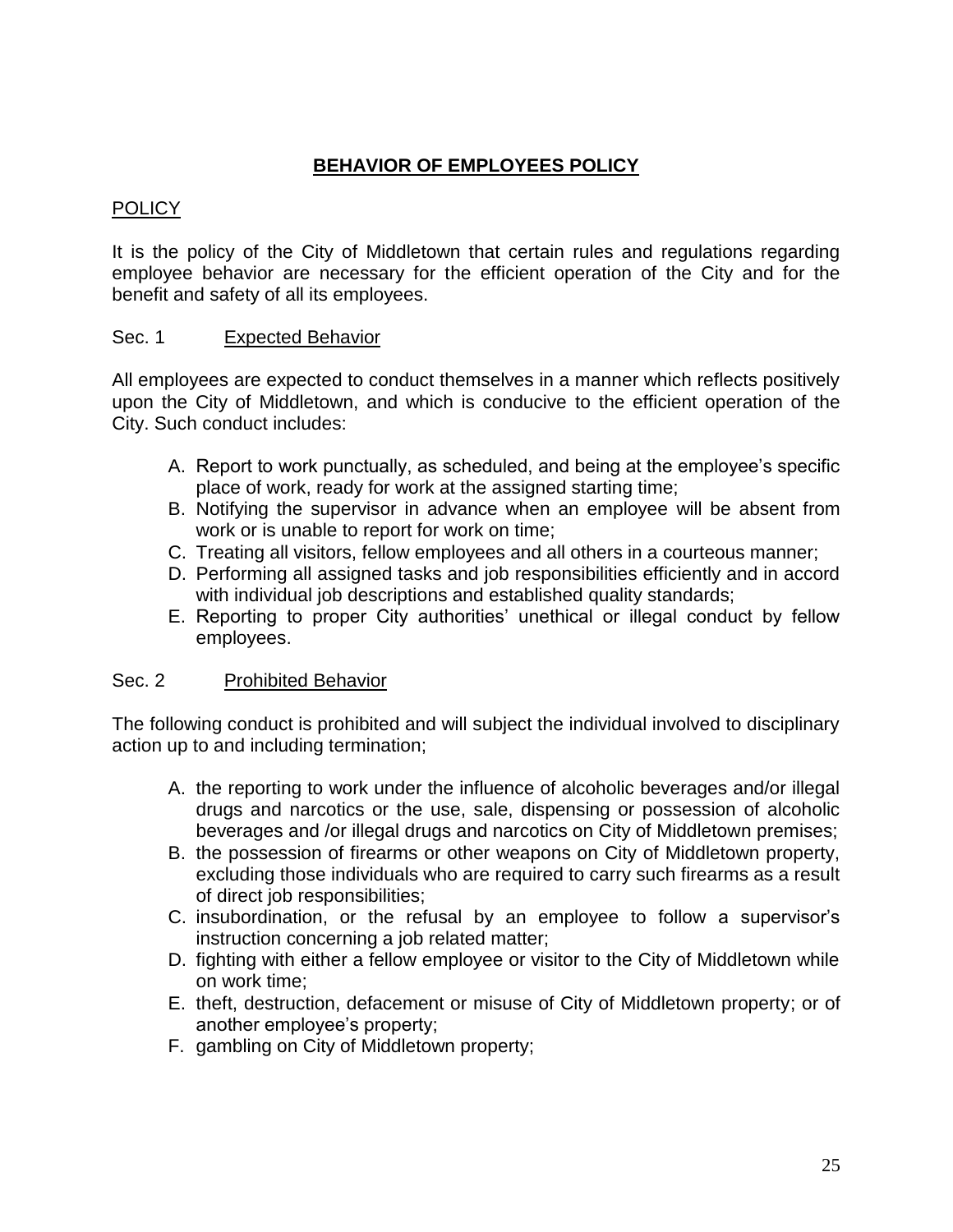- G. falsifying or altering any City of Middletown record or report, including, but not limited to, an application for employment, medical report, production record, time record, expense account, an absentee report;
- H. threatening or intimidating supervisors or fellow workers, or members of the general public;
- I. smoking where prohibited by local ordinance, state statute or City of Middletown rules, or policies;
- J. unauthorized sleeping on the job;
- K. failure to wear assigned safety equipment or failure to abide by safety rules and policies;
- L. engaging in any form of harassment that violates the Zero Tolerance Policy Statement;
- M. any behavior found to be a violation of the City of Middletown Code of Ethics.

#### Sec. 3 General

The examples set forth in Sec. 2 above are illustrative of the type of behavior that will not be permitted, but are not intended to be all-inclusive. Individual employees may be subject to disciplinary action, up to and including termination, for conduct not listed above but which conduct endangers other individuals' safety, compromises an individual's official position, subjects the City of Middletown to legal liability, violates local ordinance or state statutes or fails to conform to other rules or policies.

# **DRESS CODE POLICY**

All employees are expected to conduct themselves in a manner which reflects positively upon the City of Middletown. This includes the way we present ourselves to the public in the manner of how we are dressed for work. Employees are expected to report to work clean, well groomed, and dressed appropriately for the office.

Excluding Uniformed Public Safety Employees, all employees are expected to comply with the following guidelines:

- The wearing of flip flops or any sandal without back straps is prohibited;
- The wearing of shorts or culottes in any office setting is prohibited;
- The wearing of any graphic tee shirts or open back shirts is prohibited;
- The wearing of yoga pants or sweat pants of any kind is prohibited;
- Skirts or dresses should be no shorter than four (4) inches above the knee;
- No underwear of any kind is to be showing male or female;
- At no time should anyone be wearing ripped clothes;
- No jeans are to be worn in the office unless it is the Friday, dress-down jean day for a charitable cause. If you choose not to contribute to the weekly fundraising cause you should not be wearing jeans to work on Friday. Business casual clothing is expected;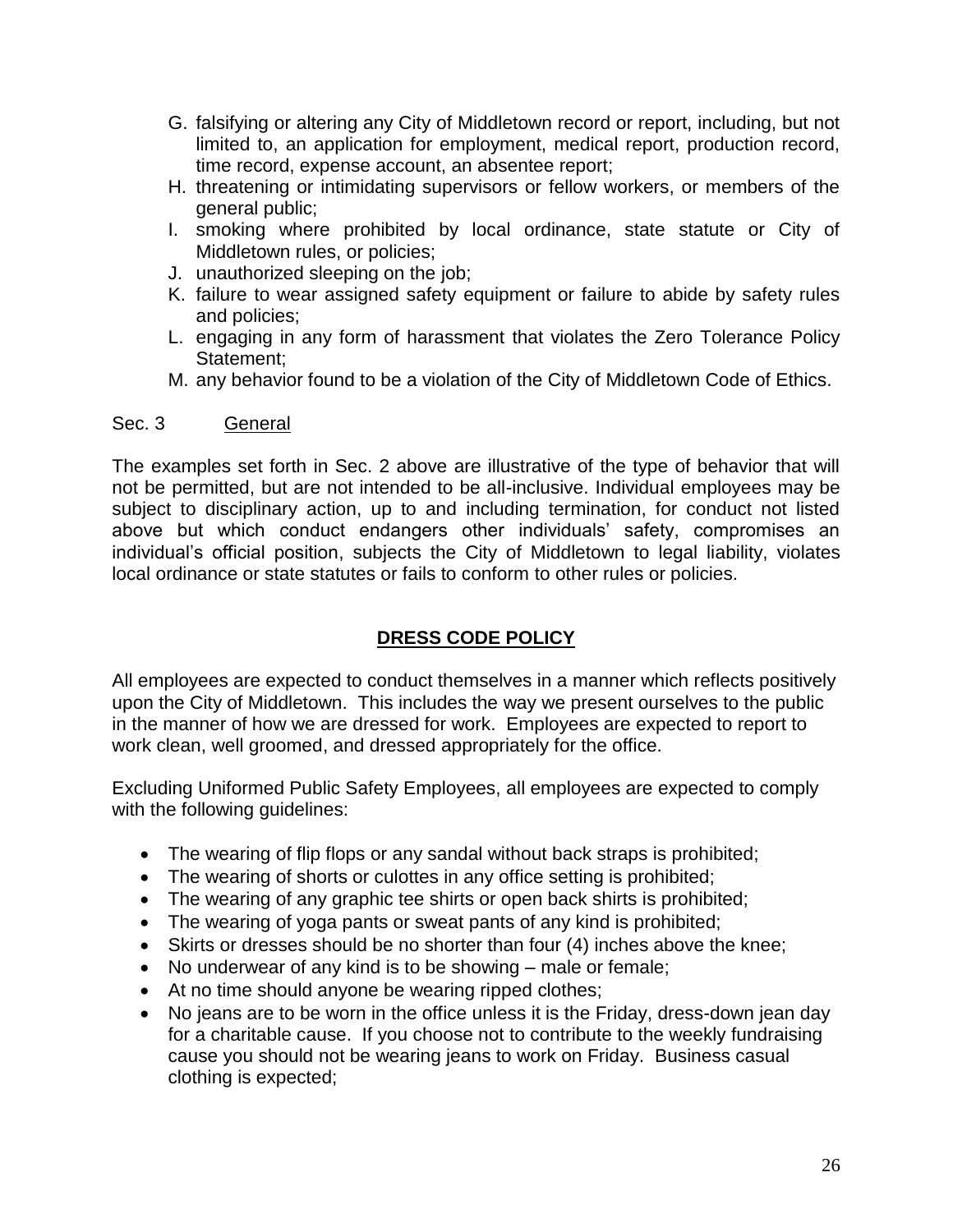- Spandex leggings worn with a short top is inappropriate office attire. Worn under a tunic length blouse or dress is acceptable;
- Employees who are provided a clothing allotment, are expected to wear their safety shoes while working and employees should wear the appropriate clothing for the work you perform, based on the guidelines stated above. The wearing of jeans and shorts (in summer months) for field maintenance and trade staff is allowed, provided no clothing that is worn interferes with the operation of any equipment.

Please note that this list is not intended to be all-inclusive.

# **DISCIPLINARY PROCEDURE**

# **POLICY**

It is the policy of the City of Middletown that all employees are expected to comply with the City's standards of behavior and performance and that in circumstances involving employee's noncompliance remedial action by way of discipline will be the result. Further, it is also the policy of the City of Middletown that employees be subjected to progressive discipline and that those employees who are disciplined, shall be afforded the opportunity to rebut any charges given rise to such discipline.

# Sec. 1 **Initial Need for Consultation**

If an employee is not meeting standards of behavior set forth by the City, or if the employee has not performed his/her duties incumbent upon him/her pursuant to his/her job description, requests, or orders from his/her superiors, or other officially mandated duties, the employee will be subject, by his/her supervisor, to the following action:

- A. The supervisor will meet with the employee to discuss the matter;
- B. The supervisor will inform the employee of the nature of the problem and the action which the supervisor deems necessary to correct it;
- C. The supervisor will prepare a memorandum for his/her own records which indicates that the meeting did take place, which will be in the employee's personnel file in the Human Resources Division.

The employee, at his/her request, shall be granted union representation at any meeting where the employee believes that anything he/she says may be used for disciplinary action.

#### Sec. 2 Action

If the behavior by the employee continues, or, in cases where inaction or nonperformance gives rise to the need for discipline, or such inaction or nonperformance continues, the employee's supervisor will hold another meeting with the employee and take the following action: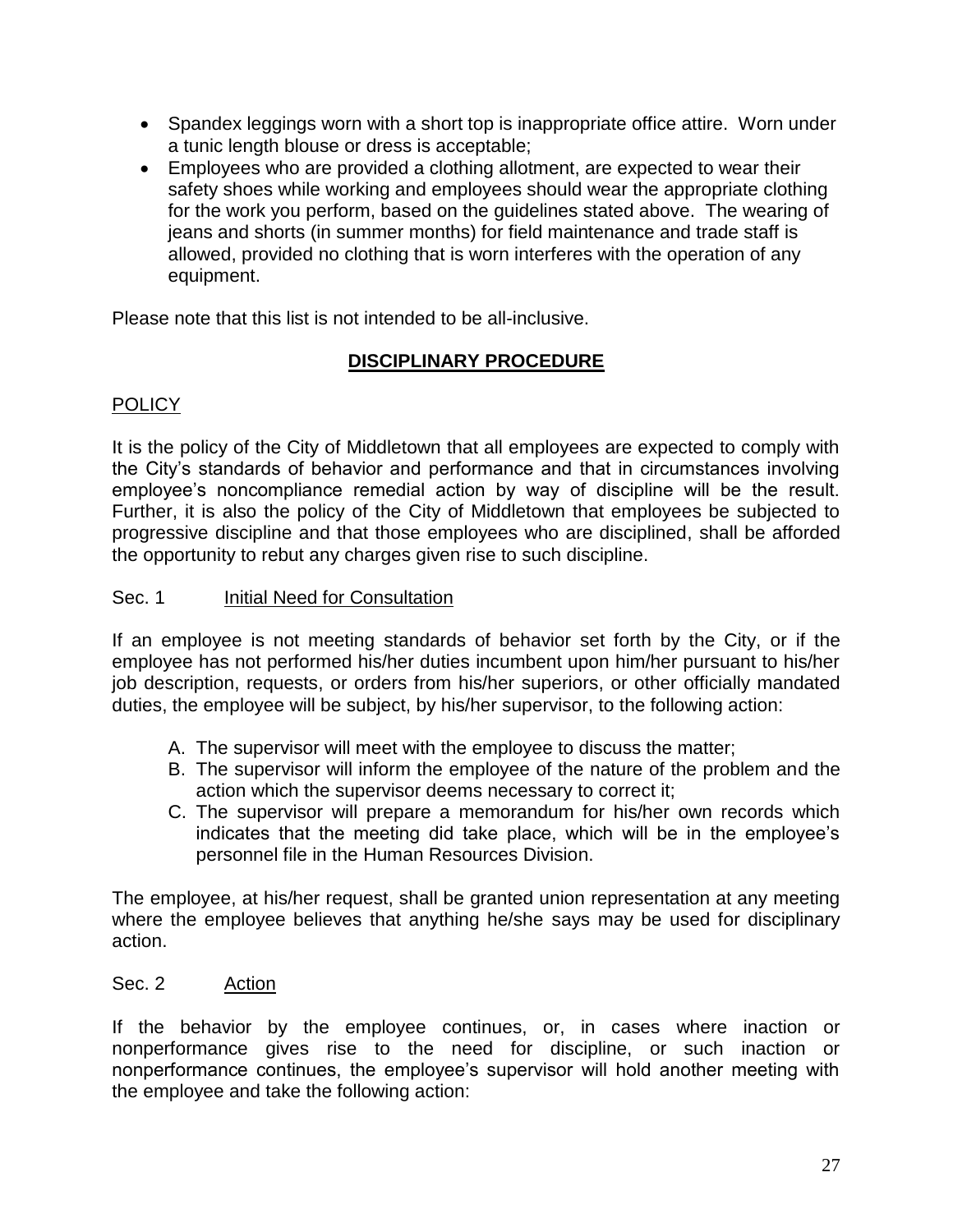- A. The supervisor will issue a verbal reprimand which shall be documented by memorandum and placed in the employee's personnel file.
- B. If subsequent to the verbal reprimand, the action or inaction continues by the employee, the supervisor will issue a written reprimand to the employee.
- C. At that point, the supervisor will warn the employee that another occurrence, or, in the event of inaction or nonperformance, such inaction or nonperformance continues, will result in more severe disciplinary action being taken, up to and including termination;
- D. The Supervisor will prepare and forward to the Human Resources Division a memorandum describing the initial incident along with the present incident with a summary of the action taken during the meeting with the employee.
- E. All documents regarding disciplinary action will be kept in the employee's personnel file in the Human Resources Division.

# Sec. 3 Additional Occurrences

If there are additional occurrences of the behavior mentioned above, or if nonperformance or inaction continues, the employee's Department Head, in consultation with the Director of Human Resources, may take the following action:

- A. Suspension without pay for not more than two days.
	- 1. Notice of Suspension will include the reason for suspension and dates of suspension.
	- 2. Copies will be forwarded to the Human Resources Division, Finance Department and the Mayor.
- B. Request in writing to the Mayor, through the Director of Human Resources, his/her recommendation for additional days of suspension.
	- 1. If final decision by the Mayor is to suspend the employee for more than 2 days, the Mayor will furnish the action in writing to the Employee, copied to the Department Head, Human Resources Division and Finance Department.
- C. Recommend to the Mayor, through the Director of Human Resources, that such employee be demoted. The Mayor will respond to the Department Head and Employee, in writing, to the recommendation, a copy of which will be furnished to the Human Resources Division.
- D. Recommend to the Mayor that such employee be terminated. The Mayor will respond to the Department Head and the employee, in writing, to the recommendation and a copy of the response will be furnished to the Human Resources Division.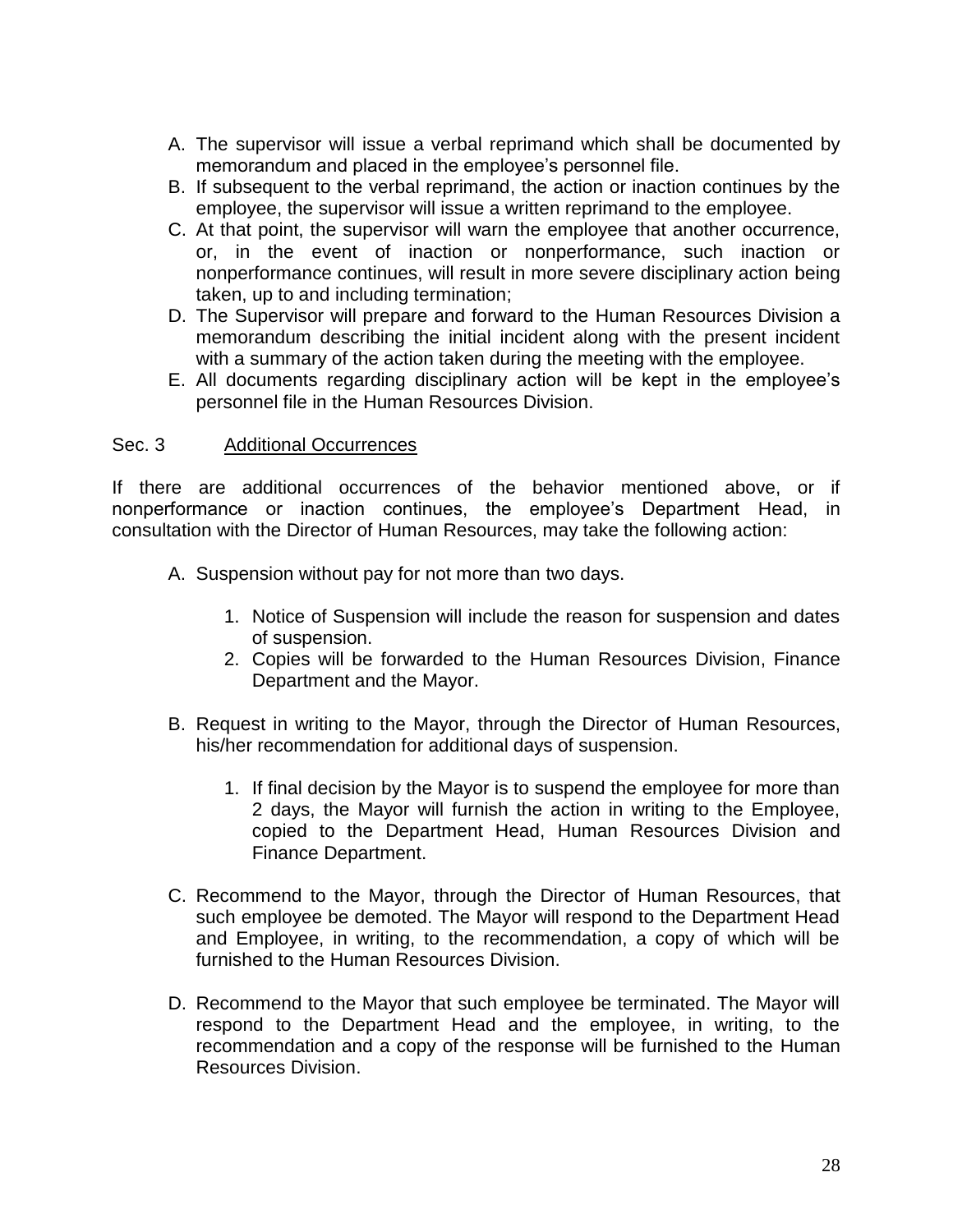# Sec. 4 Reason in Writing

Upon taking any action pursuant to Sec. 3 of this rule, the Department Head will prepare and forward to the Director of Human Resources a written report describing the occurrences, or inaction or nonperformance, and summarize any action taken by the Department Head and its justification. Copies will be placed in the personnel file.

#### Sec. 5 Application

The progressive disciplinary procedures described in the above rules may be applied to an employee who is experiencing a series of unrelated problems involving job performance and/or behavior. There need not be a repetition of previous violations for an employee to be disciplined progressively.

#### Sec. 6 Guidelines May Be Avoided

In situations where serious misconduct has occurred, or in the alternative, serious neglect of duty, the progressive disciplinary procedures set forth above may be waived and more severe disciplinary actions, as described in Section 3, may be imposed immediately.

# Sec. 7 Notice

If discipline is ordered by a Department Head, or in situations whereby a suspension of longer than 2 days is involved and therefore ordered by the Mayor, the employee so disciplined will be afforded an opportunity to, upon full knowledge of the charges against him/her, contend such charges and present his/her position. In cases where a suspension or termination is ordered, the affected employee will be afforded such opportunity prior to the imposition of the discipline when possible.

#### Sec. 8 Benefits During Suspension

Employees suspended from work from the City of Middletown will not receive or accrue any employee benefits during the suspension period.

#### Sec. 9 Consultation

Department Heads and the Mayor will consult with the Human Resources Division and the Office of the General Counsel in all areas of disciplinary matters.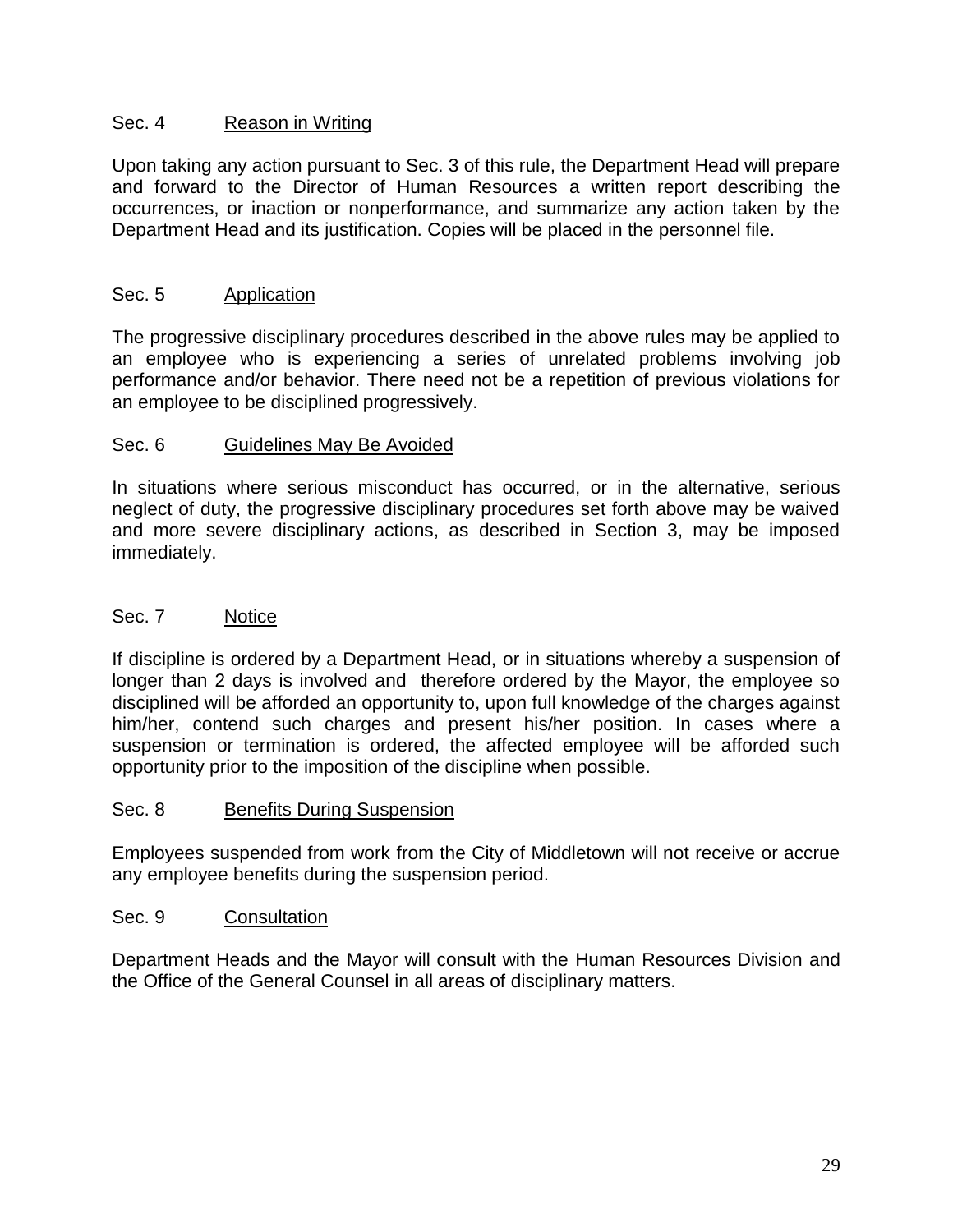# **SEXUAL AND OTHER HARRASSMENT COMPLAINT PROCEDURE**

# POLICY

It is the policy of the City of Middletown to ensure Equal Employment Opportunity and to prevent discrimination in all of its employment practices. In addition, no employee shall commit any conduct, either verbal or physical, that is abusive, threatening, intimidating or demeaning.

# PROCEDURE

If an employee believes that he or she is being harassed or bullied, he or she should report the conduct immediately or within forty-eight (48) hours to his or her immediate supervisor or the next level of management above his or her immediate supervisor, and notify the Director of Human Relations at 860-638-4830. Complaints may be made in person or in writing. Reported incidents are to be investigated within ninety days of filing, except that an extension beyond the 90 days may be extended by the Mayor as needed. Any reported incidents will be kept as confidential as possible, except where there is a legitimate matter of public concern. The City of Middletown will not tolerate any retaliation against any employee who files a complaint or participates as a witness.

# NO PENALTY FOR PROPER USE OF PROCEDURE

Time spent by employees in complaint resolutions with management during their normal working hours will be considered hours worked for pay purposes.

# **TERMINATION OF EMPLOYMENT**

#### **POLICY**

It is the policy of the City of Middletown to terminate the employment relationship because of an employee's resignation. Employees are free to resign at any time. This shall include retirement.

#### Sec. 1 Notice

Employees are expected to give written notice of their intent to resign. Such written notice shall be provided at least two (2) weeks prior to the intended state of such resignation; or, in accordance with the collective bargaining agreement or personnel rules, whatever document governs the employee's position. Such notice must be given simultaneously to the employee's Department Head and the Director of Human Resources. Department Heads will submit their own resignations to the Director of Human Resources and the Mayor.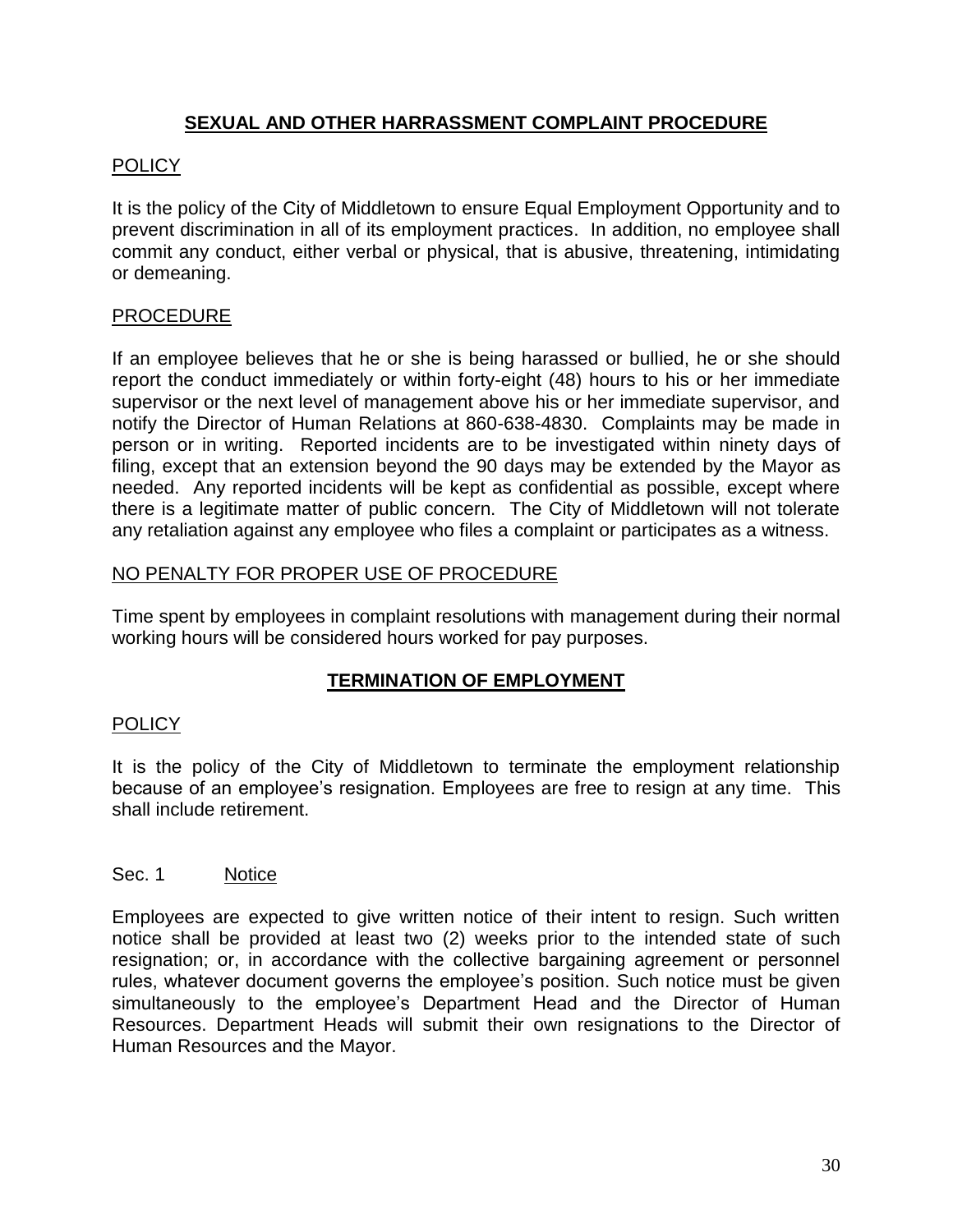# Sec. 2 Notice Requirements

A written notice of resignation by an employee shall state the following:

- A. the employee's last date of actual work;
- B. the employee's intent to use personal or vacation time between the date of the notice and the date of the last day of work;
- C. the employee is requested to include in his/her notice a reason or reasons for such resignation; and
- D. The employee will be required to undergo out-processing action at the Human Resources Division prior to his/her last day of work.

#### Sec. 3 Release

The Office of the General Counsel, as part of the resignation process, may attempt to obtain a general release of any and all legal claims from resigning employees.

#### Sec. 4 Final Pay

The Finance Department will have the final pay for resigning employees available on the next pay period after the last working day.

#### Sec. 5 Office of the General Counsel

All information regarding the continuation or conversion of benefits due and available to an employee is available from the Human Resources Division and the Risk Manager's **Office** 

#### Sec. 6 Return of City Property

It is the employee's responsibility to return all City of Middletown property by the last date of work. Noncompliance may result in the delay of final payment of due compensation and legal action by the City.

#### Sec. 7 Resignation Not In Good Standing

Any City of Middletown employee who shall absent himself, and not be available for work without any sick, personal or vacation time for a period of three (3) working days or more will be deemed to have resigned from City service, not in good standing. Employees deemed to have resigned under this subsection include:

- A. Those employees who, without leave time available to them, request a special leave without pay and either have such request formally denied or in the alternative, have not received formal written approval of such request;
- B. Employees who suffer from a family or medical emergency (including substance abuse related disability) but have failed to contact the City of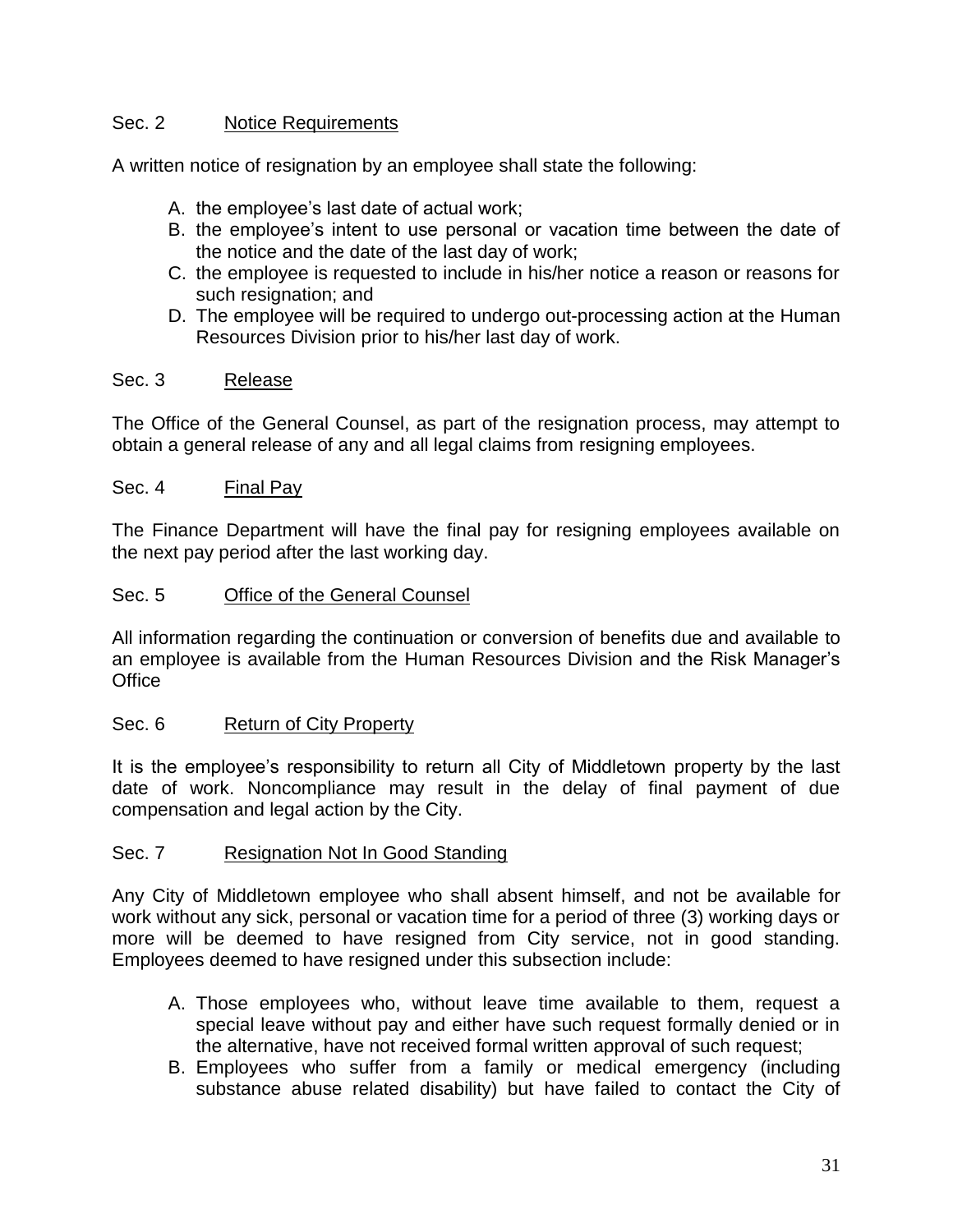Middletown Human Resources Division and their immediate Supervisor within a three (3) working day period.

#### Sec. 8 Appeal

Anyone terminated under this provision shall have the opportunity to appeal the decision through the grievance procedure; or, as outlined in the Personnel Rules.

#### Sec. 9 No Contract

The procedure outlined in this rule are only guidelines and do not constitute a legal contract between the City of Middletown and its employees.

# **EMPLOYEE ASSISTANCE PROGRAM (EAP)**

#### POLICY

It is the policy of the City of Middletown to assist employees and their immediate family members who experience personal difficulties from time to time. Such difficulties can be emotionally, physically and mentally disruptive to an employee's otherwise wellbalanced and fulfilling life. In recognition of these circumstances, and as a means of minimizing any potential adverse effect on the employee's job performance, the City of Middletown has established an employee assistance program whereby employees can acquire a limited amount of confidential assistance in dealing with such matters as family or marital conflicts, divorce, death, serious financial difficulties, chemical dependency and other concerns. The EAP must have the commitment and support of both management and employees.

#### Sec. 1 Purpose

The Employee Assistance Program (EAP) is a program designed to help employees, in a work setting, cope with personal problems that may be impacting their job performance. Employees are expected to maintain job performance and attendance at an acceptable level.

#### Sec. 2 Confidentiality

The EAP is a voluntary program and confidentiality will be maintained for all employees that avail themselves of the services of this program.

#### Sec. 3 Procedure for Referral

- A. The employee may call the EAP directly for self-referral.
- B. The Supervisor may make a referral via a referral form when an employee's performance is affected.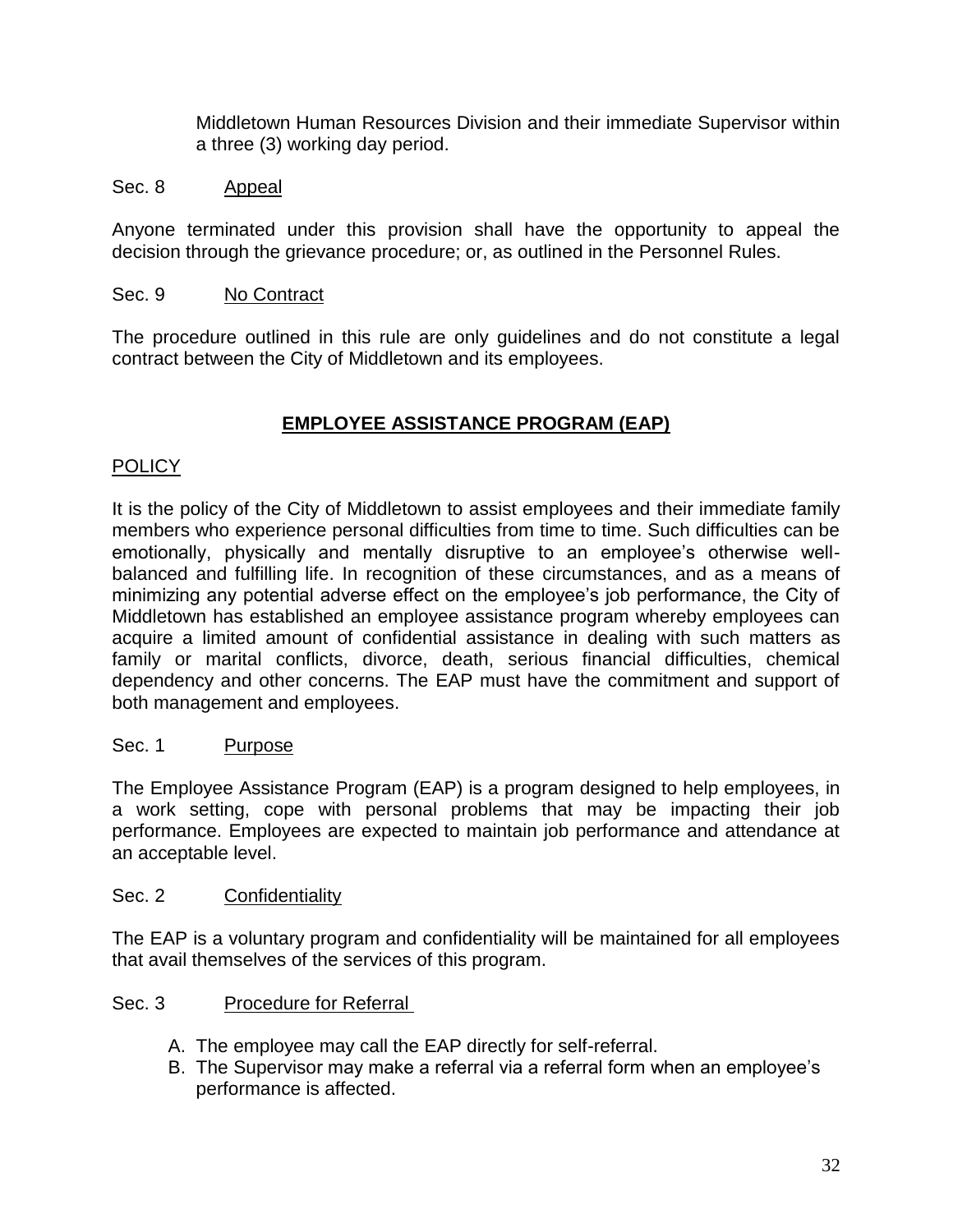**THIS PAGE IS INTENTIALLY LEFT BLANK**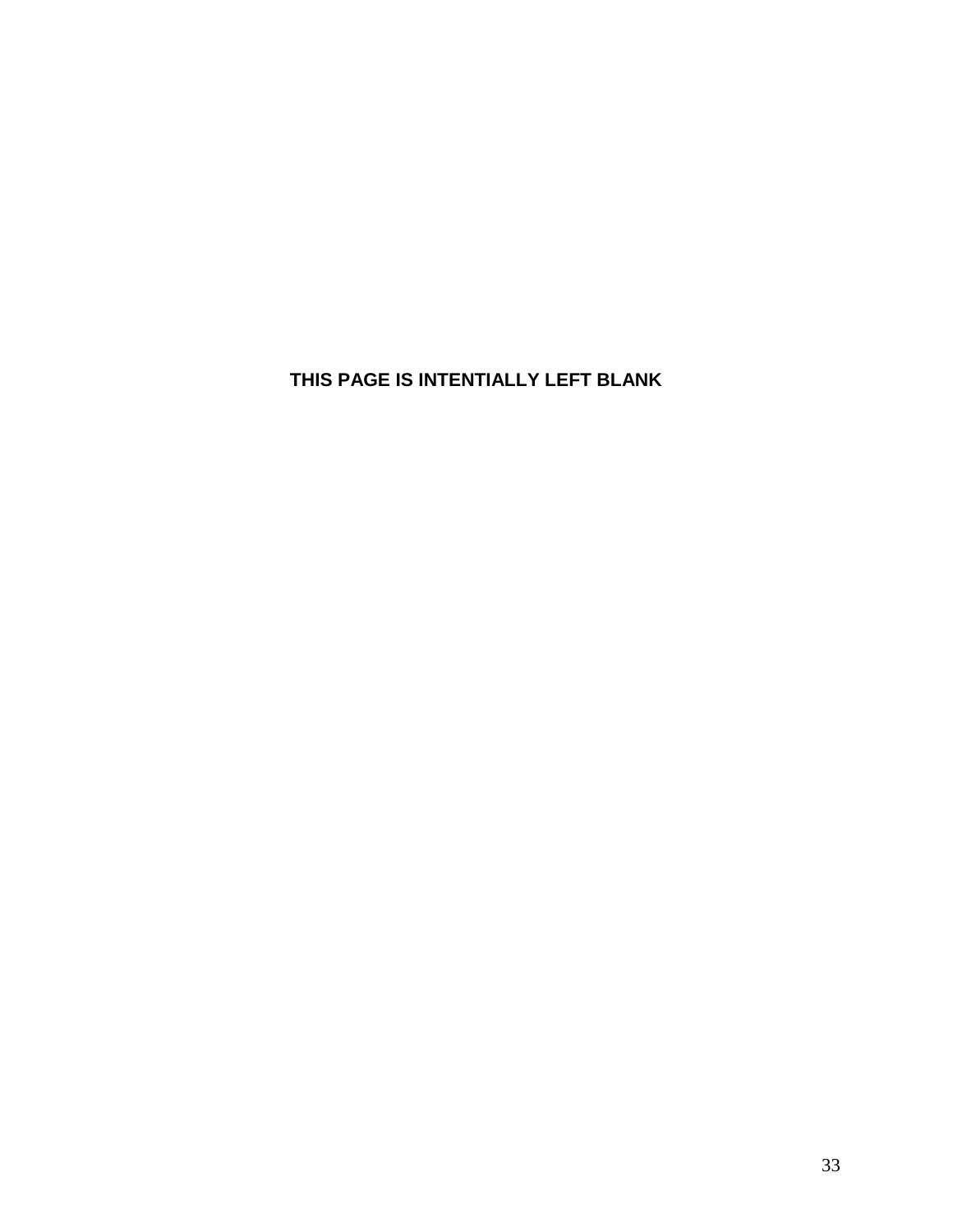#### CITY OF MIDDLETOWN PERSONNEL RULES FOR DEFINED, EXECUTIVE NON-BARGAINING POSITIONS

The policies and benefits set forth are for all defined, executive non-bargaining positions as defined below:

General Counsel, Deputy General Counsel, Assistant General Counsel, Director of Human Resources, Director of Finance, Assistant Director(s) of Finance, Chief of Police, Deputy Police Chief, Fire Chief, Deputy Fire Chief, Director of Central Communications, Director of Public Works, Director of Water & Sewer, Director of Health/Vital Statistics, Director of Human Relations, Chief Management Analyst, Risk Manager, Claims Administrator, Executive Assistant to the Mayor, the Administrative Assistant to the Superintendent of Schools, and those positions which may be added.

In addition to any benefits provided herein and by City Ordinance or Charter, or specifically excluded, the above employees, hired into these positions prior or after the adoption of this policy shall enjoy the following benefits.

#### **1. Compensation**

The following represents the wage increases over the next five years:

Effective and retroactive to July 1, 2015, the wage rate at each step and salary grade of the salary schedule in effect on June 30, 2015 shall increase by 2.5%, except that those employees who transferred from UPSEU to the non-bargaining group in February 2016 shall not receive said rate increase.

Effective July 1, 2016, the wage rate at each step and at each salary grade of the salary schedule in effect on June 30, 2016 shall increase by 3.35%.

Effective July 1, 2017, the wage rate at each step and at each salary grade of the salary schedule in effect on June 30, 2017 shall increase by 3.35%.

Effective July 1, 2018, the wage rate at each step and at each salary grade of the salary schedule in effect on June 30, 2018 shall increase by 3.35%.

Effective July 1, 2019, the wage rate at each step and at each salary grade of the salary schedule in effect on June 30, 2019 shall increase by 3.35%

Effective July 1, 2020, the wage rate at each step and at each salary grade of the salary schedule in effect on June 30, 2020 shall increase by 3.35%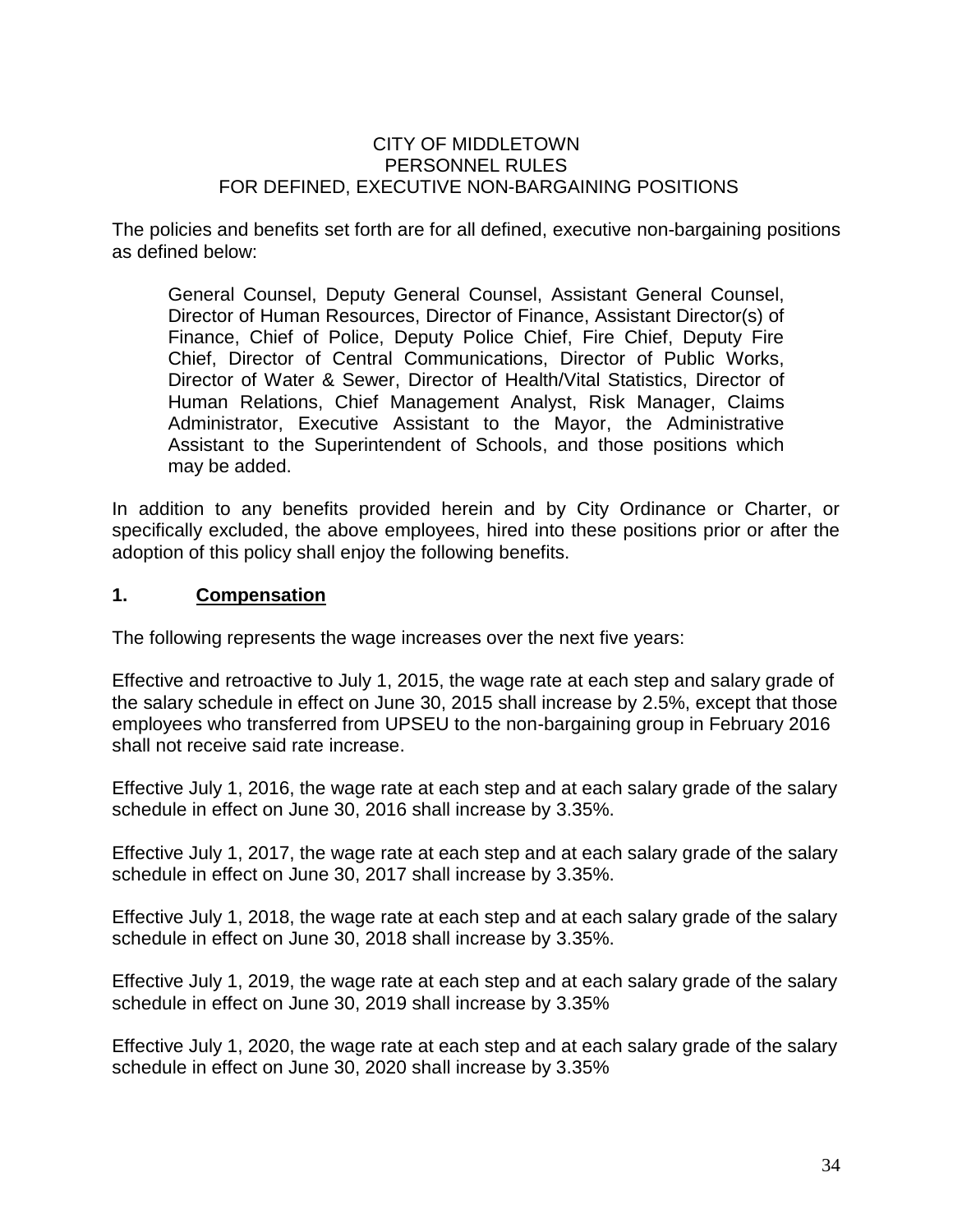Thereafter, commencing on the  $1<sup>st</sup>$  of July of 2021 and for each July after, employees covered within these rules shall receive annually CPI (Consumer Price Index), as released in November of the last year. Such increase shall never be lower than 0% nor higher than 5% unless negotiation in other Union contracts. At no time shall a covered employee's salary be lower than a subordinate's base wage. Should that occur a compensation review shall be conducted and acted upon within thirty (30) days by the General Counsel Commission for submission to the Common Council. Should severe economic conditions warrant or changes in negotiated contracts, the Common Council may vote as outlined in Section 21 to revisit the language of this section. Changes would then be reviewed by the General Counsel Commission and any changes in compensation as outlined in this section shall be in accordance with Section 21 of this document.

In light of the foregoing, the executive, non-bargaining employees give up all rights to any benefits suggested under the Segal Waters Study issued in 2015.

# **2. Work Week**

The workweek is a minimum of 40 hours; however, executive employees are expected to work in excess of 40 hours as necessary to fulfill and maintain the workload of the department. This may include working evenings and/or weekends to attend meetings, hearings, budget workshops, etc., or as deemed necessary by the Mayor.

# **3. Flex Time**

Directors and/or Management employees may be entitled to flex time as authorized by the Mayor and/or Director.

# **4. Sick Days**

It is acknowledged that from time to time, sickness, family emergency, or medical treatment will cause the employee to miss time from work. When such a situation exists, the employee shall promptly notify the Office of the Mayor of such absence and subsequently, communicate the absence to the Director of Human Resources for attendance tracking purposes. Any employee covered under this policy shall accrue sick time at the rate of 1-1/4 working days for each complete calendar month of service until the end of the fiscal year and each fiscal year thereafter. Employees who have accrued sick time with the City shall be cashed out at retirement at 50% of accrued time with a maximum of 960 hours or 120 days.

# **5. Sick Time Review**

On an annual basis, the Mayor, or if applicable, the appropriate Department Head, shall review the absences taken by each employee as provided by the Finance Department's payroll records and in the event of abuse, the Mayor shall take the necessary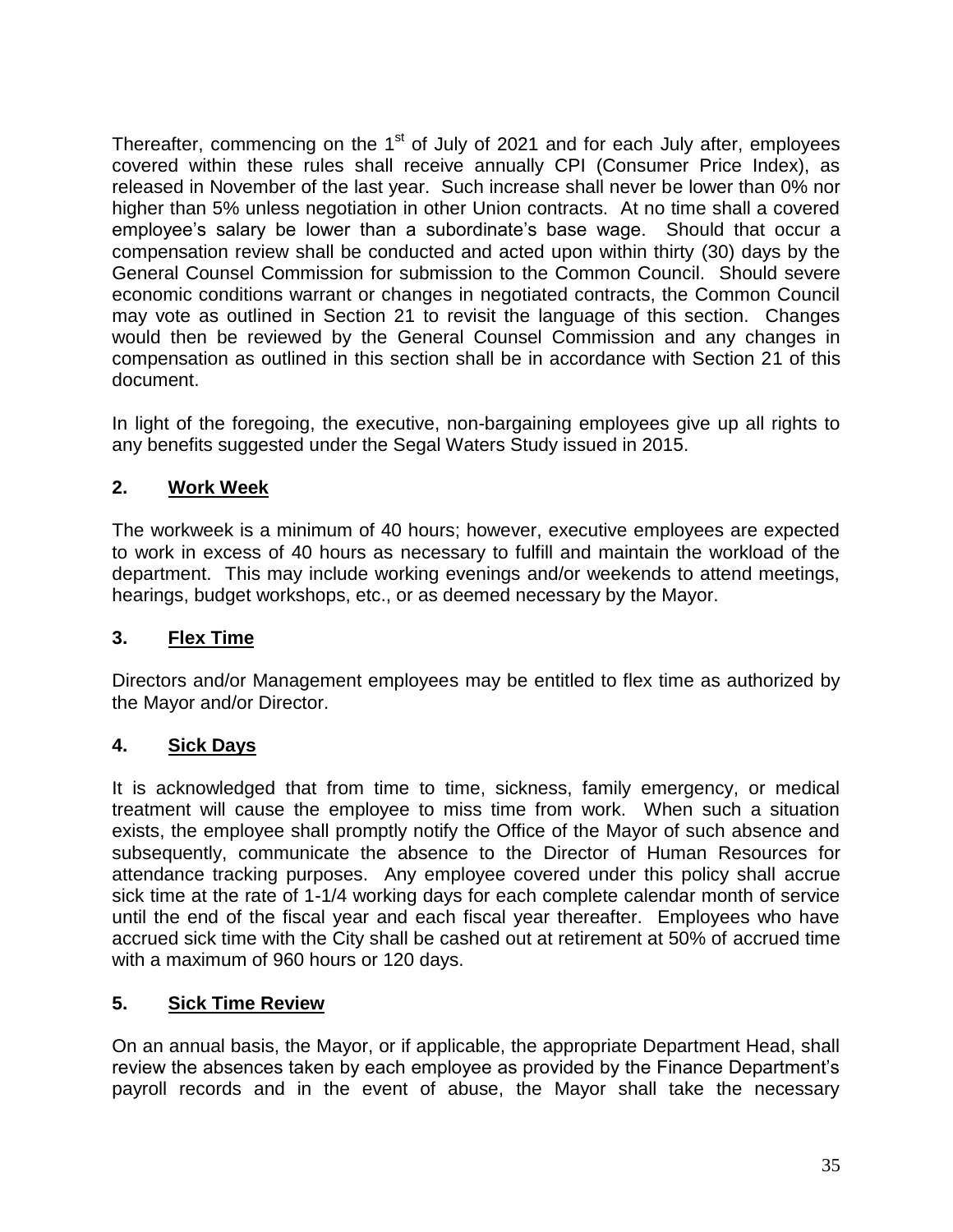administrative action, up to and including termination. Any noted abuse which occurs during the fiscal year should be communicated to the employee with the expectation that doctor's certifications may be required should abuse or patterns of abuse develop.

- A. For employees who are grandfathered on the accrual system they shall have the option to be paid annually for thirty percent (30%) of the sick leave earned but not taken in the previous fiscal year. Said thirty percent (30%) of sick leave for which an employee receives compensation under this subsection will be removed from the employee's sick leave account. If the employee wishes to keep all of his/her accumulated sick leave from the previous fiscal year and not receive the monetary option, the full one hundred percent (100%) of unused sick leave shall be added to the leave account.
- B. Absences longer than three (3) days shall require doctor's certification. Absences longer than one (1) week require action in accordance with the Family Medical Leave Act. All absences must be reported to the Mayor and/or appropriate Department head prior to the workday.

# **6. Retirement**

The defined, executive non-bargaining position employees shall be entitled to the pension benefits that are provided in the Pension Ordinance of the City of Middletown in place on January 1, 1983 as amended and as set forth more fully herein.

- A. Employees shall be entitled to the pension benefits that are provided in the Pension Ordinance of the City of Middletown in place on January 1, 1983, as amended.
- B. In addition to the pension benefits outlined in the Pension Ordinance of the City of Middletown, it is agreed that the minimum number of years required for vesting shall be 10 years. Anyone who shall receive a vested benefit based on the minimum of ten (10) years but less than 20 years of service shall be eligible to collect such benefits at age 65.
- C. Notwithstanding the Middletown Pension Ordinance, the basis for computation of pension benefits shall be the 3 consecutive highest years of service (total compensation not including sick time cash out).
- D. Employees shall receive a pension based upon two and one-half percent (2- 1/2%) per year of service to a maximum of eighty percent (80%) and shall be eligible for retirement after twenty (20) years of credited service or at age 65 as set forth in Section 6B above.
- E. Payment of the pension contribution in the amount of 6 percent (6%) per week shall be in accordance with a pre-tax payment plan and the pension shall be calculated on total salary including deferred payments, if any.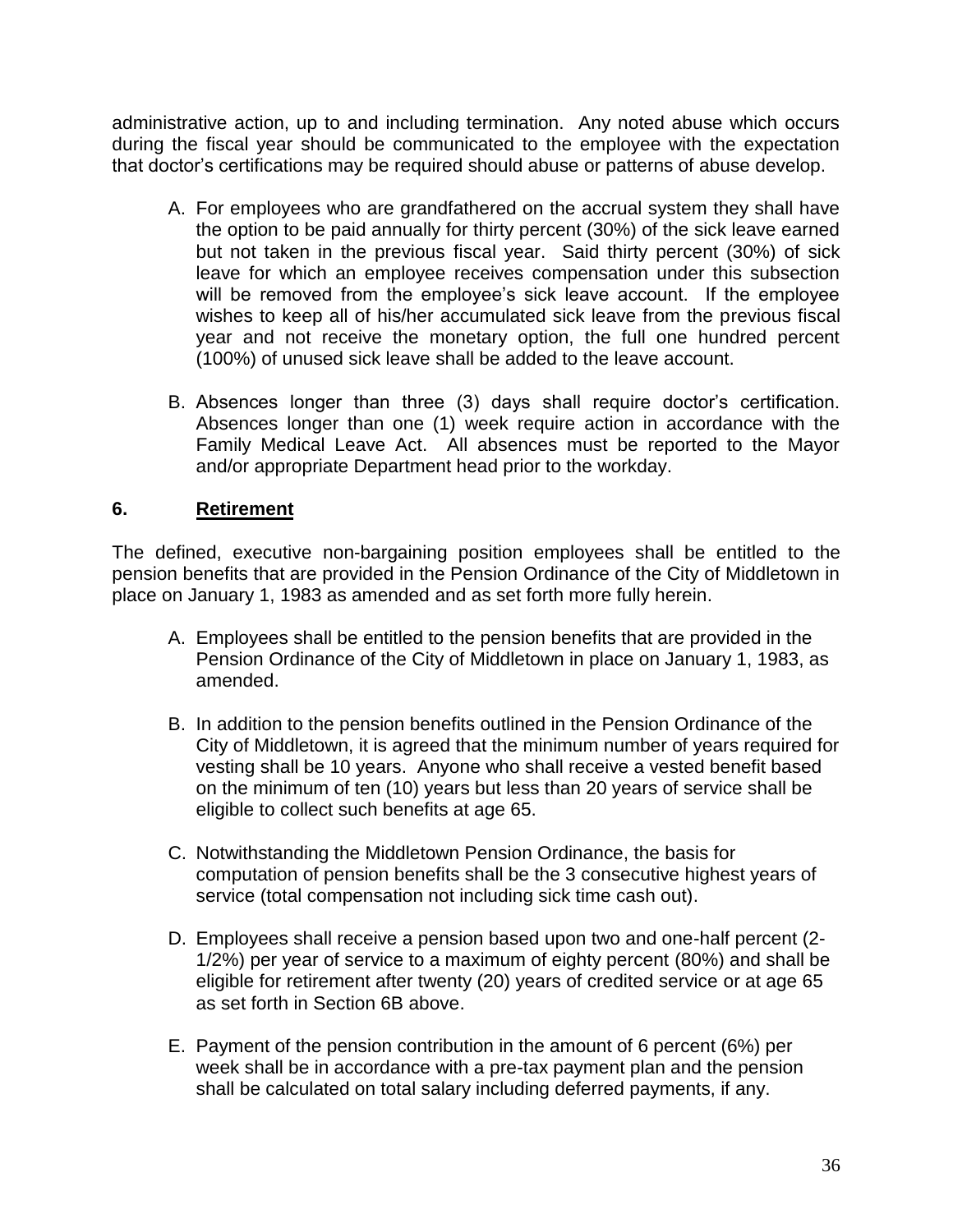- F. When an employee covered by this Section, who is currently employed upon ratification of this document, is credited with the maximum number of City service years but continues as an active employee, the six percent (6%) weekly pension contribution will cease. For those employees hired after the adoption of this document this Section shall not apply.
- G. Employees who served in the military or worked for the City in temporary emergency employment positions may purchase credit service for pension purposes for that time provided they pay one hundred percent (100%) of the cost as determined by the City's actuaries.
- H. The City agrees to participate in the IRS program section 414 h(2) to provide tax savings on employee retirement contributions
- I. Irrespective of any other provision of the Middletown Pension Ordinance, State or Federal Law and for the purposes of this Section, child or children shall be defined as the employee's dependent under the age of twenty-three (23).
- J. In the event an employee is terminated for Just Cause, he/she will forfeit the pension benefits outlined in this Section if it is decided by an Arbitrator, pursuant to Section 11 that the just cause for which the employee was terminated was sufficient to deprive the employee of these benefits.

# **7. Disability – Public Safety**

For the Chief of Police, Deputy Chief of Police, Fire Chief, and Deputy Fire Chief, in case of total and permanent disability while performing the essential duties pertaining to employment and not through willful misconduct, where total disability is defined as you are unable to perform the material and substantial duties of your occupation, or any occupation, within the City's Classified System, for which you are deemed reasonably qualified by education, training, or experience, pension may be authorized at not less than sixty-six and two thirds (66-2/3%) percent of the annual pay. The maximum pension for a member on account of being totally and permanently disabled during the performance of essential duties shall not exceed seventy percent (70%) of the average annual pay received during the four consecutive highest years of service. Said disability pension shall be reduced by the amount of wages earned from subsequent new employment. Section 74-37 Qualifications for retirement, Section B of the Middletown Code of Ordinances shall be in force.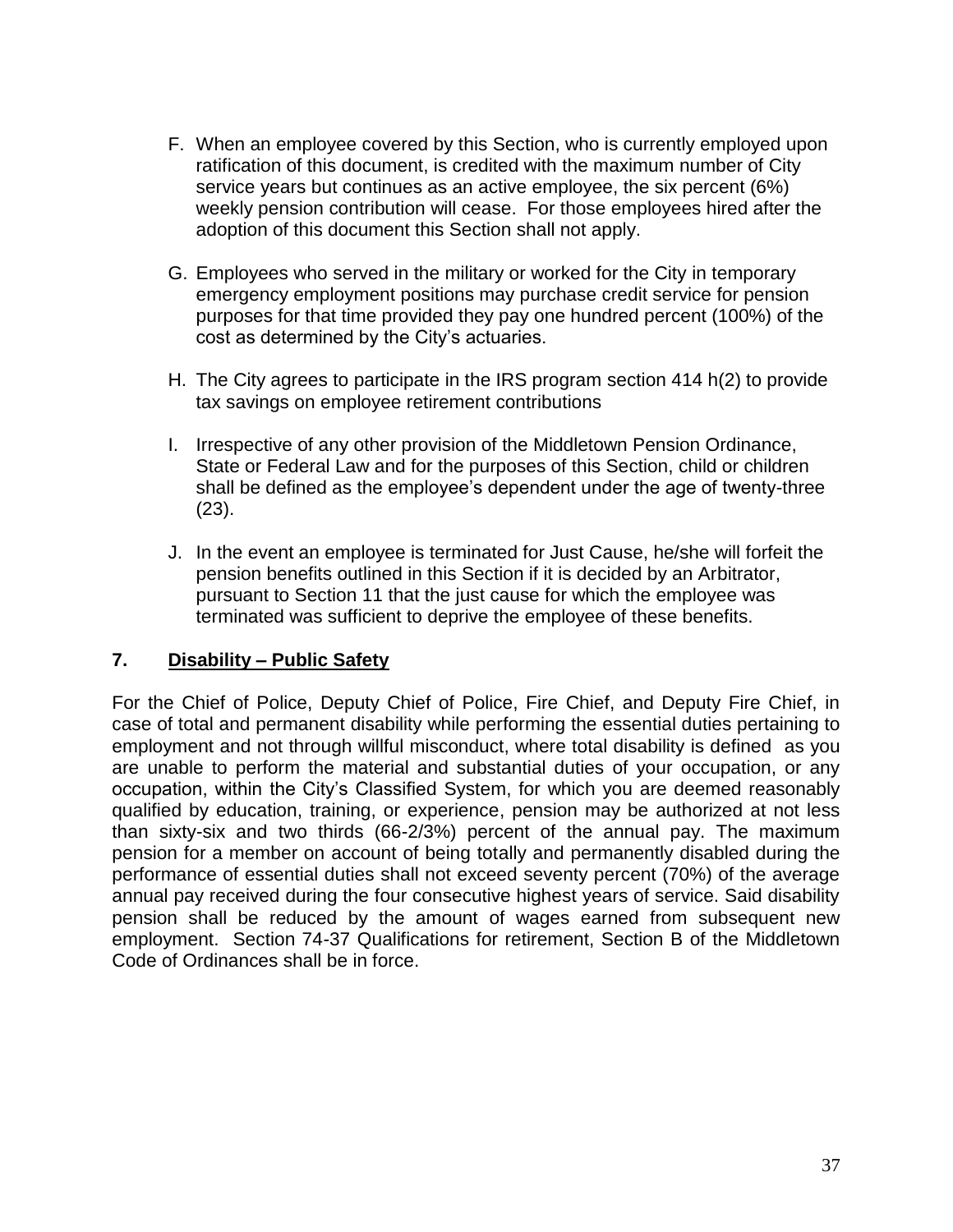# **8. Uniform and Equipment**

Uniform/equipment payments shall be provided in the following categories annually:

| <b>Police Chief</b>        | \$1,000 |
|----------------------------|---------|
| <b>Deputy Police Chief</b> | \$1,000 |
| <b>Fire Chief</b>          | \$1,000 |
| Deputy Fire Chief          | \$1,000 |

# **9. Vacation**

A minimum of three weeks of vacation shall be granted upon initial date of appointment. An additional ten days of vacation shall be granted after five years of service. One additional day will be granted after 21 years of service for each year over 21 years. Employees hired prior to the execution of this policy who accrue more time than stipulated above shall be grandfathered on their current accrual schedule. Annually each July 1<sup>st</sup>, the employees shall receive the full vacation time due to them based upon years of service. No more than eight weeks shall be allowed to accumulate. Any employee who has over eight weeks of accumulated vacation by March  $1<sup>st</sup>$  of each fiscal year must, in writing, notify the Director of Finance of their wish to cash out the overage amounts. Failure to notify the director of Finance by March 1<sup>st</sup> shall result in the loss of accrued time. In the event of the death of an employee, said employee's estate shall receive any vacation pay due in a check made payable to the estate. Said payment shall be in a lump sum separate from all other payments.

# **10. Separation of Service**

Employees covered under this policy are not considered "at will" employees. Separation of service must meet standards as set forth under "Just Cause." For definition purposes, Just Cause shall mean the following:

- 1. Is there substantial evidence that the employee committed the offense charged?
- 2. Did the employer give the employee forewarning that this conduct was unacceptable and could lead to discipline?

OR

- 3. Is the offense so serious that any employee may properly be expected to know that such conduct is improper and punishable?
- 4. If the employee has been disciplined for breaking a rule, is that rule reasonably related to orderly, efficient and safe operation of the employer's organization?
- 5. Has the employer applied the rules, orders and penalties evenhandedly and without discrimination to all employees?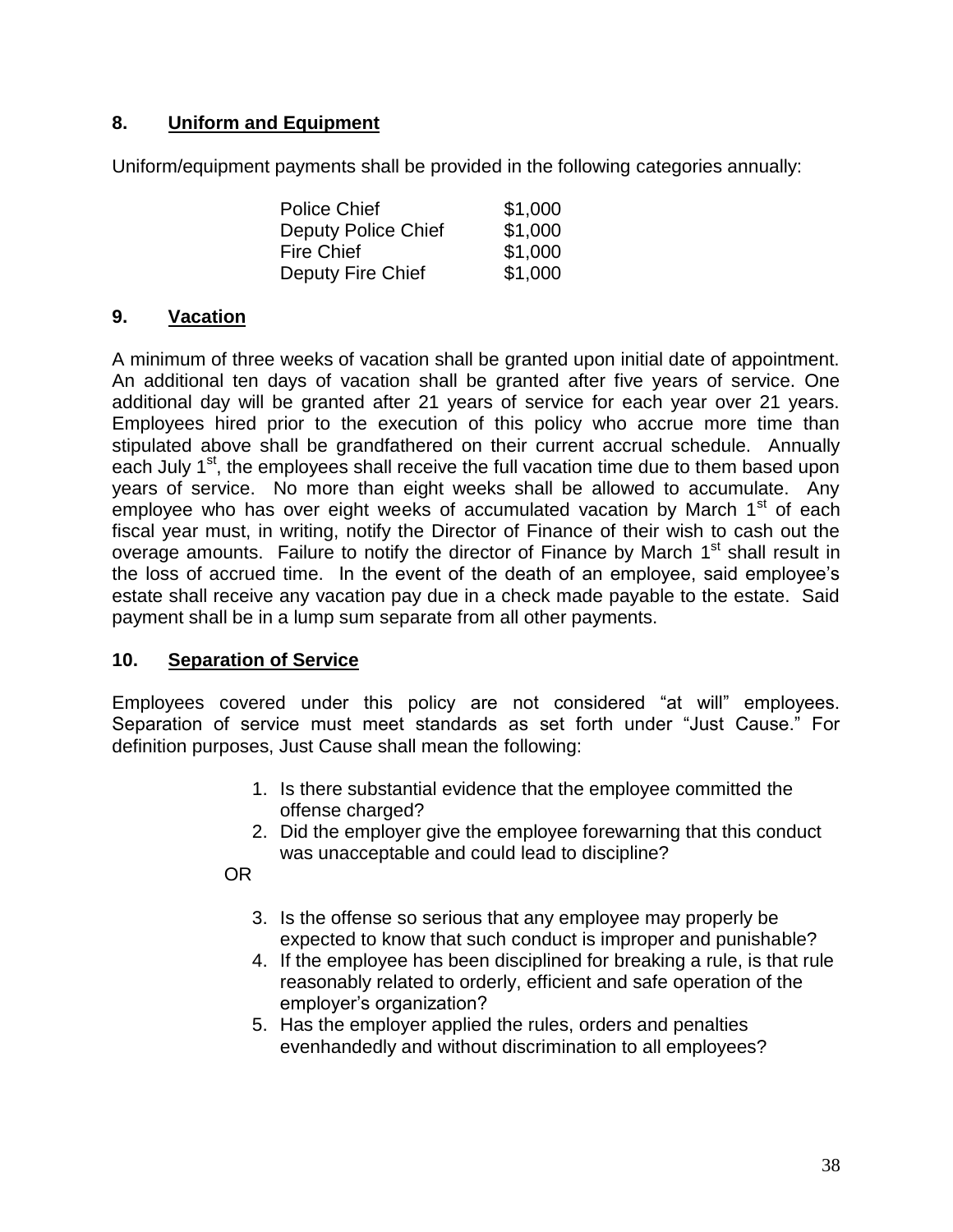6. Was the degree of discipline administered appropriate considering (a) the seriousness of the offense, (b) any extenuating circumstances and (c) the employee's work record and seniority?

Separation of service of any defined, non-bargaining position employee will be for cause, but in no case may anyone be removed for political reasons. In the event of dismissal of any director, the Mayor shall notify said director in writing of such action and the reasons therefore not more than one month prior to the effective date of such dismissal.

Any employee separated for "Just Cause" is entitled to appeal their separation through the American Arbitration Association (AAA) or Superior court. The cost for Arbitration shall be equally shared between the City and the employee. In the event the employee is successful in defending a separation action, the City shall reimburse the employee for any out of pocket costs assumed including but not limited to legal fees. The Police Chief, pursuant to Connecticut General Statute 7-278 shall not be terminated without cause as defined by the Statute.

In the event that the employee agrees to proceed in such manner, an employee separated for "Just Cause" may request a hearing before the Common Council on the separation. The exercise of this option shall not bar the employee's right to further appeal the matter to AAA or Superior Court.

Intent to resign – Defined, non-bargaining positions are to give at least 3 weeks' notice and if less notice is given, the defined, non-bargaining position personnel will lose 25% of unused sick time.

# **11. Loss of Benefits**

Termination cases for removal due to Just Cause must be submitted to the American Arbitration Association:

- A. Where the employee has been terminated but has vested in the City's pension system, pursuant to the regulations set forth under Pension benefits of this policy but now faces forfeiture of the pension as the result of his/her termination from employment.
- B. Where the employee is eligible for health insurance benefits upon retirement as outlined within this policy, the Arbitrator, in these specific instances, will have the authority pursuant to the terms to decide not only if there was just cause for the termination but if the just cause was sufficient to deprive the employee of the pension or health benefits for which the employee was eligible. The cost of arbitration shall be paid for by the City.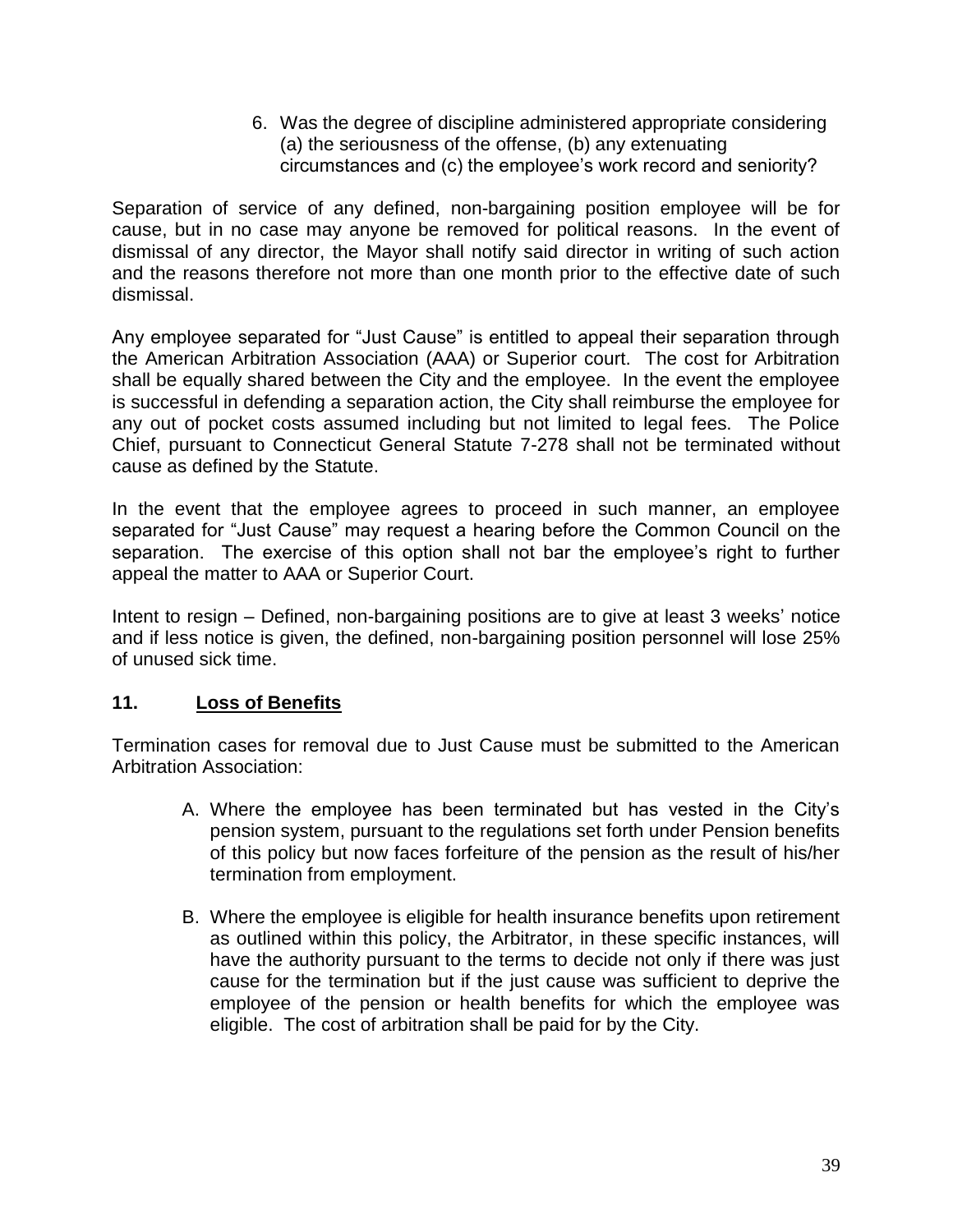# **12. Discipline**

The City expects that all employees are to comply with their standards of behavior and performance and that in circumstances involving employee's noncompliance, remedial action by way of discipline will be the result. The City shall have the right to exercise progressive disciplinary procedures for just cause. Such progressive disciplinary procedures shall be fairly applied. The City specifically reserves the right to issue more severe discipline, up to and including immediate termination, when in its view such action is warranted. The type of misconduct which might result in more severe discipline shall include but not be limited to theft, embezzlement, etc. Further, it is also the policy of the City of Middletown that employees are subject to progressive discipline and that those employees who are disciplined be afforded the opportunity to rebut any charges given rise to such discipline. Supervisory guidelines for the conduct of disciplinary procedures and guidelines to employee behavior may be found in the City of Middletown Personnel Rules.

# **13. Indemnification**

All employees covered under this policy shall be immune from civil liability in any action brought against such individual by the City for any act or omission which may constitute ordinary negligence on the part of such officer or employee while acting in the discharge of his/her duties or within the scope of his/her employment. The immunity provided in this section shall not apply to acts or omissions constituting gross negligence and/or willful or wanton misconduct.

# **14. Performance Evaluations**

Annually, at the request of the Mayor and on a form prescribed by the Mayor, each defined, non-bargaining position employee shall provide to the Mayor a selfperformance evaluation. These evaluations shall be used to enhance performance and goal expectations of the executive level branch of City government. These evaluations may not be used for disciplinary purposes.

# **15. Health Insurance**

- A. Effective on the first day of the month following ratification of these benefits, the premium cost share for employees participating in the City's health plan shall be 14 percent.
- B. The City of Middletown shall provide for all full-time and permanent parttime employees the health benefits plan as summarized in Appendix A attached hereto. A condensed summary of those benefits is below:
- C. Employee Health Plan to access care you have the option of receiving care in-network by the carrier's participating provider with most services covered at one hundred percent (100%) subject to fixed co-pay amounts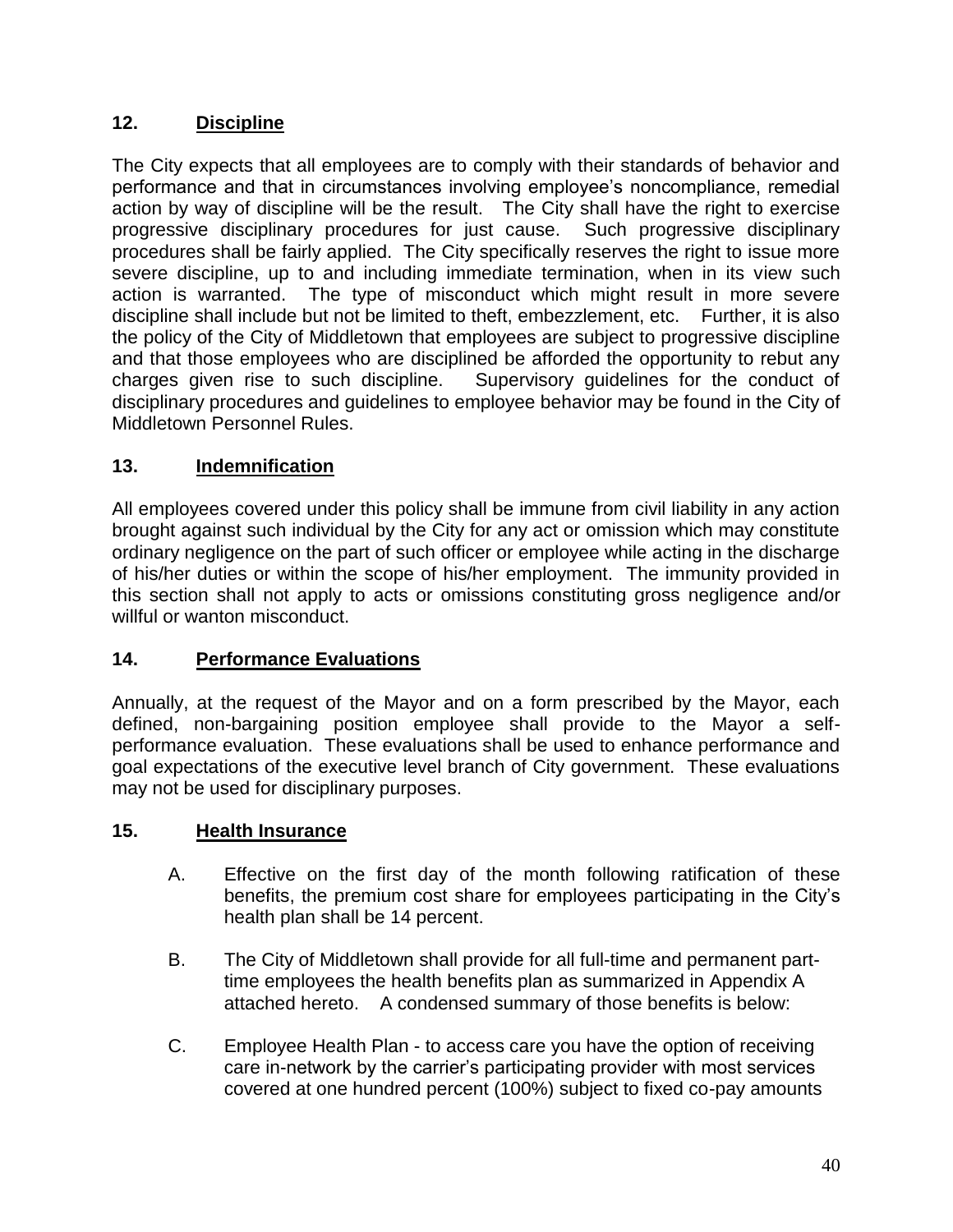of twenty dollars (\$20.00) per office visit, one hundred dollars (\$100.00) per emergency room visit (waived if admitted) and a two hundred and fifty dollars (\$250.00) per admission inpatient hospital co-pay is required. Or, you can choose to receive services out-of-network by a licensed physician of your choice, subject to four hundred dollars (\$400.00) per person/eight hundred dollars (\$800.00) per family calendar year deductibles with out-of pocket maximums of eighteen hundred dollars (\$1,800.00) per person/three thousand dollars (\$3,000.00) family (Including deductibles). Lifetime maximum benefit per individual is unlimited.

- D. This health plan shall go into effect on the first of the month following ratification of this contract by the Council.
- E. Prescription Drug Benefit: The prescription drug benefit will require a copay for a thirty (30) day supply ten dollars (\$10.00) for a brand name prescription; a five dollar (\$5.00) co-pay for a generic prescription; and a five dollar (\$5.00) co-pay for a ninety (90) day supply through the mail order prescription program.
- F. Appendix A, attached hereinto, is a summary of the individual benefit options available to the employee. Summary Plan Description (SPD), available from the City's Risk Manager shall prevail in the event of a benefit dispute
- G. The City may elect to change insurance carrier(s)/administrator(s) for any of the benefits specified in this Section, provided that the coverage is the same in terms of plan design and benefit level as the coverage in effect immediately prior to the change or, in the alternative, better than said coverage. The City agrees to give the employees reasonable notice prior to any change in carrier(s)/administrator(s).
- H. The City shall implement a Section 125 pre-tax wage deduction plan, in accordance with applicable provisions of Section 125 of the Internal Revenue Code and in accordance with any amendments to said provisions, so long as said provisions allow for such a plan. Said plan will include a medical spending account which may be utilized by bargaining unit employees in connection with their deductible and co-payment amounts listed in Section and also will be designed to permit exclusion from taxable income of the employees' share of health insurance premiums under the appropriate Section for those employees who complete and sign the appropriate wage deduction form. The City shall incur no obligation to engage in any form of impact bargaining in the event that a change in law reduces or eliminates the tax-exempt status of the employee insurance premium contributions. No employee covered by these rules shall make any claim or demand nor maintain any action against the City or any of its members or agents for taxes, penalties,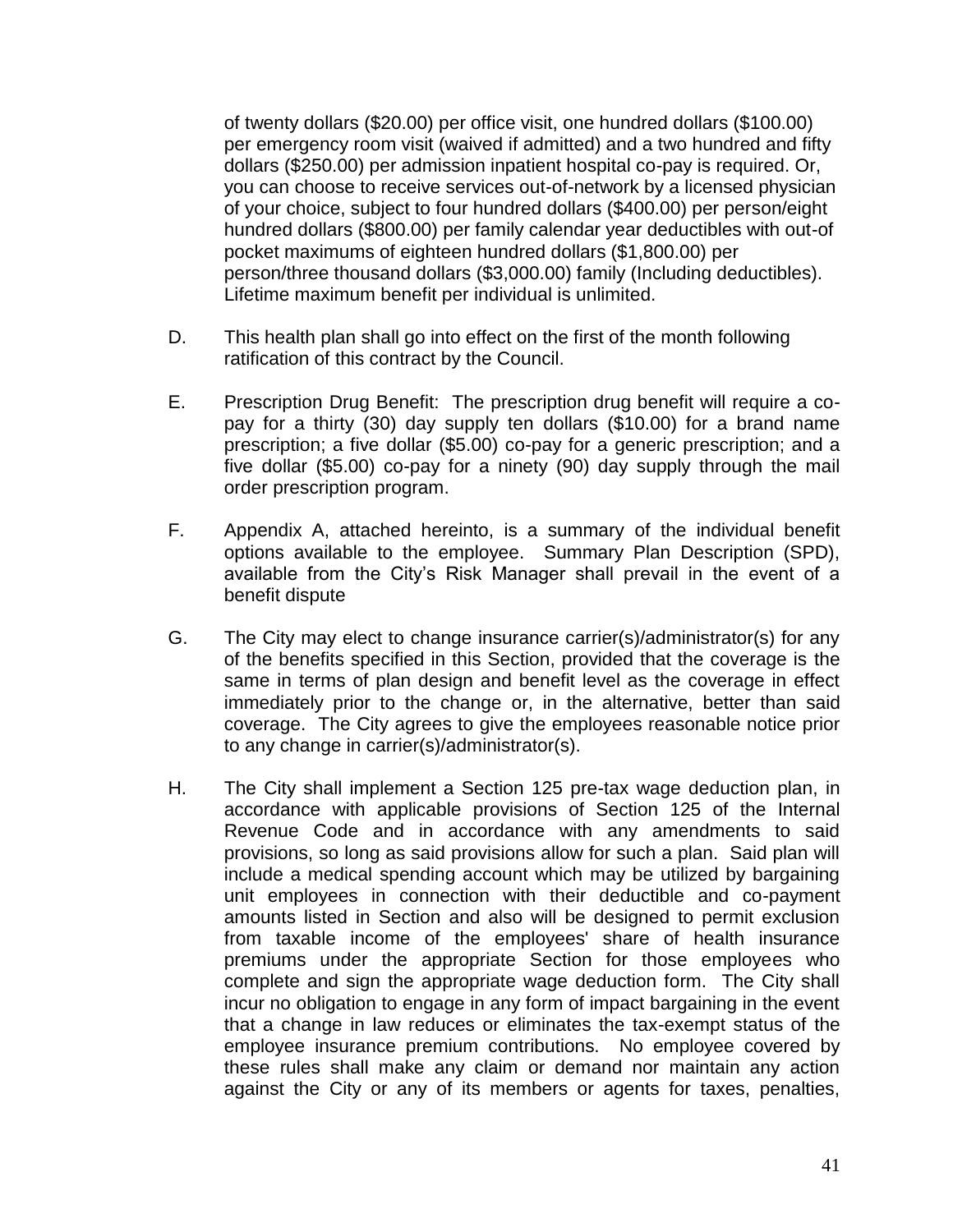interest or other costs or loss arising from the use of the wage deduction form or from a change in law that may reduce or eliminate the employee tax benefits to be derived from this plan.

- I. Employees hired before January 1, 2016 and who retire after the ratification of these benefits, shall have the same health insurance coverage in retirement and pay the same percentage premium cost share that applied on his or her last day of active employment with the City for life. All retirees, age sixty-five (65) and older, who are eligible for Medicare Parts A & B the City's plan shall be supplemental to Medicare. Employees must have at least fifteen (15) years of City service to be eligible for health insurance benefits upon retirement.
- J. Employees hired after January 1, 2016 shall be provided the same health insurance coverage as active employees, subject to the same limitations and payments as active employees upon their retirement. All retirees, age sixty-five (65) and older, who are eligible for Medicare Parts A & B the City's plan shall be supplemental to Medicare. Employees must have at least fifteen (15) years of City service to be eligible for health insurance benefits upon retirement. The premium cost-sharing obligation for retirees hired after January 1, 2016, shall be based upon age on date of retirement:

| Less than age 45 | 100%                                |
|------------------|-------------------------------------|
| 45-47            | 75%                                 |
| 48-49            | .50%                                |
| $50 - 51$        | 35%                                 |
| Age 52 and up    | Retiree pays same as actives        |
|                  | with a cap of 25% applied for life. |

- K. Upon the death of the pensioner, the spouse may pick up the above health insurance coverage for life so long as he/she does not remarry subject to all the same terms, payments and conditions applicable to active employees, as said terms, payments and conditions may be amended from time to time.
- L. Any active or retired employee may elect to waive their right to insurance (e.g. medical, dental or life) coverage at any time during the year; however, any enrollment or reenrollment into the health plan, including life insurance, can only be done during the City's annual open enrollment period, generally held in June of each year with coverage effective on July 1<sup>st</sup> of that year. In the event that reenrollment is necessary due to the member's loss of coverage that would be considered a qualifying event in accordance with the federal COBRA law, then the City shall allow the member to enroll or reenroll for coverage within the thirty (30) days of the qualifying event.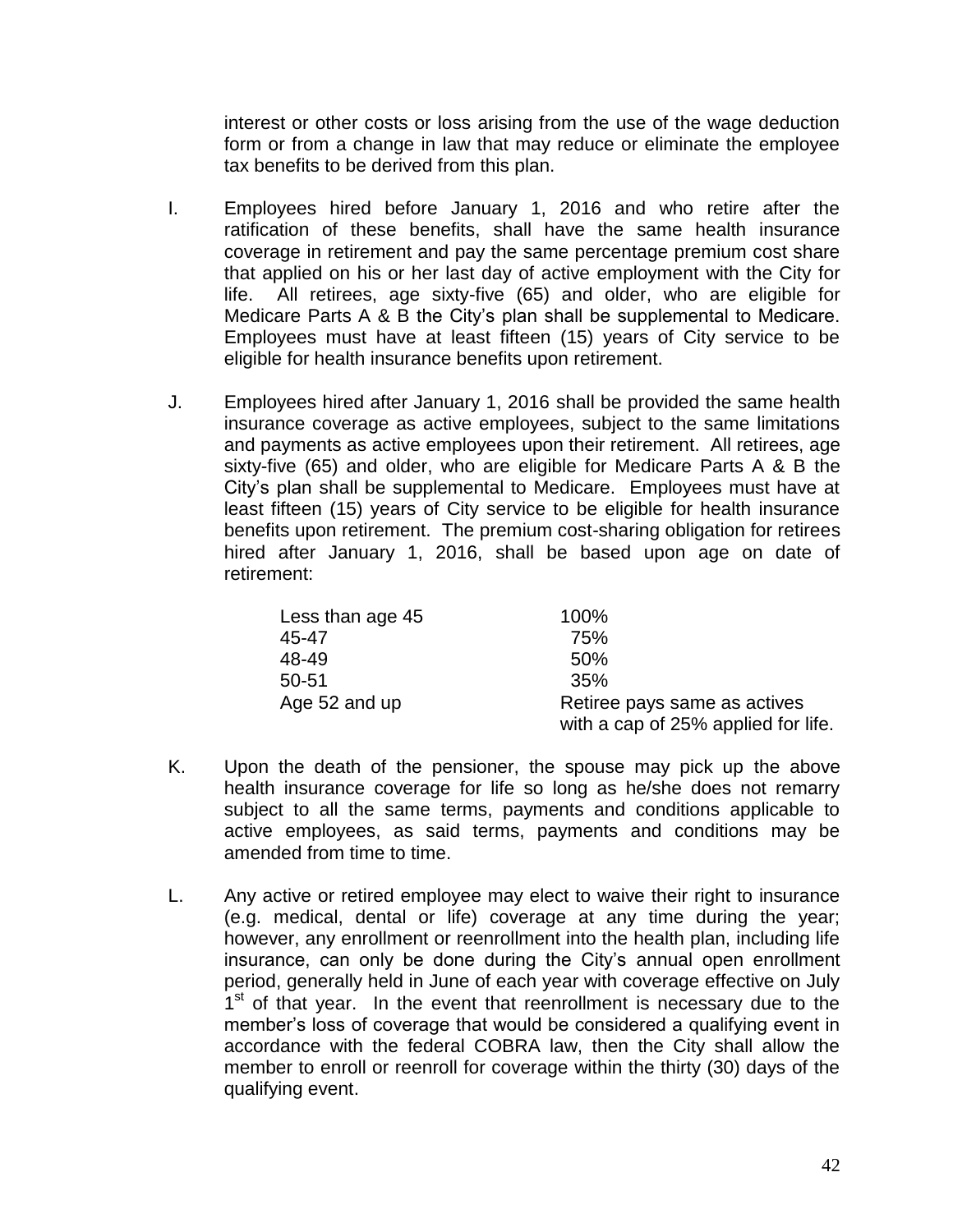- M. Life Insurance for the defined, non-bargaining position employees shall be basic term life coverage of twice his/her annual rate of basic earnings rounded to the nearest thousand dollars and will be for life. The City will provide life insurance of five thousand dollars (\$5,000.00) on the employee's spouse and up to two thousand dollars (\$2,000.00) on each eligible dependent while the member is still actively employed by the City. The employee's contribution shall be six dollars (\$6.00) per month.
- N. Supplemental life insurance coverage of up to twenty thousand dollars (\$20,000.00) shall be made available to each employee at his/her own expense. This benefit shall not be available to any employee hired by the City after July 1, 2001.

# **16. Training, Education, Dues and Conferences**

- A. Employees in defined, non-bargaining positions shall have funds for training, education, dues and conferences as determined by the Common Council.
- B. College Incentive Program. Any employee covered under this policy shall be eligible to receive \$800 per semester upon receiving a grade of "B" or better for tuition, books and fees associated with the completion of courses necessary to complete or achieve a degree in a field relevant to their position within the City. Relevance of course work shall be approved in advance by the Mayor. Evidence of successful completion is required and must be supplied to the Mayor within one (1) month after receipt of grades.

#### **17. Motor Vehicle**

The Police Chief, Deputy Police Chief, Fire Chief, Deputy Fire Chief, and Director of Central Communications shall have use of a City motor vehicle provided that they comply with the City's policies and Ordinance for its use. City Motor Vehicles may be provided to other defined, non-bargaining position employees listed in this policy at the direction of the Mayor upon Common Council approval. The Mayor, with the approval of the Common Council, retains the right to change this policy and the vehicle ordinance when in the best interests of the City.

#### **18. Holidays**

- A. The following are paid holidays:
	- i. New Year's Day
	- ii. Dr. Martin Luther King Jr.'s Birthday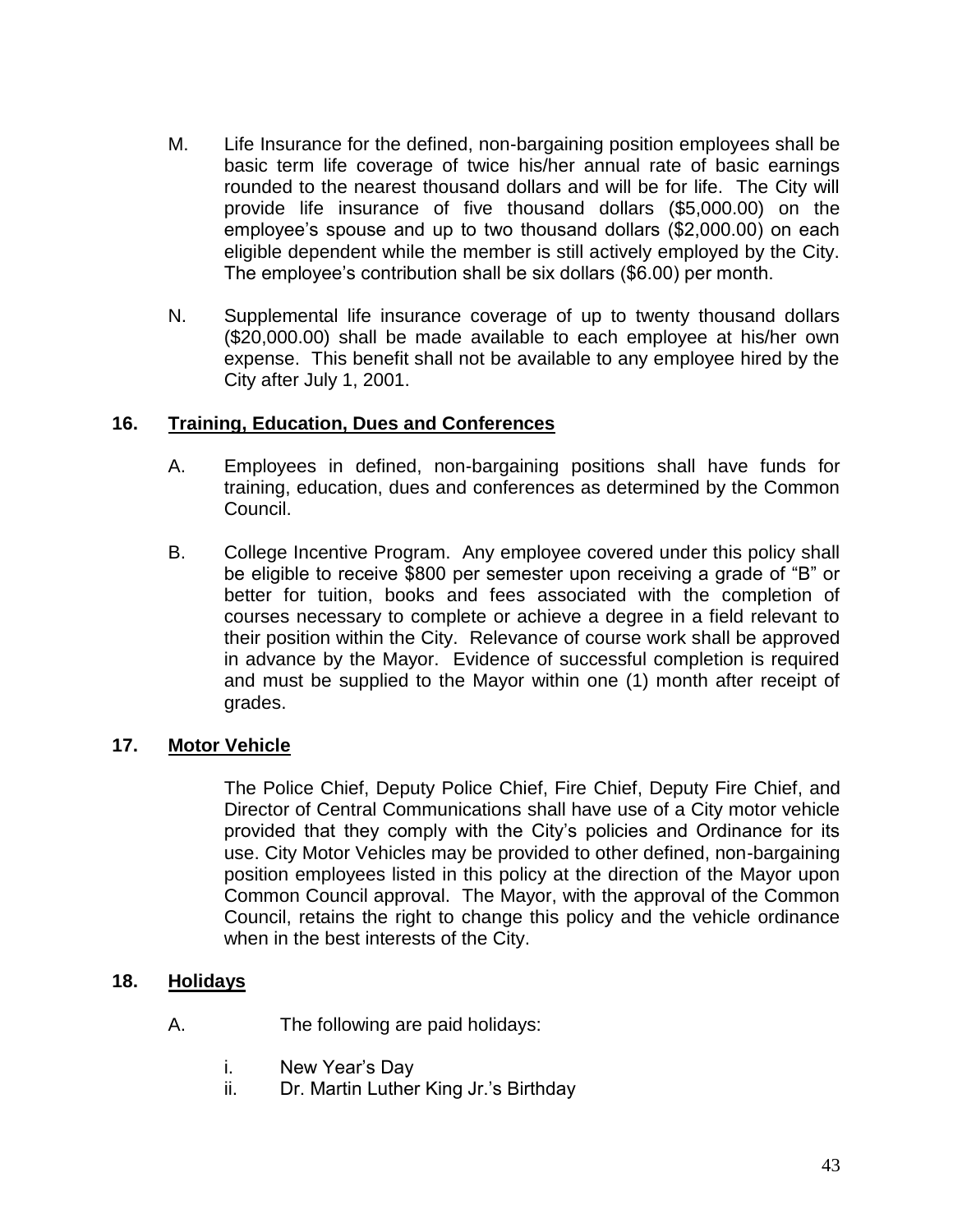- iii. President's Day
- iv. Good Friday
- v. Memorial Day
- vi Independence Day
- vii. Labor Day
- viii. Columbus Day
- ix. Veterans' Day
- x. Thanksgiving Day
- xi. Day after Thanksgiving Day
- xii. Christmas Day
- xiii. Any other holiday so decided as a holiday by the Mayor
- B. To receive holiday pay, an eligible employee must be at work or on authorized absence on the work days immediately preceding and immediately following the day in which the holiday is observed.
- C. A holiday that occurs on a Saturday will be observed on the preceding Friday; a holiday that falls on Sunday will be observed on the following Monday.

#### **19. Personal Leave**

A. Employees shall receive 4 days Personal Leave annually, each July 1<sup>st</sup>. Any personal leave day unused prior to the end of the fiscal year shall be forfeited.

#### **20. Additional Benefits**

- A. Employees covered by this policy shall enjoy the benefits set forth in the Personnel Rules, Charter and Ordinances of the City of Middletown as they may be amended from time to time. Benefits as defined by UPSEU, Local 6457 shall apply when not specifically addressed by these rules.
- B. In the event that this policy is silent on an issue for defined, nonbargaining position employees, the issue shall be addressed immediately by the General Counsel Commission who will recommend action for approval by the Common Council.

#### **21. Modification of Policy**

The policies stated are for defined, executive non-bargaining position employees and are part of the Personnel Rules of the City of Middletown. The Rules may be amended at the request of the Mayor and/or Common Council and any such amendments become effective upon a super majority vote of nine (9) members of the Common Council.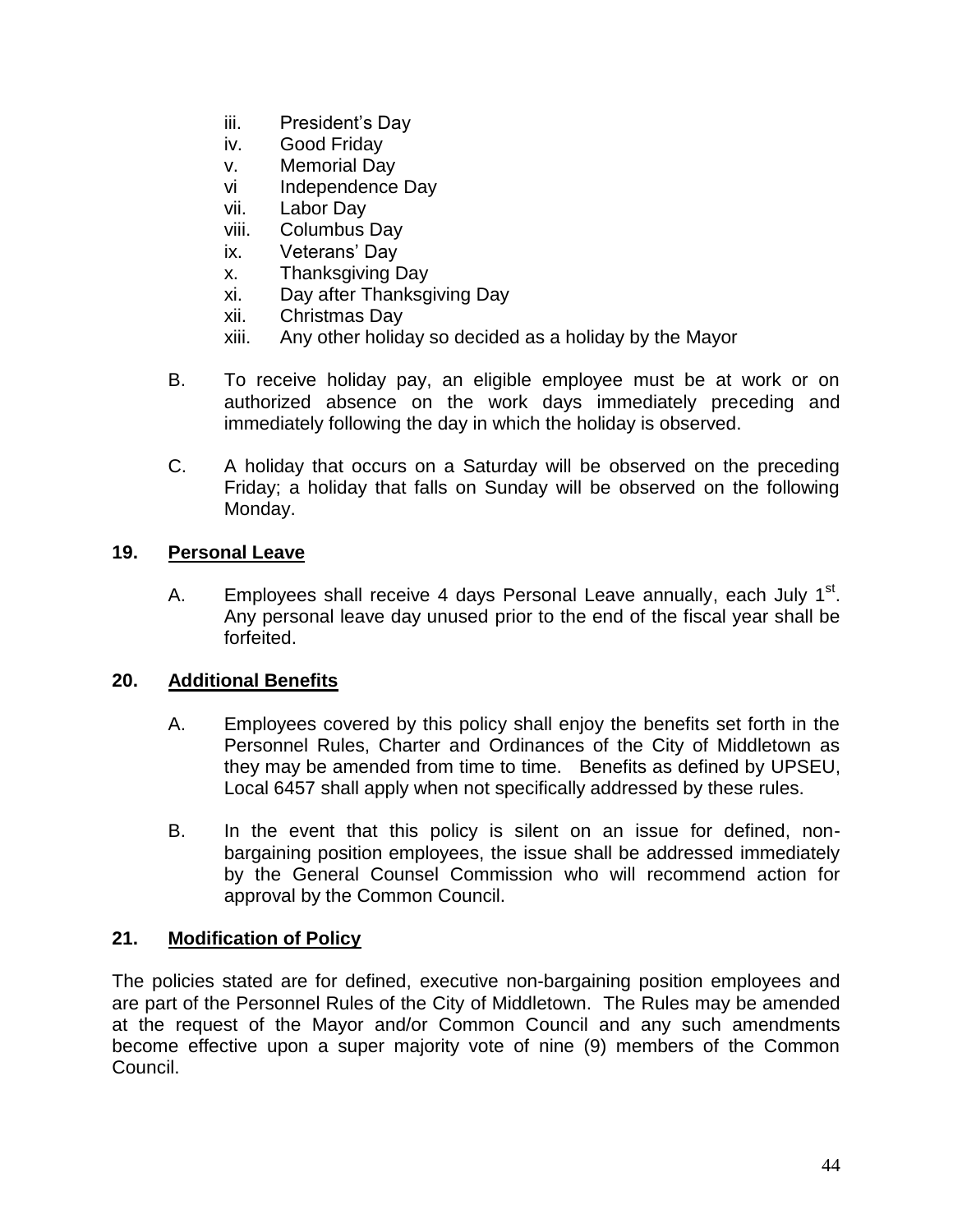When amendments occur, the defined, non-bargaining position employees shall be notified upon approval.

# **22. Severability Clause**

In the event that any of the provisions of this policy shall be held to be invalid, the remaining provisions shall be unaffected and shall continue in full force and effect.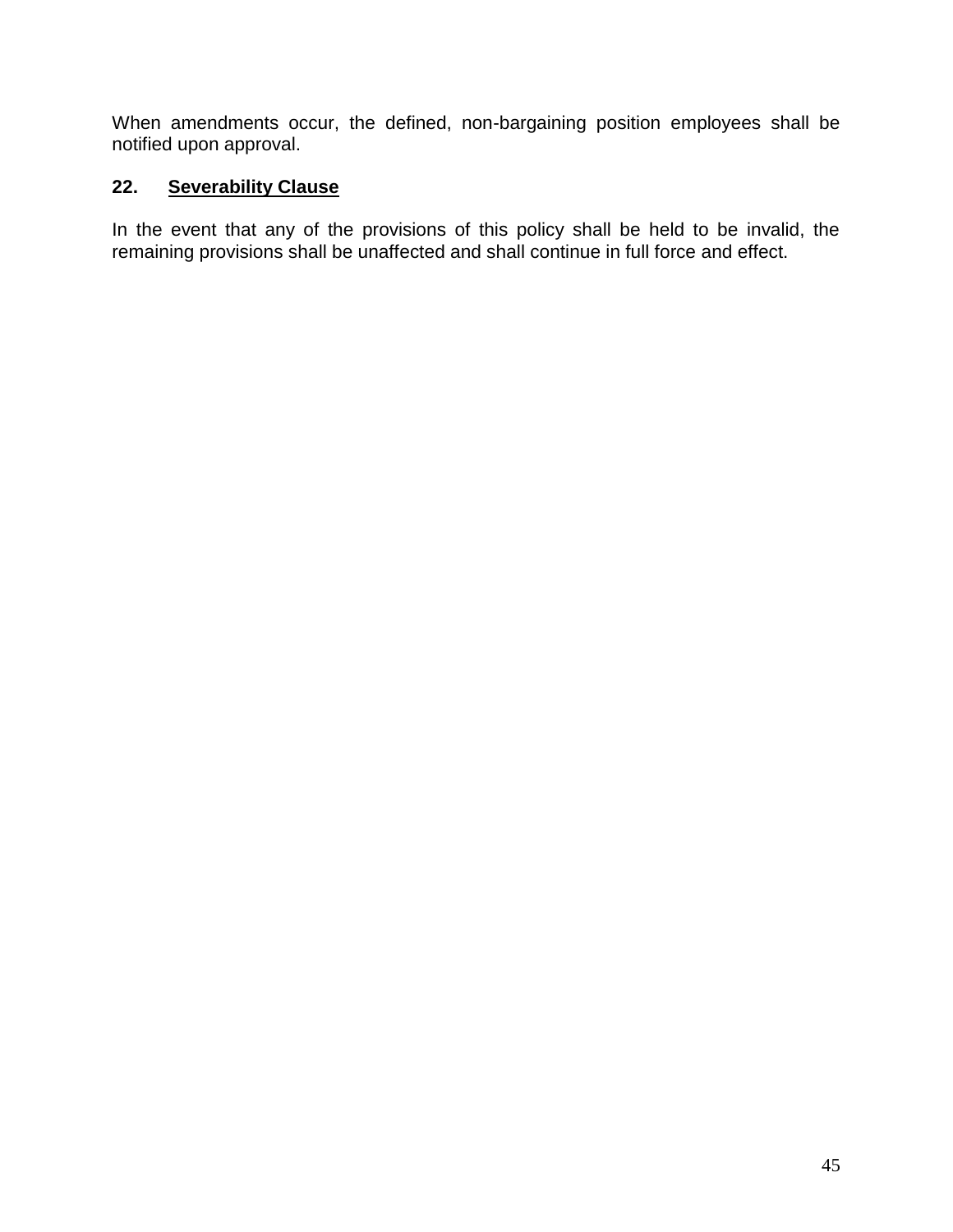# **Appendix B**

| <b>Salary Grade</b> | Job Title                                                                                                               |
|---------------------|-------------------------------------------------------------------------------------------------------------------------|
| 9                   | Assistant to the Superintendent of<br>Schools                                                                           |
| 10                  | <b>Executive Assistant to the Mayor</b>                                                                                 |
| 12                  | <b>Claims Administrator</b>                                                                                             |
| 14                  | <b>Risk Manager</b>                                                                                                     |
| 16                  | <b>Chief Management Analyst</b><br>Director of Human Relations<br><b>Director of Central Communications</b>             |
| 17                  | Deputy Fire Chief<br><b>Director of Human Resources</b><br>Director of Health/Vital Statistics                          |
| 18                  | <b>Assistant General Counsel</b>                                                                                        |
| 20                  | <b>Fire Chief</b><br>Assistant Director(s) of Finance                                                                   |
| 21                  | <b>Director of Public Works</b><br><b>Deputy General Counsel</b><br>Deputy Chief of Police<br>Director of Water & Sewer |
| 23                  | <b>General Counsel</b><br><b>Director of Finance</b><br><b>Chief of Police</b>                                          |

# Classification Executive, Non-Bargaining Employees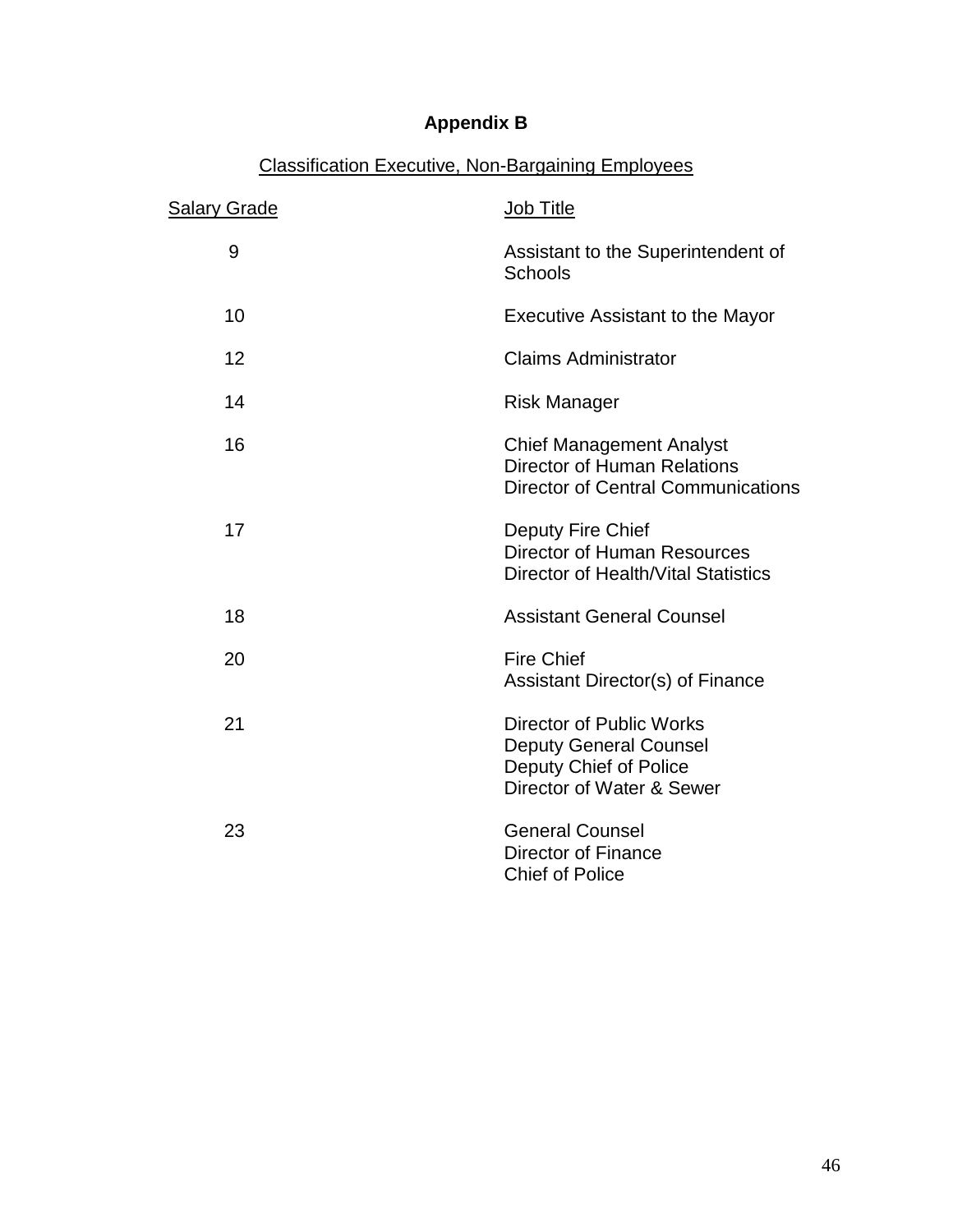# CITY OF MIDDLETOWN

#### PERSONNEL RULES FOR DEFINED, NON-BARGAINING POSITIONS

The policies set forth are for all defined, non-bargaining position employees including employees defined by the following positions:

Administrative Secretary III to the Mayor; Administrative Assistant to the Mayor; Administrative Secretary III - BOE; Administrative Secretary III – Office of the General Counsel; Human Resources Generalist; and Personnel Aide.

In addition to any benefits provided herein and by City Ordinance or Charter, or specifically excluded, the above employees, hired into these positions prior or after the adoption of this policy shall enjoy the following benefits.

All benefits as set forth in the Collective Bargaining Agreement between the City of Middletown and Local 466, AFSCME Council #4, AFL-CIO as may be amended from time to time. The following exception shall be incorporated in this section of the Personnel Rules:

#### **Separation of Service**

Employees covered under this policy are not considered "at will" employees. Separation of service must meet standards as set forth under "Just Cause." For definition purposes, Just Cause shall mean the following:

- 1. Is there substantial evidence that the employee committed the offense charged?
- 2. Did the employer give the employee forewarning that this conduct was unacceptable and could lead to discipline?

OR

- 3. Is the offense so serious that any employee may properly be expected to know that such conduct is improper and punishable?
- 4. If the employee has been disciplined for breaking a rule, is that rule reasonably related to orderly, efficient and safe operation of the employer's organization?
- 5. Has the employer applied the rules, orders and penalties evenhandedly and without discrimination to all employees?
- 6. Was the degree of discipline administered appropriate considering (a) the seriousness of the offense, (b) any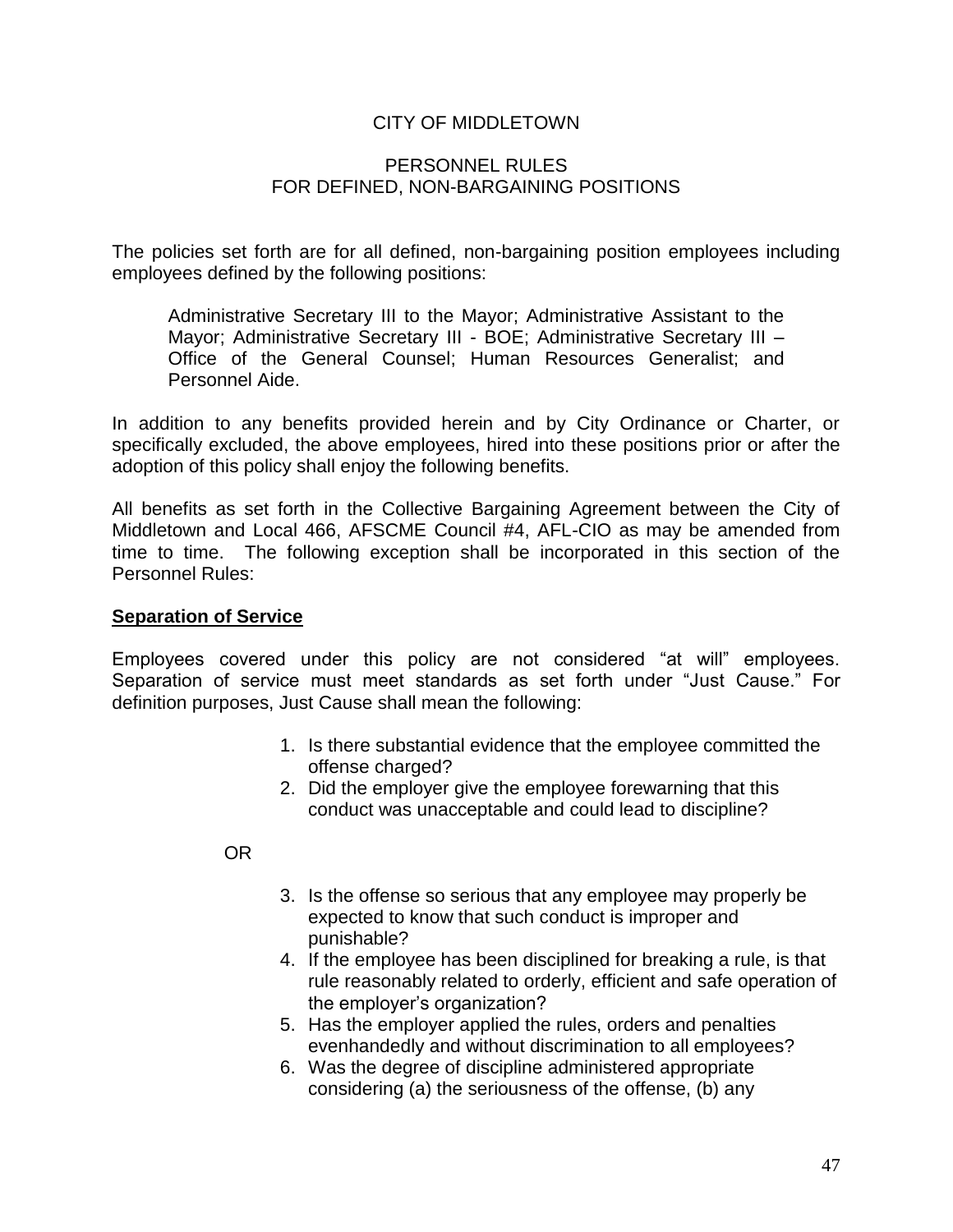extenuating circumstances and (c) the employee's work record and seniority?

Separation of service of any defined, non-bargaining position employee will be for cause, but in no case may anyone be removed for political reasons. In the event of dismissal of any director, the Mayor shall notify said director in writing of such action and the reasons therefore not more than one month prior to the effective date of such dismissal.

Any employee separated for "Just Cause" is entitled to appeal their separation through the American Arbitration Association (AAA) or Superior court. The cost for Arbitration shall be equally shared between the City and the employee. In the event the employee is successful in defending a separation action, the City shall reimburse the employee for any out of pocket costs assumed including but not limited to legal fees. The Police Chief, pursuant to Connecticut General Statute 7-278 shall not be terminated without cause as defined by the Statute.

In the event that the employee agrees to proceed in such manner, an employee separated for "Just Cause" may request a hearing before the Common Council on the separation. The exercise of this option shall not bar the employee's right to further appeal the matter to AAA or Superior Court.

Intent to resign – Defined, non-bargaining positions are to give at least 3 weeks' notice and if less notice is given, the defined, non-bargaining position personnel will lose of 25% of unused sick time.

# **Loss of Benefits**

Termination cases for removal due to Just Cause must be submitted to the American Arbitration Association:

- A. Where the employee has been terminated but has vested in the City's pension system, pursuant to the regulations set forth under Pension benefits of this policy but now faces forfeiture of the pension as the result of his/her termination from employment.
- B. Where the employee is eligible for health insurance benefits upon retirement as outlined within this policy, the Arbitrator, in these specific instances, will have the authority pursuant to the terms to decide not only if there was just cause for the termination but if the just cause was sufficient to deprive the employee of the pension or health benefits for which the employee was eligible. The cost of arbitration shall be paid for by the City.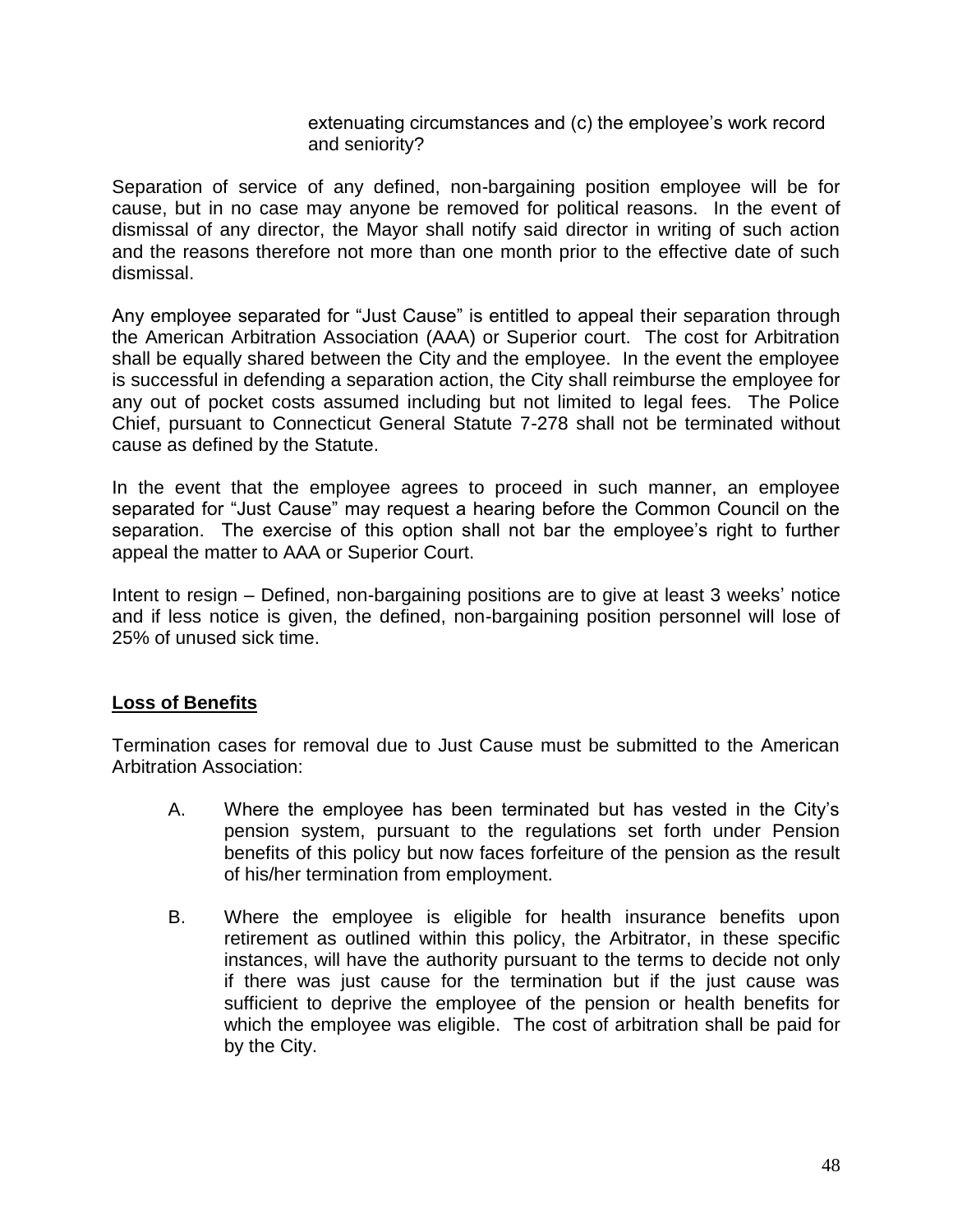# **Discipline**

The City expects that all employees are expected to comply with their standards of behavior and performance and that in circumstances involving employee's noncompliance, remedial action by way of discipline will be the result. The City shall have the right to exercise progressive disciplinary procedures for just cause. Such progressive disciplinary procedures shall be fairly applied. The City specifically reserves the right to issue more severe discipline, up to and including immediate termination, when in its view such action is warranted. The type of misconduct which might result in more severe discipline shall include but not be limited to theft, embezzlement, etc. Further, it is also the policy of the City of Middletown that employees are subjected to progressive discipline and that those employees who are disciplined be afforded the opportunity to rebut any charges given rise to such discipline. Supervisory guidelines for the conduct of disciplinary procedures and guidelines to employee behavior may be found in the City of Middletown Personnel Rules.